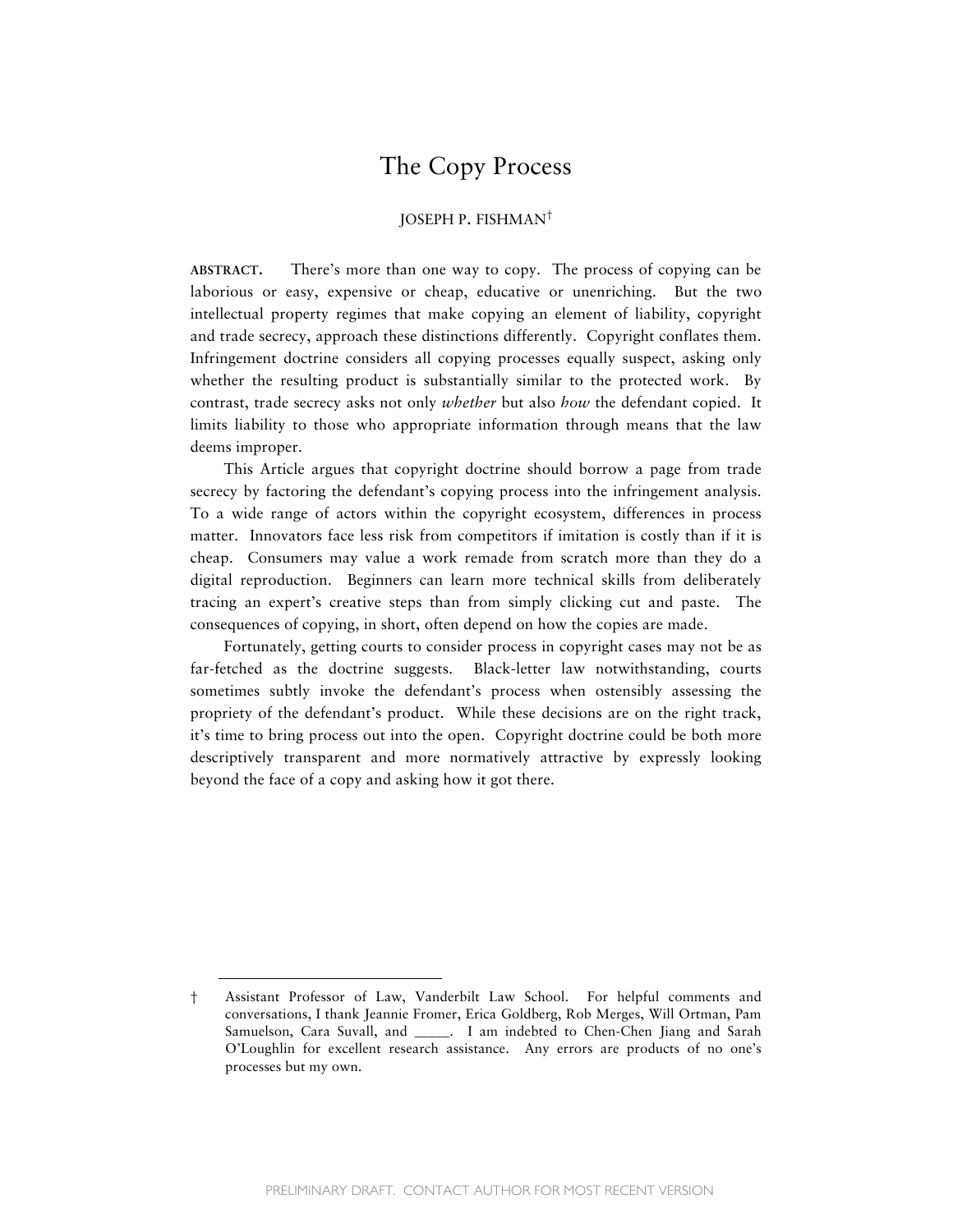# **TABLE OF CONTENTS**

| III. INTRODUCING IMPROPER MEANS TO COPYRIGHT LAW 47 |
|-----------------------------------------------------|
|                                                     |
|                                                     |
|                                                     |
|                                                     |

### **INTRODUCTION**

One of intellectual property ("IP") law's core challenges is distinguishing productive acts of copying from counterproductive ones. In both copyright and trade secret law, copying from the owner is necessary for liability but not sufficient.<sup>1</sup> Because not all copying is actionable, these regimes must decide which to penalize and which to permit.<sup>2</sup> The inquiry largely involves a comparison between products. One can't assess infringement without holding up a protected good next to an accused copy and asking whether they appear too alike. $3$ 

But appearances don't always tell the whole story. Similar products—

<sup>1.</sup> Patents, by contrast, are enforceable even against one who independently develops an identical invention. Copying is irrelevant to liability. *See infra* section I.B.

<sup>2.</sup> *See, e.g.*, Feist Publ'ns, Inc. v. Rural Tel. Serv. Co., 499 U.S. 340, 361 (1991) ("[N]ot all copying . . . is copyright infringement."); Penalty Kick Mgmt. Ltd. v. Coca Cola Co., 318 F.3d 1284, 1293 (11th Cir. 2003) ("[I]f the defendant independently created the allegedly misappropriated item with only 'slight' contribution from the plaintiff's trade secret, then the defendant is not liable for misappropriation.") (quoting RESTATEMENT (THIRD) OF UNFAIR COMPETITION § 40 cmt. c (1995)). *Cf.* TrafFix Devices, Inc. v. Mktg. Displays*,* Inc., 532 U.S. 23, 29 (2001)("[C]opying is not always discouraged or disfavored by the laws which preserve our competitive economy. . . . Allowing competitors to copy will have salutary effects in many instances.").

<sup>3.</sup> *See* Jeanne C. Fromer & Mark A. Lemley, *The Audience in Intellectual Property Infringement*,  $112$  MICH. L. REV.  $1251$ ,  $1252$  (2014) ("A principal question in IP disputes is whether the defendant's product (or work, or brand, or idea) is too similar in some respect to the plaintiff's.")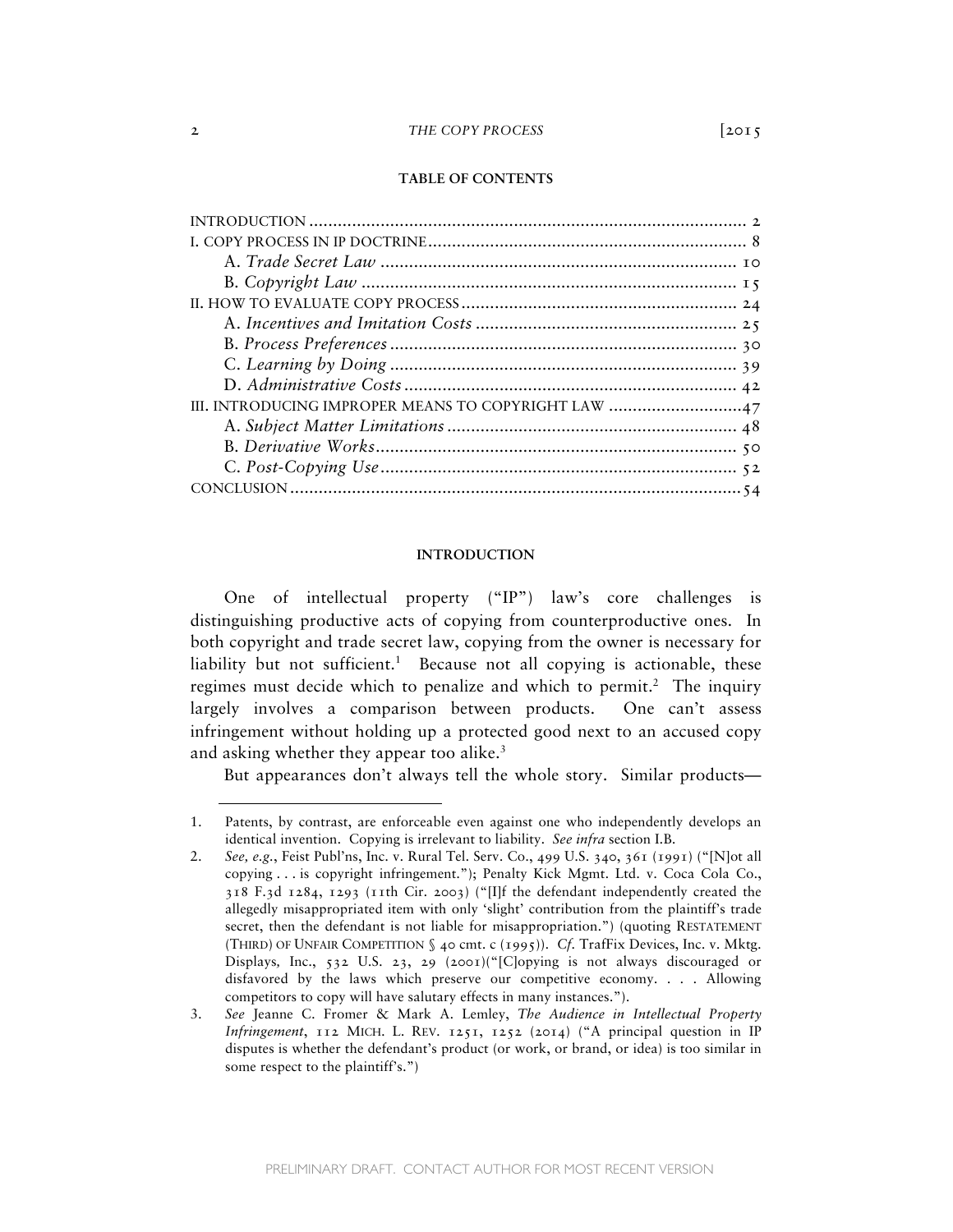even ones that are copied from the same original source—can have dissimilar provenances. Some reproductions are made with skill and labor; others are made easily and cheaply. Some reproductions are made in ways that teach their makers new know-how; others are made in ways that yield nothing more than the reproduction itself. Within most areas of human creativity, there's more than one way to copy.

To a wide range of actors within the IP ecosystem, the means of copying matters. Innovators face less risk from competitors if imitation is costly than if it is cheap. Consumers may value a work remade from scratch more than they do an otherwise identical digital reproduction. Beginners can learn more technical skills from deliberately tracing an expert's creative steps (ask anyone who's taken a painting class or built a homemade radio) than from simply clicking cut and paste. The consequences of copying, in short, often depend on how the copies are made.

That's a significant contingency for IP policy, which most commentators in the United States justify in terms of the consequences that it generates.<sup>4</sup> Copyrights and trade secrets alike are supposed to generate enough social value to outweigh their costs.<sup>5</sup> If some copy processes are more valuable or less costly than others, one might expect the law to scrutinize not only what

<sup>4.</sup> There are so many sources on this point that a single footnote can only skim the surface. *See, e.g.*, Brett Frischmann & Mark P. McKenna, *Intergenerational Progress*, 2011 WIS. L. REV. 123, 123 (2011) ("The Intellectual Property Clause of the U.S. Constitution identifies 'Progress of Science and useful Arts' as the ends served by exclusive rights to writings and discoveries. Courts and scholars alike overwhelmingly have conceived of these ends in utilitarian terms, seeking more and better inventions and works of authorship."); Lawrence B. Solum, *Questioning Cultural Commons*, 95 CORNELL L. REV. 817, 834 (2010) (noting that under "the mainstream of American theory . . . . [r]egimes for the management of information resources are assessed by reference to the consequences they produce, and the key question is whether a given regime is welfareor utility-maximizing."). To be sure, several IP scholars have recently questioned whether consequentialism can perform all the work asked of it, *see, e.g.*, ROBERT P. MERGES, JUSTIFYING INTELLECTUAL PROPERTY 3 (2011) ("The sheer practical difficulty of measuring or approximating all the variables involved means that the utilitarian program will always be at best aspirational."), and argued that deontic theories can perform a greater share of the normative heavy lifting, *see, e.g.*, *id.* (invoking Locke, Rawls, and Kant to justify IP scope); Frischmann & McKenna, *supra*, at 123 (asserting that "the normative basis for IP laws need not be utilitarianism" and that "there is room for a normative commitment to intergenerational justice"). Still, despite this developing pluralism, in the interests of space I limit myself in this Article to the familiar consequentialist lens.

<sup>5.</sup> *See* Deepa Varadarajan, *Trade Secret Fair Use*, 83 FORDHAM L. REV. 1401, 1408 (2014) ("[Trade secrecy] is increasingly theorized as a subset of intellectual property because it shares the incentive-promoting goals of patent and copyright. Courts and scholars often justify patent, copyright, and trade secret laws as mechanisms to encourage the invention or creation of new technological advances and expressive works.").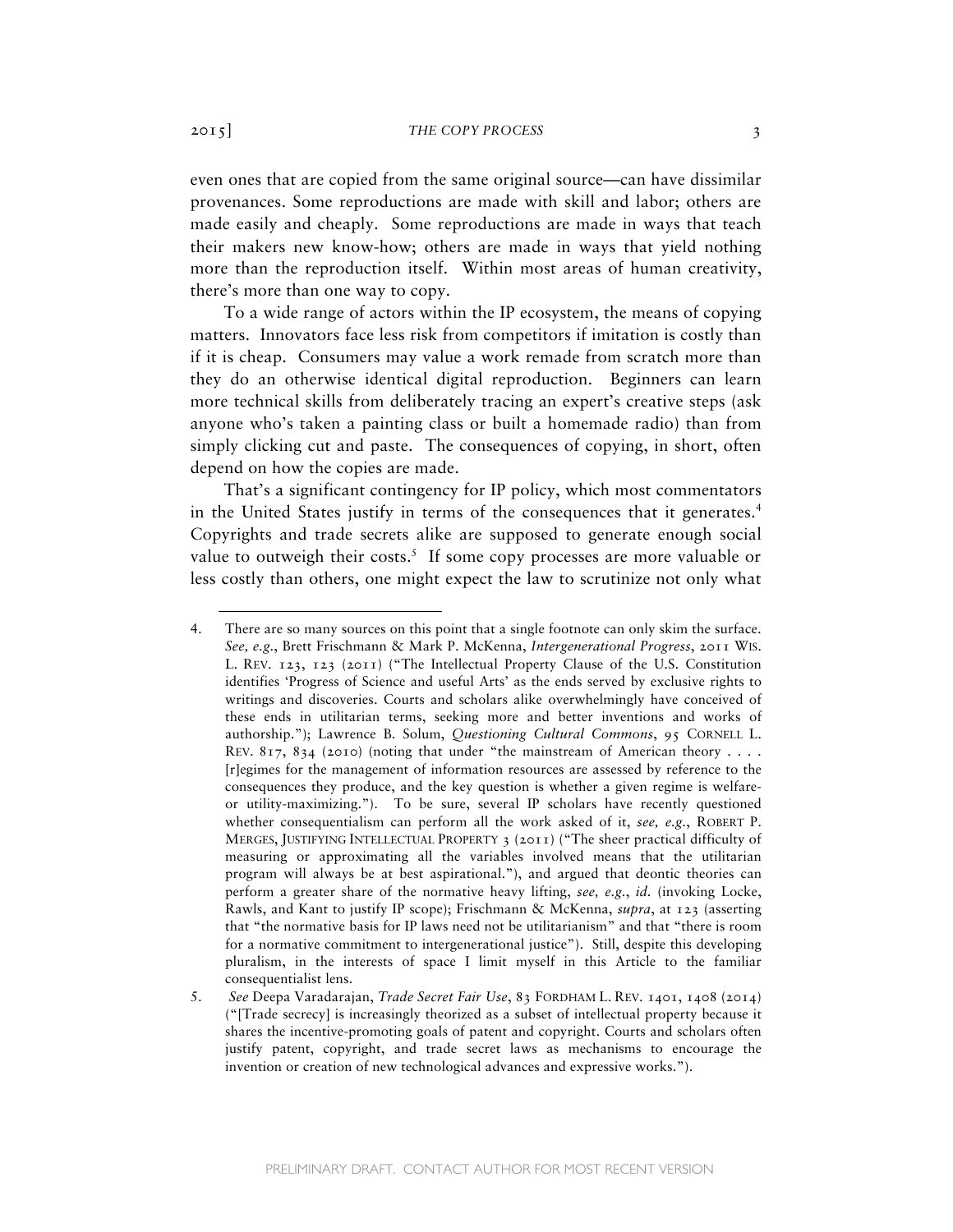gets copied but also the means through which that copying is done.

Trade secrecy, however, is the only IP regime that explicitly does so. Secret information isn't protected against all methods of copying, just against the ones that the law deems to be "improper."6 That element requires courts to assess "whether the means of acquisition are inconsistent with accepted principles of public policy."7 Under that test, using reverse engineering to decipher and then exploit the information is fully permissible.<sup>8</sup> Indeed, courts encourage reverse engineering expressly because of the positive externalities that the process can generate. $\degree$  Although one may not derive, say, the undisclosed formula for Coca Cola through industrial espionage, deriving it through experimentation in a food lab would be fair game.

By contrast, copyright doctrine treats all copy processes as equally suspect. It doesn't matter how laborious, how skillful, how expensive, or how edifying the defendant's method was. So long as the end product looks substantially similar to the original, the means of copying are irrelevant.<sup>10</sup> Consider, for example, the 200 photographers who descended on Yosemite National Park on September 15, 2005, hoping to recreate Ansel Adams'

<sup>6.</sup> E.I. duPont deNemours & Co. v. Christopher,  $431$  F.2d 1012, 1016 (5th Cir. 1970); Unif. Trade Secrets Act § 1 (amended 1985), 14 U.L.A. 437 (1990); [hereinafter "UTSA"]; RESTATEMENT (THIRD) OF UNFAIR COMPETITION § 40(a) (1995); RESTATEMENT (FIRST) OF TORTS § 759 (1939).

<sup>7.</sup> RESTATEMENT (THIRD) OF UNFAIR COMPETITION § 43 cmt c.

<sup>8.</sup> *See* Kewanee Oil Co. v. Bicron Corp., 416 U.S. 470, 476 (1974) (observing that trade secret law "does not offer protection against discovery by . . . so called reverse engineering, that is by starting with the known product and working backward to divine the process which aided in its development or manufacture"); Chicago Lock Co. v. Fanberg, 676 F.2d 400 (9th Cir. 1982) (holding that publishing key codes for locks did not constitute trade secret misappropriation because the codes had been acquired through reverse engineering).

<sup>9.</sup> *See* Bonito Boats, Inc. v. Thunder Craft Boats, Inc., 489 U.S. 141, 160 (1989) (praising reverse engineering as "an essential part of innovation" that "often leads to significant advances in technology"); Rockwell Graphic Sys. v. DEV Indus., 925 F.2d 174, 178 (7th Cir. 1991) (noting that reverse engineering is a proper means of deducing another's trade secret because it "involves the use of technical skills that we want to encourage").

<sup>10.</sup> *See, e.g.*, Whelan Assocs. v. Jaslow Dental Laboratory, Inc., 797 F.2d 1222, 1237 (3d Cir. 1986) ("[T]he fact that it will take a great deal of effort to copy a copyrighted work does not mean that the copier is not a copyright infringer. The issue in a copyrighted case is simply whether the copyright holder's expression has been copied, not how difficult it was to do the copying."); Dan. L. Burk, *Method and Madness in Copyright Law*, 2007 UTAH L. REV. 587, 599 (observing that by focusing on products, the Copyright Act may "protect[] a suite of processes, as any process that reproduces that particular painting or soundtrack is precluded by copyright, whether the process is painstakingly reproducing the Picasso image by hand or whether the process is simply scanning and printing the image"). For further discussion, see section I.B *infra*.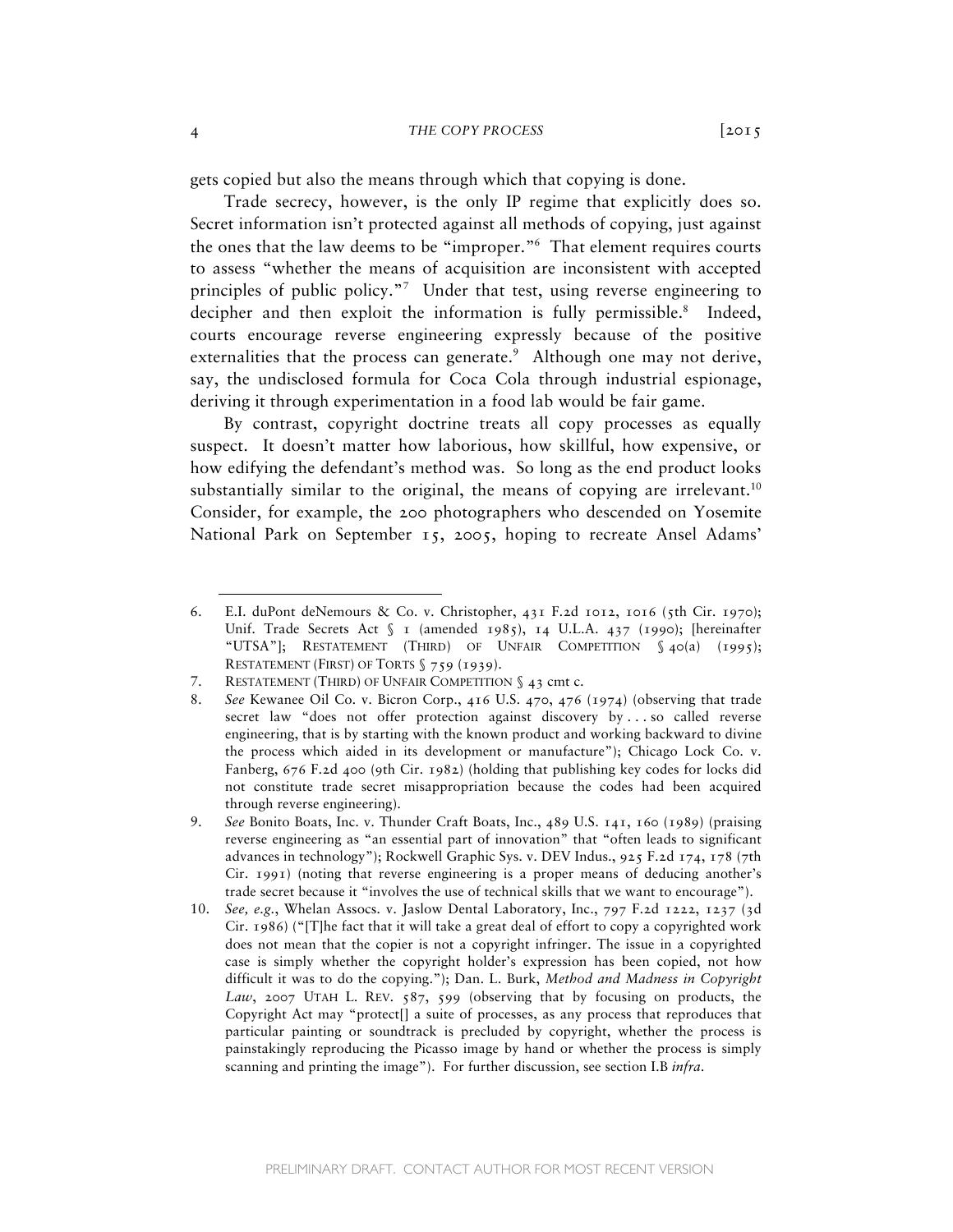iconic photograph, *Autumn Moon*. Astronomers had previously determined the exact location, date, and time at which Adams had taken the photograph fifty-seven years earlier.<sup>12</sup> For a four-minute interval that comes around only once every nineteen years, the moon returned to the same sky location in the same phase, enabling skilled photographers to replicate Adams's shot.<sup>13</sup> Does that backstory distinguish the recreated photographs from a quick digital duplicate? Not according to black-letter copyright doctrine. Any of these new photographs sufficiently similar to Adams's original would be just as problematic. The same goes for repainting a portrait by hand<sup>14</sup> or even refilming an entire feature-length motion picture shot for shot.<sup>15</sup>

The divergence between these two branches of law highlights a system design choice that's been hiding in plain sight. Whenever IP policymakers seek to regulate copying, they can either focus only on its ends or also on its means. But there hasn't yet been much deliberation about that choice. IP scholarship tends to emphasize which products are made more than how they are made.16 To the extent that it has examined the defendant's process,

<sup>11.</sup> *See* Roger W. Sinnott, *An Ansel Adams Encore*, SKY & TELESCOPE, Sept. 20, 2005.

<sup>12.</sup> *Id.*

<sup>13.</sup> *Id.*

<sup>14.</sup> *See infra* text accompanying notes 165–167.

<sup>15.</sup> *See infra* text accompanying notes 160–164. I focus here on graphic and audiovisual works because, as I explain in Part III, they're the most likely to be affected by my proposal. With literary works, no copy process will likely offer significant benefits over any other. With dramatic works, whose marketability depends on live performance, even laborious copy processes will threaten the owner's ability to recoup investments. And with sound recordings, the existing compulsory license under  $17 \text{ U.S.C. }$  \$  $115$ permits recreations already.

<sup>16.</sup> Welfarists' emphasis on end products encompasses both sheer quantity of new works, *e.g.*, Jeanne C. Fromer, *An Information Theory of Copyright Law*, 64 EMORY L.J. 71, 75 (2014) ("Most utilitarians understand social welfare to be maximized—in the context of copyright law—by the creation of ever more artistic works."), and works of particular social value, *e.g.*, Michael Abramowicz, *An Industrial Organization Approach to Copyright Law*, 46 WM. & MARY L. REV. 35, 37 (2004) (advancing a product-differentiation theory of copyright scope in which "[t]he importance of incentives to produce new works is less significant when the number of existing works and the chance that a new work will be largely redundant are greater"); Fromer, *supra*, at 84 (using information theory to identify what kinds of works the copyright system should promote); Robert P. Merges, Essay, *The Concept of Property in the Digital Era*, 45 HOUS. L. REV. 1239, 1267 (2009) (defending copyright's tradeoff in which "the cost of premium creative works . . . is a slight reduction in the volume of amateur works"). *Cf.* Sean M. O'Connor, *The Central Role of Law as a Meta Method in Creativity and Entrepreneurship*, *in* CREATIVITY, LAW AND ENTREPRENEURSHIP 87, 87 (Shubha Gosh & Robin Paul Malloy eds., 2011) (lamenting IP scholarship's "unfortunate fixation on *artifacts* as the locus of human ingenuity," which overlooks the methods through which those artifacts are produced).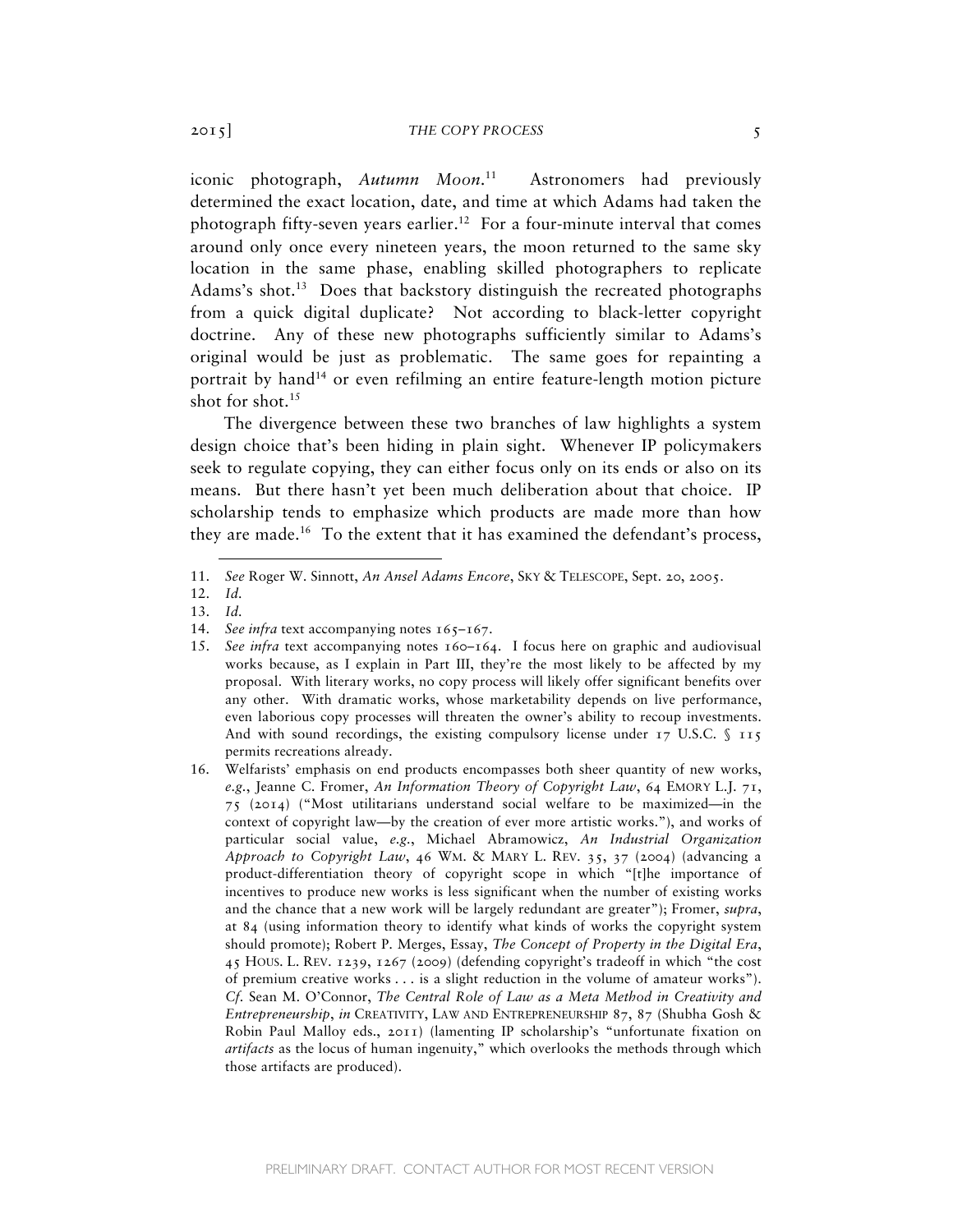it has concentrated on the question of whether copying should be an element of infringement to begin with. Copyright and trade secret law say yes, patent law says no, and observers debate the difference.17 I don't intend here to make inroads into that already rich discussion. But there remains a follow-up question left largely understudied.<sup>18</sup> Once one decides that copying does matter, as our copyright and trade secret regimes have, there still remains a policy question as to whether the manner of copying should matter along with it.

In this Article, I argue that it should. Copyright doctrine ought to borrow a page from trade secrecy doctrine by factoring the defendant's copying process into the infringement analysis. The scope of copyright protection has expanded as the cheapest available form of copying has grown ever cheaper. But not every copyist wants the cheapest method some want to learn how to do it the hard way, others seek to tap a market that prizes labor-intensive recreations, and still others may prefer a difficult process for its expressive value. An infringement doctrine that looks only to the cheapest common denominator will unnecessarily sweep in copying that threatens no market harm to the owner. Moreover, from the consumer's perspective, a second comer's recreation of a familiar work is by definition something that the original creator cannot provide. Audiences celebrate the act of replication from professional appropriation  $art<sup>19</sup>$  to amateur videos on YouTube.<sup>20</sup> In these contexts, handmade copying can become its own act of

<sup>17.</sup> *See, e.g.*, Oskar Liivak, *Rethinking the Concept of Exclusion in Patent Law*, 98 GEO. L.J. 1643 (2010); Clarisa Long, *Information Costs in Patent and Copyright*, 90 VA. L. REV. 465, 528 (2004); Stephen M. Maurer & Suzanne Scotchmer, *The Independent Invention Defence in Intellectual Property*, 69 ECONOMICA 535 (2002); Robert P. Merges, *A Few Kind Words for Absolute Infringement Liability in Patent Law*, Working Paper, July 16, 2014, http://papers.ssrn.com/sol3/papers.cfm? abstract\_id=2464756; Samson Vermont, *Independent Invention as a Defense to Patent Infringement*, 105 MICH. L. REV. 475 (2006).

<sup>18.</sup> An important exception is Pamela Samuelson and Suzanne Scotchmer, *The Law and Economics of Reverse Engineering*, 111 YALE L.J. 1575 (2002). Samuelson and Scotchmer focus on reverse engineering in technological fields like software and semiconductors. As I argue here, some expressive fields not only implicate many of Samuelson and Scotchmer's economic insights, but even invite another set of process distinctions above and beyond the ones they identify. *See infra* Part II.

<sup>19.</sup> *See, e.g.*, *Mike Bidlo*, *in* 1 THE GROVE ENCYCLOPEDIA OF AMERICAN ART 266 (Joan Marter ed., 2011); Nadine Rubin Nathan, *Asked and Answered: Mike Bidlo*, T MAG. (July 2, 2010, 12:43 PM), http://tmagazine.blogs.nytimes.com/2010/07/02/askedanswered-mike-bidlo/ (discussing Bidlo's "dead ringers" for Warhol's famous Brillo boxes and other "exact replicas").

<sup>20.</sup> *See, e.g.*, Tiffany Lee, *Beyoncé Gives Props To 16-Year-Old's Shot-By-Shot "Countdown" Cover Video Starring—A Snuggie!*, YAHOO! MUSIC, July 23, 2012, https://www.yahoo.com/music/bp/beyoncé-gives-props-flawless-shot-shot-countdown-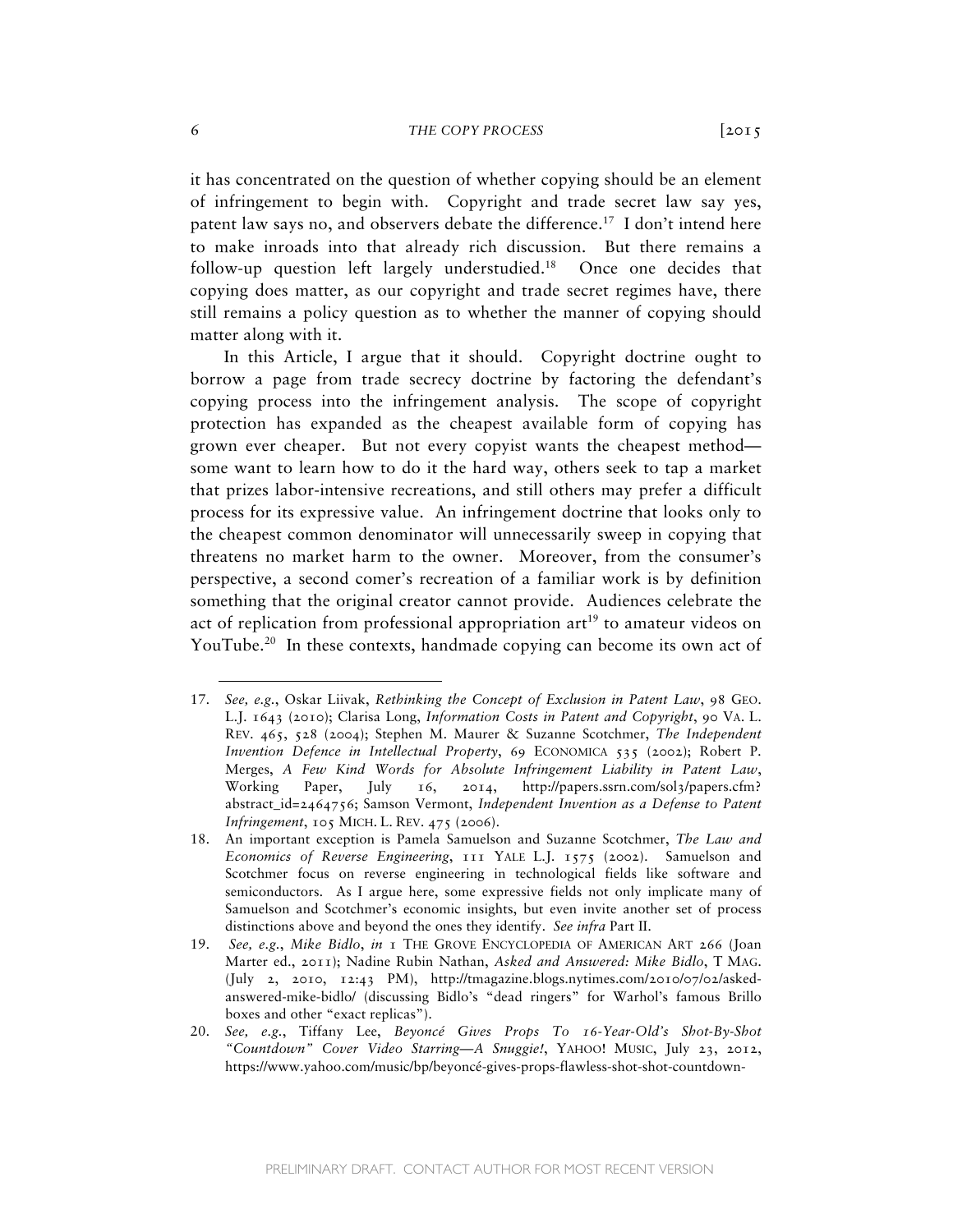performance in a way that quick, digital copying cannot. It's the audience's loss if copyright law inhibits those performances by grouping them together with mechanical duplications. Finally, as a number of commentators have already acknowledged,<sup>21</sup> learning-by-doing often requires replicating others' successes. Copying today can be great training for creating tomorrow. But this educational spillover is more likely to emerge from hands-on involvement than from an automated process that the user doesn't understand. Discriminating in favor of productive copy processes thus offers a novel way to promote the development of creative skills without significantly undermining the upstream creator's incentives.

Copyright's indifference to the defendant's process likely persists on the strength of the trope that core copyrightable works like art, music, and film reveal their relevant know-how to the world as soon as they're published.<sup>22</sup> If disclosure were instantaneous and automatic, then distinctions between copy processes would indeed be trivial.<sup>23</sup> But this account of copyrightable works is incomplete. To be sure, artistic expression readily discloses the information necessary for mechanical *duplication*. Obtaining a new copy of the latest Hollywood blockbuster or top-40 pop song is often just a few clicks away. Nevertheless, that expression often does not so readily disclose all the information necessary for *recreation* from scratch. Recreating a complicated expressive work can be as technically challenging as recreating a

cover-182329262.html (describing a sixteen-year-old boy's "mind-bogglingly accurate remake" of a Beyoncé music video). As of this writing, the remake has attracted over 2.7 million views. KKpalmer1000, *Countdown (Snuggie Version) [Comparison]*, YOUTUBE, July 9, 2012, https://www.youtube.com/watch?v=w4aiwTkDwCY.

<sup>21.</sup> *See infra* section II.C.

<sup>22.</sup> *See, e.g.*, Dotan Oliar & Christopher Sprigman, *There's No Free Laugh (Anymore): The Emergence of Intellectual Property Norms and the Transformation of Stand-Up Comedy*, 94 VA. L. REV. 1787, 1832 (2008) (commenting that within the copyright paradigm, "the information the work embodies is clear on its face"); J.H. Reichman, *Computer Programs as Applied Scientific Know-How: Implications of Copyright Protection for Commercialized University Research*, 42 VAND. L. REV. 639, 660 (1989) (citing the "artistic work" as the archetype of an informational product that "tends to bear its know-how on its face" and therefore is "exposed to instant predation when successful and is likely to enjoy zero lead time after being launched on the market"); Samuelson & Scotchmer, supra note  $18$ , at  $1585$  ("The artistic and literary works [copyright] law traditionally protected did not need to be reverse-engineered to be understood. Books, paintings, and the like bear the know-how they contain on the face of the commercial product sold in the marketplace. To access this information, one can simply read or analyze the work.").

<sup>23.</sup> *See* WILLIAM M. LANDES & RICHARD A. POSNER*,* THE ECONOMIC STRUCTURE OF INTELLECTUAL PROPERTY LAW 370 (2003) ("[F]rom an economic standpoint there is little distinction between *really* cheap reverse engineering on the one hand and piracy on the other.").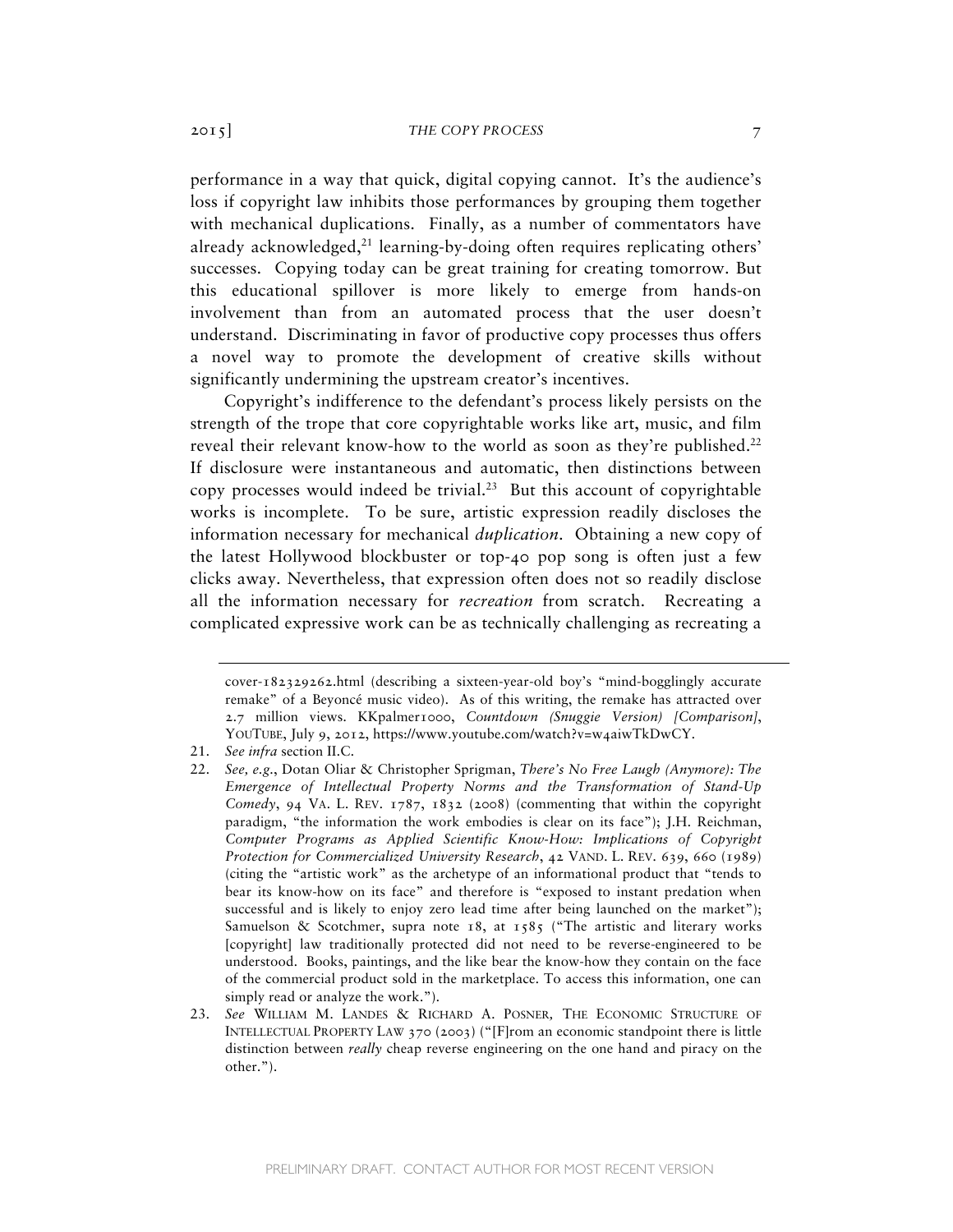complicated industrial device. Once duplications and full-fledged recreations are disaggregated, many expressive works start to look more like secrets.

Fortunately, getting courts to consider process in copyright cases may not be as far-fetched as the doctrine suggests. Courts sometimes subtly invoke the defendant's process when ostensibly assessing the propriety of the defendant's product. While these decisions are on the right track, it's time to bring process out into the open. Copyright doctrine could be both more descriptively transparent and more normatively attractive by expressly looking beyond the face of a copy and asking how it got there.

The Article proceeds in three parts. Part I begins by describing the different ways that black-letter copyright and trade secrecy doctrines approach the defendant's copying process. In Part II, I offer a framework for evaluating different processes' welfare implications. I make the case that copyrighted works are subject to many of the same justifications for process sensitivity as trade secrets. In Part III, I argue that courts could work that sensitivity into copyright adjudication through the fair use doctrine without any legislative intervention and likely at a manageable marginal evidentiary cost. I close by offering a few rough recommendations for how courts might apply this factor in fair use cases.

### **I. COPY PROCESS IN IP DOCTRINE**

Should infringement liability focus solely on the defendant's product or also on her process? The question can be broken down into two issues. Policymakers first need to decide whether to distinguish between imitators and independent creators. A regime that focuses on product alone wouldn't care whether the defendant was a slavish copyist or instead an innocent developer haplessly unaware that someone else had already beaten him to the punch. This decision is IP's first question of process sensitivity.

If only the product counts, that's the end of the matter. But if liability requires copying, it invites a second question: whether all copy processes should be weighted equally in the infringement analysis. Does infringement doctrine ask only whether the plaintiff's work was copied, or does it also ask how it was copied?

Each IP regime offers a different model, summarized below in Table  $I.A$ 

<sup>24.</sup> The major IP subfield missing from my scheme is trademark law. I don't focus on trademarks in this Article because, unlike the other regimes that center on promoting innovation and creativity, trademarks' traditional purpose is reducing consumer confusion. Given this aim, though, it should be unsurprising that trademark infringement does not require copying. A confusing mark will remain confusing no matter how it is produced. As the Second Circuit recently noted: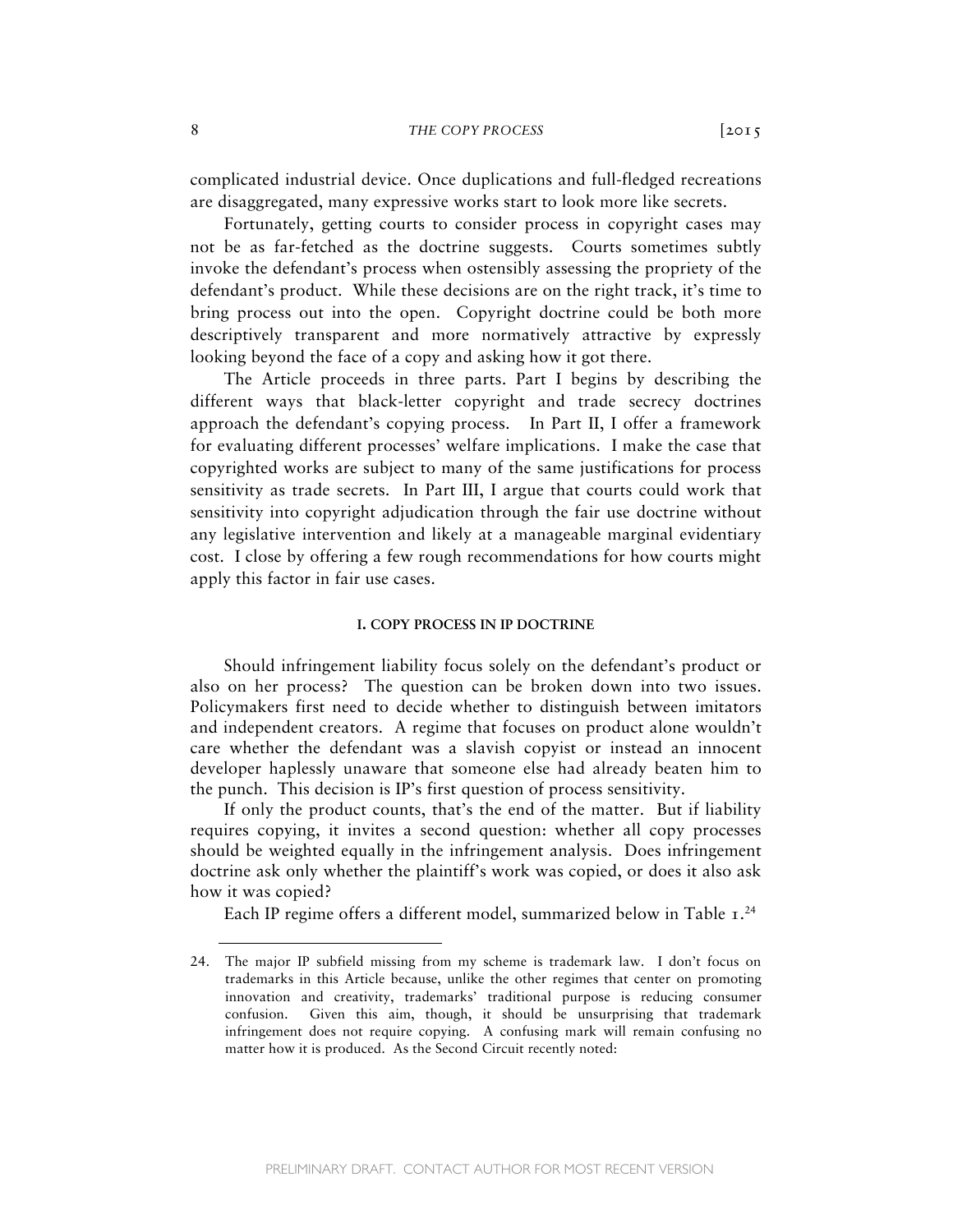Patent law focuses exclusively on product. Anyone who exploits a patented invention without authorization, even one who's never seen the patented invention before, is an infringer.<sup>25</sup> Whether one copied, let alone how one copied, is irrelevant.<sup>26</sup> At the other extreme lies trade secrecy. To begin with, only copying counts.<sup>27</sup> If I happen to develop the same algorithm that you have taken pains to keep secret, the law will not intervene. On top of that, only certain kinds of copying count. Trade secret law distinguishes between the copyists who use proper means and those who don't. "It is the employment of improper means to procure the trade secret, rather than mere copying or use, which is the basis of liability."28 Copyright doctrine occupies

- 25. *See, e.g.*, Kewanee Oil Co. v. Bicron Corp., 416 U.S. 470, 478 (1974) ("[Patent] protection goes not only to copying the subject matter . . . but also to independent creation."); Allen Eng'g Corp. v. Bartell Indus., 299 F.3d 1336, 1351 (Fed. Cir. 2002) ("[C]opying . . . is of no import on the question of whether the claims of an issued patent are infringed."). For a good example of this strict liability in action, see JAMES BESSEN & MICHAEL J. MEURER, PATENT FAILURE 47 (2009) (describing a successful lawsuit against the maker of the BlackBerry mobile device, which had independently invented a wireless e-mail technology that was covered by the plaintiff's existing patents).
- 26. A caveat here is that copying, though unnecessary for liability, does affect some other doctrines, like willfulness. *See* Christopher A. Cotropia & Mark A. Lemley, *Copying in*  Patent Law, 87 N.C. L. REV. 1421, 1428-31 (2009).
- 27. *Id.* at 1466 ("Trade secret law punishes only misappropriation of one's ideas by another—that is, copying.").
- 28. Chi. Lock Co. v. Fanberg, 676 F.2d 400, 404 (9th Cir. 1982) (quoting RESTATEMENT (FIRST) OF TORTS, § 757, comment a (1939)); *see also* Robert G. Bone, *A New Look at Trade Secret Law: Doctrine in Search of Justification*, 86 CALIF. L. REV. 241, 250 (1998) ("Trade secret law does not impose liability for mere copying; others are free to inspect a publicly available product or use reverse engineering to glean secret information from it.").

The trademark system . . . stands in sharp contrast to the copyright system. Copyright, unlike trademark, rewards creativity and originality even if they interfere with the rights of an existing copyright holder. In the copyright system there is a defense to infringement known as "independent creation" . . . . The trademark system, unlike the copyright system, aims to prevent consumer confusion even at the expense of a manufacturer's creativity: in trademark, if a branding specialist produces a mark that is identical to one already trademarked by another individual or corporation, he must "go back to the drawing board."

Christian Louboutin S.A. v. Yves Saint Laurent Am. Holdings, Inc., 696 F.3d 206, 224 n.20 (2d Cir. 2012); *see also* William M. Landes & Richard A. Posner, *Trademark Law: An Economic Perspective*, 30 J.L. & ECON. 265, 269–70 (1987). *But see* Mark A. Lemley, *Should Patent Infringement Require Proof of Copying?*, 105 MICH. L. REV. 1525, 1525 n.1 (2007) (noting that, although independent creation is no defense to trademark infringement, many courts still treat the defendant's intent to trade on the goodwill of the protected mark as strong evidence that consumers would likely be confused by the defendant's mark).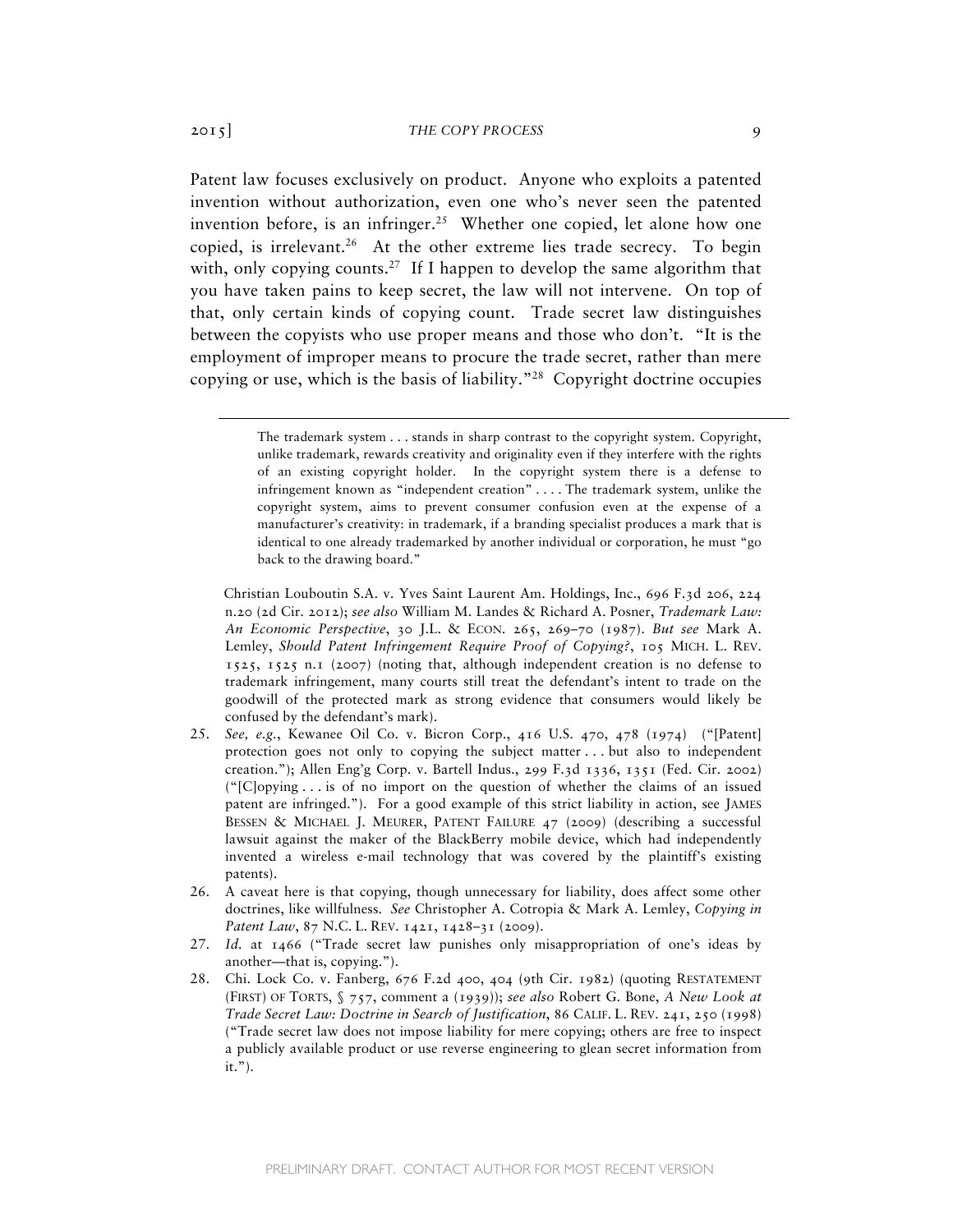a middle ground. Like a trade secret, a copyright guards only against copying. Independent creation is a complete defense.<sup>29</sup> But unlike a trade secret, a copyright is not circumscribed by an "improper means" element. Hornbook law dictates that one means of copying is as good (or bad) as any

|               | Whether Copied | How Copied |  |
|---------------|----------------|------------|--|
| Patents       | No             | N/A        |  |
| Copyrights    | Yes            | No         |  |
| Trade Secrets | Yes            | Yes.       |  |

#### **TABLE 1. RELEVANCE OF DEFENDANT'S PROCESS**

This Part surveys the role of process within the two copying regimes, trade secrecy and copyright. Section I.A outlines the longstanding "improper means" limitation on the tort of trade secret misappropriation. Section I.B turns to the copyright system. It first discusses copyright's doctrinal indifference to the defendant's appropriation method. It then turns to some inconsistent judicial rhetoric suggesting that at least some courts are influenced by process considerations, whether they explicitly acknowledge it or not.

# *A. Trade Secret Law*

Consider this epicurean example. In 2007, a finance manager and cooking enthusiast named Ron Douglas decided to leave Wall Street in order to spend his time deciphering how to recreate famous restaurant dishes. $31$ One of his top goals was cracking the code to KFC's "Original Recipe" fried chicken, based on an undisclosed blend of herbs and spices that the company had long guarded as a trade secret.<sup>32</sup> At one point, he even tried to bribe

 $\overline{a}$ 

other.30

<sup>29.</sup> *E.g.*, Ty, Inc. v. GMA Accessories, Inc., 132 F.3d 1167, 1169 (7th Cir. 1997) ("The Copyright Act forbids only copying; if independent creation results in an identical work, the creator of that work is free to sell it."); Alfred Bell & Co. v. Catalda Fine Arts, Inc., 191 F.2d 99, 103 (2d Cir. 1951) (noting that a copyright owner "has no right to prevent another from publishing a work identical with his, if not copied from his").

<sup>30.</sup> *See supra* note 10.

<sup>31.</sup> *See* Jennifer Fermino, *Fryin' on a Wing and a Prayer*, N.Y. POST, July 20, 2009, http://nypost.com/2009/07/20/fryin-on-a-wing-a-prayer; Vidya Rao, *Don't Tell the Colonel! KFC Recipe May Be Out*, TODAY.COM, July 21, 2009, http://www.today.com/food/dont-tell-colonel-kfc-recipe-may-be-out-2D80556209.

<sup>32.</sup> On the recipe's status as a trade secret, see KFC Corp. v. Marion-Kay Co., 620 F. Supp. 1160, 1172 (S.D. Ind. 1985); Bruce Schreiner, *KFC Closely Guards Colonel's Secret Chicken Recipe*, ASSOC. PRESS NEWSWIRES, Jul. 23, 2005.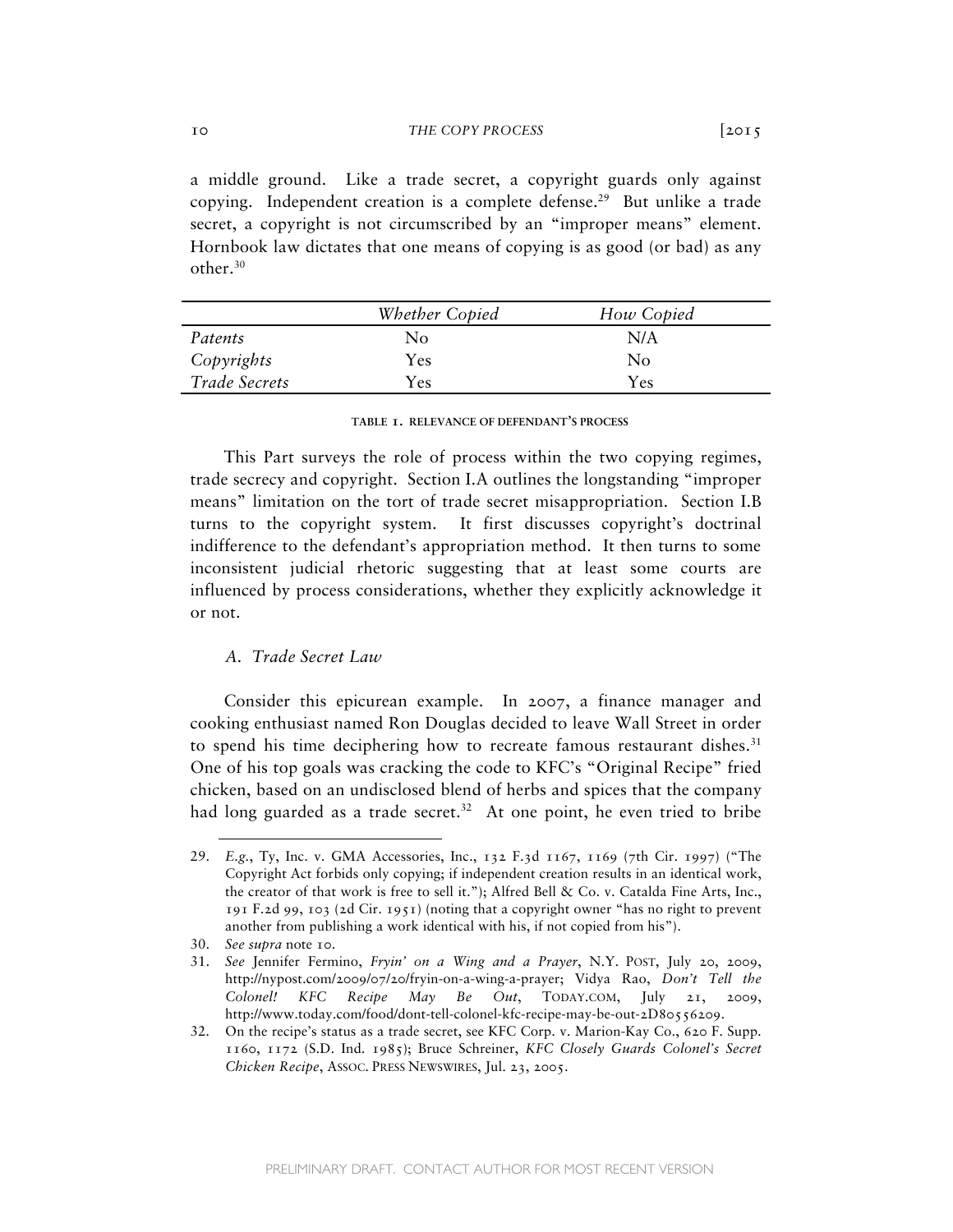KFC cooks, but to no avail—the seasoning always arrived prepackaged.<sup>33</sup> Unable to buy the answer, he eventually began tapping into a growing online community of culinary reverse engineers and hired part-time chefs to help him experiment at home. Over a year and several failed attempts later,<sup>34</sup> Douglas finally produced a dish that one reporter described as "'the best KFC I ever had'" and "an exact match with the fast food joint."<sup>35</sup> During interviews, Douglas would recount the "pleasure of knowing that you've . . . conquered that recipe and you could make it yourself  $\ldots$ ."<sup>36</sup> His replica recipe can now be yours (no conquering required) as part of his New York Times bestselling cookbook.<sup>37</sup> Assuming that the reporter's taste test was accurate and that KFC's secret is now exposed,<sup>38</sup> does KFC have a claim against Douglas for trade secret misappropriation?

Because of Douglas's copy process, the answer is no. Under the Uniform Trade Secrets Act, some version of which has been enacted in almost every state,<sup>39</sup> only those who acquire protected information through "improper means" may be liable. $40$  Similar limitations appear in the Restatement (First) of Tort's early codification of trade secrecy doctrine<sup>41</sup> as well as in the more recent Restatement (Third) of Unfair Competition.<sup>42</sup> That rule makes the propriety of the defendant's process a critical issue in trade secret cases.<sup>43</sup> Douglas's conduct was a form of reverse engineering, which the Supreme Court has called a "fair and honest means . . . [of] starting with the known product and working backward to divine the

<sup>33.</sup> *See* Fermino, *supra* note 31; Rao, *supra* note 31.

<sup>34</sup>*. See Ron Douglas Masters the Secret Recipe for KFC*, SECRET RECIPES FROM RON, May 15, 2011, http://secretrecipesfromron.blogspot.com/.

<sup>35.</sup> Fermino, *supra* note 31.

<sup>36.</sup> Ron Douglas, *Ron Douglas on Fox and Friends*, YOUTUBE (Aug. 2, 2009), https://www.youtube.com/watch?v=DCDTq6OOetw (statement beginning at 3:13).

<sup>37.</sup> *See* Ron Douglas, America's Most Wanted Recipes (2009).

<sup>38.</sup> According to KFC, which has no interest in conceding that the secret's out, the reporter was mistaken. *See* Rao, *supra* note 31 (quoting KFC spokesman's statement, "Plenty of people have tried to duplicate the recipe over the years, but there is still only one place to get authentic Original Recipe Chicken — at a KFC restaurant.")

<sup>39.</sup> *See Trade Secrets Act*, UNIF. L. COMM'N, http://www.uniformlaws.org/Act.aspx? title=Trade+Secrets+Act (showing the UTSA's adoption in forty-seven states and the District of Columbia).

<sup>40.</sup> UTSA § 1.

<sup>41.</sup> RESTATEMENT (FIRST) OF TORTS § 759 (1939).

<sup>42.</sup> RESTATEMENT (THIRD) OF UNFAIR COMPETITION § 40(a) (1995).

<sup>43.</sup> *See, e.g.*, Trandes Corp. v. Guy F. Atkinson Co., 996 F.2d 655, 660 (4th Cir. 1993) ("Apart from breach of contract, abuse of confidence or impropriety in the means of procurement, trade secrets may be copied as freely as devices or processes which are not secret.").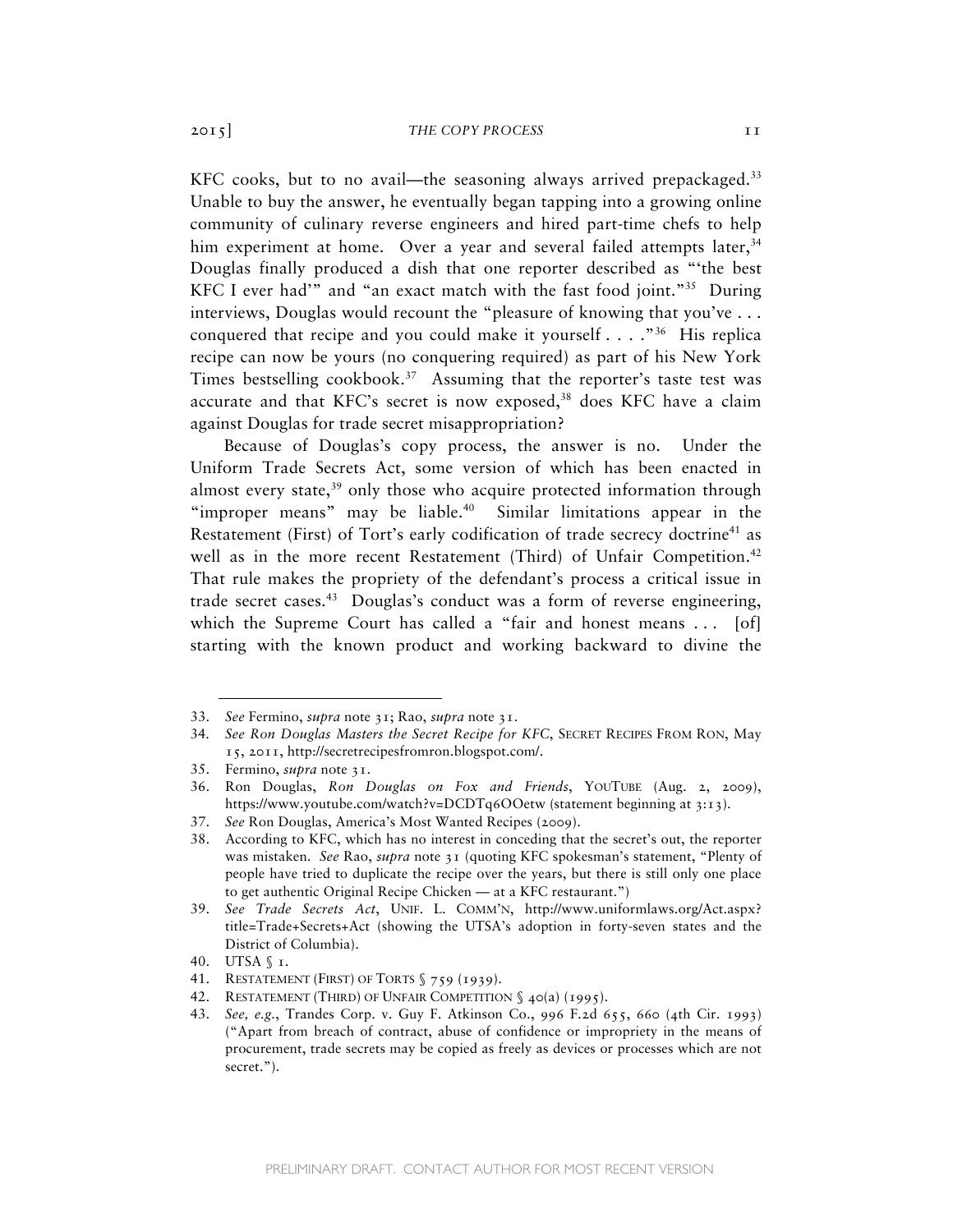process which aided in its development or manufacture."<sup>44</sup> Trade secret law considers it perfectly legitimate.<sup>45</sup> Had Douglas instead learned the secret recipe directly from the employee whom he had tried to bribe—a textbook form of improper means—the result would have been flipped.<sup>46</sup>

Trade secrecy's discrimination between proper and improper copying methods has a long pedigree. In the 1889 case *Tabor v. Hoffman*, 47 the New York Court of Appeals remarked that once a medicine is sold to the public, anyone is permitted to use "chemical analysis and a series of experiments, or . . . any other use of the medicine itself aided by his own resources only" in order to "discover the ingredients and their proportions."48 And, the court continued, if through that process the experimenter discovers "the secret of the proprietor, he may use it to any extent that he desires without danger of interference by the courts."49Since then, courts in trade secret cases have frequently dwelled on the defendant's process just as much as the defendant's product.<sup>50</sup>

It might be tempting to label this rule a simple protection against predatory freeriding. Generating valuable information in the first instance can be expensive, while appropriating it can be cheap, so perhaps trade secrecy is simply channeling second comers into shouldering enough cost to preserve the original innovator's ability to recoup his investment.<sup>51</sup> Sure

49. *Id.*

<sup>44.</sup> Kewanee Oil Co. v. Bicron Corp., 416 U.S. 470, 476 (1974).

<sup>45.</sup> UTSA § 1 comment (including reverse engineering within a catalog of proper means).

<sup>46.</sup> *See* RESTATEMENT (FIRST) OF TORTS § 759 cmt. c (1939) (including "bribing or otherwise inducing employees or others to reveal the information in breach of duty" in a catalog of improper means); *see also* Liberty Power Corp. v. Katz, No. 10-CV-1938, 2011 WL  $256216$ , at  $*_5$  (E.D.N.Y. Jan. 26, 2011) (finding improper means where the defendants would not have gained access to the trade secret but for a bribe to the plaintiff's employee).

<sup>47.</sup> 23 N.E. 12 (N.Y. 1889).

<sup>48.</sup> *Id.* at 13.

<sup>50.</sup> *See, e.g.*, Pioneer Hi-Bred Int'l v. Holden Found. Seeds, Inc., 35 F.3d 1226, 1238 (8th Cir. 1994) ("[T]he critical inquiry is whether the defendant obtained the secret by 'improper means.'") (quoting RESTATEMENT (FIRST) OF TORTS  $\zeta$  757(a)); B.C. Ziegler & Co. v. Ehren, 414 N.W.2d 48, 53 (Wis. 1987) (holding that obtaining discarded customer lists from a scrap paper dealer was improper means); Drill Parts & Serv. Co., Inc. v. Joy Mfg. Co., 439 So.2d 43 (Ala. 1983) (holding that acquisition of secret engineering diagrams by searching through scrap metal and trash was improper means); Hurst v. Hughes Tool Co.,  $634$  F.2d  $895$ ,  $897$  (5th Cir. 1981) (finding no improper means where the defendant acquired information by asking an inventor questions); E.I. Du Pont de Nemours & Co. v. United States, 288 F.2d 904, 911 (Ct. Cl. 1961) ("Anyone is at liberty to discover a particular trade secret by any fair means, as by experimentation or by examination and analysis of a particular product. Moreover, upon discovery the idea may be used with impunity.")

<sup>51.</sup> On the importance of first-mover advantage, see Samuelson & Scotchmer, *supra* note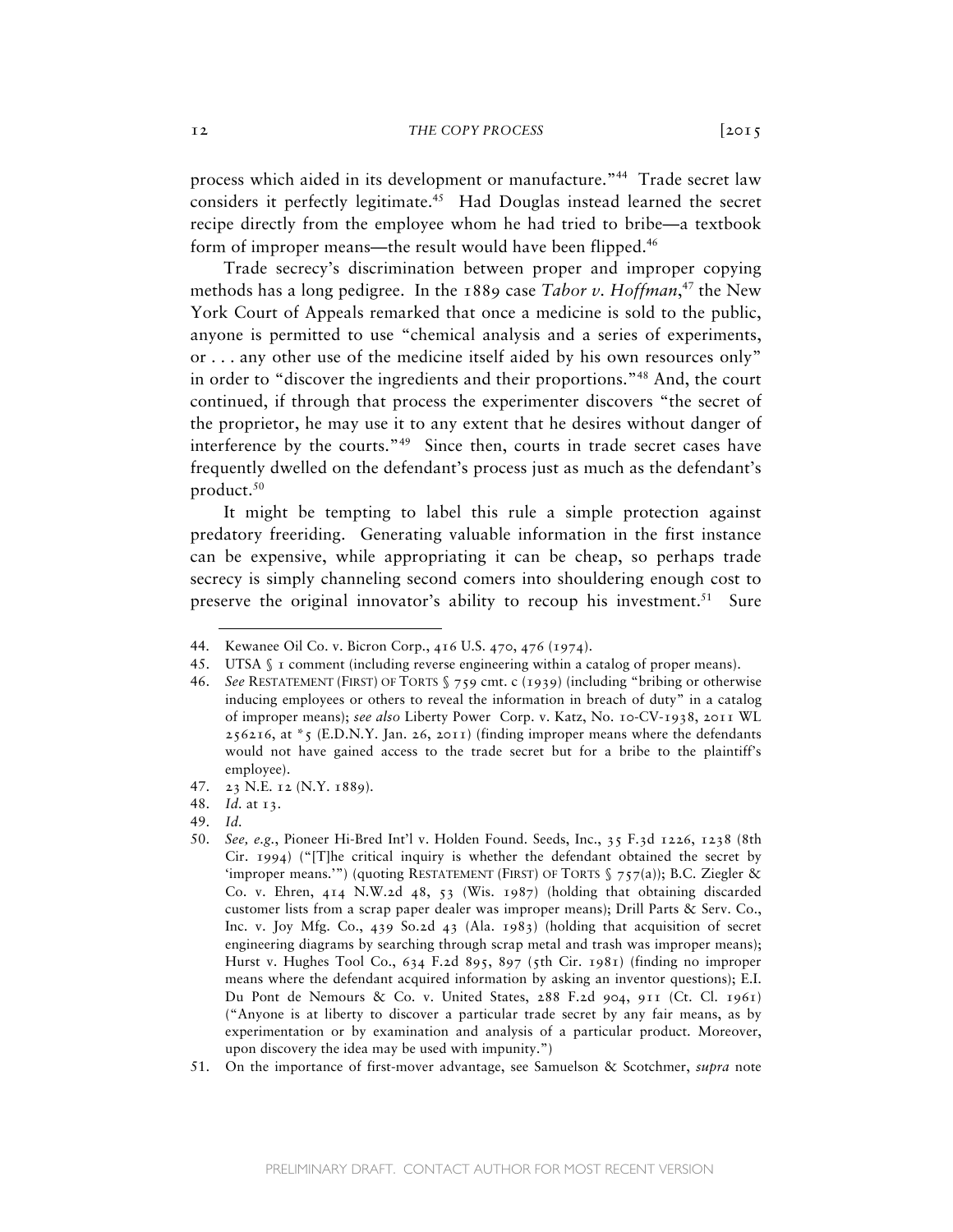enough, some judicial opinions frame the improper means inquiry as a test of the defendant's expenditures.<sup>52</sup> As one early case put it, the law should not "advantage the competitor who by unfair means . . . obtains the desired knowledge without himself paying the price in labor, money, or machines expended by the discoverer.<sup>"53</sup> The problem with this account, though, is that trade secret doctrine penalizes even costly and otherwise legal methods of appropriation.54 Thus, for example, the Fifth Circuit imposed liability on a competitor that flew a plane over DuPont's still-under-construction methanol plant and photographed its layout—acts that would have been perfectly lawful but for trade secret protection.<sup>55</sup> Industrial espionage like that can get expensive, particularly where a surveillance arms race ensues between competitors.<sup>56</sup> Of course, it's not as expensive as conducting the R&D in the first instance (if it were, competitors would have no particular incentive to copy), but the same can be said of legal means like reverse engineering.<sup>57</sup>

Trade secrecy's improper means regime is thus hard to justify on imitation-cost grounds alone. If the innovator's ability to recoup R&D investment is the only thing at stake, it's not obvious why the law would differentiate between costly reverse engineering and equally costly snooping.<sup>58</sup> Misappropriation doctrine would need only to balance the

<sup>18</sup>, at 1586.

<sup>52.</sup> *See, e.g.*, Lamont v. Vaquillas Energy Lopeno Ltd., 421 S.W.3d 198, 215 (Tex. App. 2013) ("Obtaining knowledge of a trade secret without spending time and resources to discover it independently is improper  $\dots$ .")

<sup>53.</sup> A.O. Smith Corp. v. Petroleum Iron Works, Co., 73 F.2d 531, 538–39 (6th Cir. 1934).

<sup>54.</sup> *See* RESTATEMENT (THIRD) OF UNFAIR COMPETITION § 43 comment c (1995). ("The acquisition of a trade secret can be improper even if the means of acquisition are not independently wrongful.").

<sup>55.</sup> E.I. duPont deNemours & Co. v. Christopher, 431 F.2d 1012 (5th Cir. 1970).

<sup>56.</sup> *See* Douglas Lichtman, *How the Law Responds to Self-Help*, 1 J.L. ECON. & POL'Y 215, 235 (2005) ("[D]o we really believe that DuPont's rival acquiesced, rather than instead looking to rent a faster airplane or an airplane that flies at higher altitudes, two among dozens of adjustments that would have made it more difficult for DuPont to detect the espionage in the first place?"); Bone, *supra* note 28, at 298 ("After *Christopher*, future trade secret owners will expect competitors to fly over their property at higher altitudes and use more sophisticated cameras to reduce the likelihood of detection.").

<sup>57.</sup> *See* Benjamin N. Roin, *The Case for Tailoring Patent Awards Based on Time-to-Market*, 61 UCLA L. REV. 672, 731–34 (2014) (describing various costs borne by innovators that reverse engineers may avoid); Samuelson & Scotchmer, *supra* note 18, at 1587 ("[A] reverse engineer will generally spend less time and money to discern . . . knowhow than the initial innovator spent in developing it, in part because the reverse engineer is able to avoid wasteful expenditures investigating approaches that do not work, and in part because advances in technology typically reduce the costs of rediscovery over time.").

<sup>58.</sup> *See* Mark A. Lemley, *The Surprising Virtues of Treating Trade Secrets as IP Rights*, 61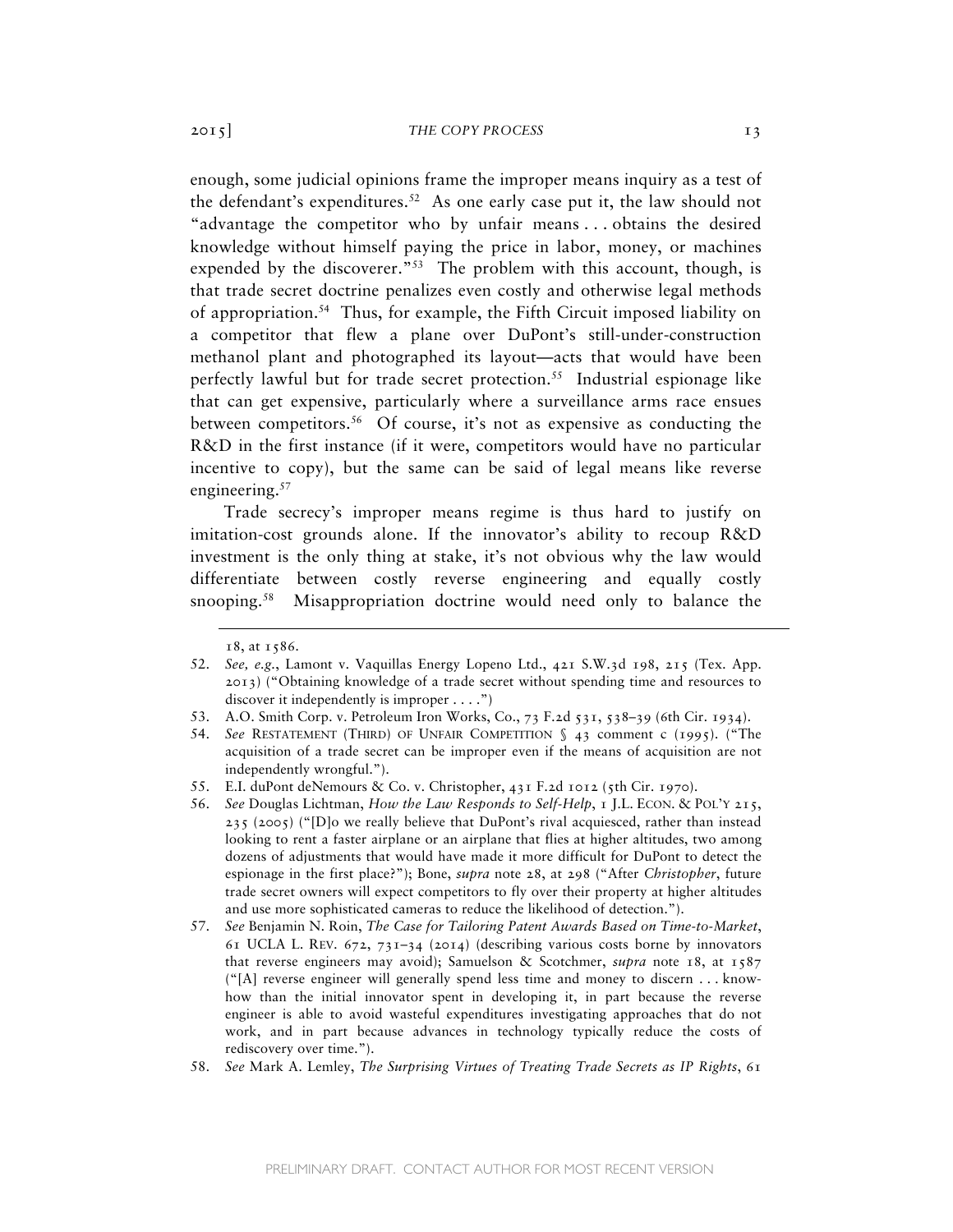defendant's imitation costs against the plaintiff's innovation costs, regardless of the form that the imitation takes.

A more complete explanation looks at the competitor's copy process not just in terms of its private cost but also in terms of its social value. Industrial espionage is wasteful. Sifting through trash and reconstructing shredded documents might give a competitor a hot tip, but eventually the resources devoted to the activity will outweigh the value of the secret information itself. There's little public payoff from cultivating a brigade of expert dumpster divers.<sup>59</sup> Reverse engineering, by contrast, has an immense teaching function. It incubates useful know-how and reveals opportunities for incremental improvements, benefits that the rest of society reaps. The Supreme Court has called reverse engineering "an essential part of innovation" that often results in new products that "may lead to significant advances in the field."60 Similarly, the Seventh Circuit has noted that the improper means doctrine "emphasizes the desirability of encouraging inventive activity by protecting its fruits from efforts at appropriation that are, indeed, sterile wealth-redistributive—not productive—activities."61 The doctrine privileges reverse engineering because it "involves the use of technical skills that we want to encourage."62 Picking up on this theme, a number of scholars have emphasized the positive externalities of steering competitors toward reverse engineering in place of espionage.<sup>63</sup> The public

- 60. Bonito Boats v. Thunder Craft Boats, 489 U.S. 141, 160 (1989).
- 61. Rockwell Graphic Sys. v. DEV Indus., 925 F.2d 174, 178 (7th Cir. 1991).
- 62. *Id.*

 $\overline{a}$ 

63. *See, e.g.*, Dan Burk, *Muddy Rules for Cyberspace*, 21 CARDOZO L. REV. 121, 174 (1999) ("[W]hen competitors do opt for independent development or reverse engineering, these alternatives channel their investment into socially useful activity—either option develops productive technological or business expertise within the firm, rather than wasteful expertise in industrial espionage."); Jeanne C. Fromer, *A Legal Tangle of Secrets and Disclosures in Trade:* Tabor v. Hoffman *and Beyond*, *in* INTELLECTUAL PROPERTY AT THE EDGE: THE CONTESTED CONTOURS OF IP (Rochelle C. Dreyfuss & Jane C. Ginsburg eds., 2013) ("[R]equiring third parties to reverse engineer—rather than use the secret directly—might also be helpful to the third parties (and society at large) by teaching

STAN. L. REV. 311, 322 (2008) ("One reading *Christopher*'s standard might reasonably wonder, for example, why reverse engineering a chemical, or learning a competitor's prices by walking through their store during business hours, or attempting to predict a competitor's business strategy based on their market behavior, aren't similarly cheap efforts to acquire knowledge that would be expensive to protect. And yet those activities are clearly legal.").

<sup>59.</sup> Little, but not zero. Government intelligence agencies can always learn from the private sector. *Cf.* Jacob Aron, *DARPA's Shredder Challenge Solved Two Days Early*, NEW SCIENTIST, Dec. 5, 2011, http://www.newscientist.com/blogs/onepercent/2011/12/ darpas-shredder-challenge-has.html (describing a Department of Defense challenge in which "9000 teams compet[ed] to reconstruct five shredded documents using a combination of computer science and jigsaw-solving skills").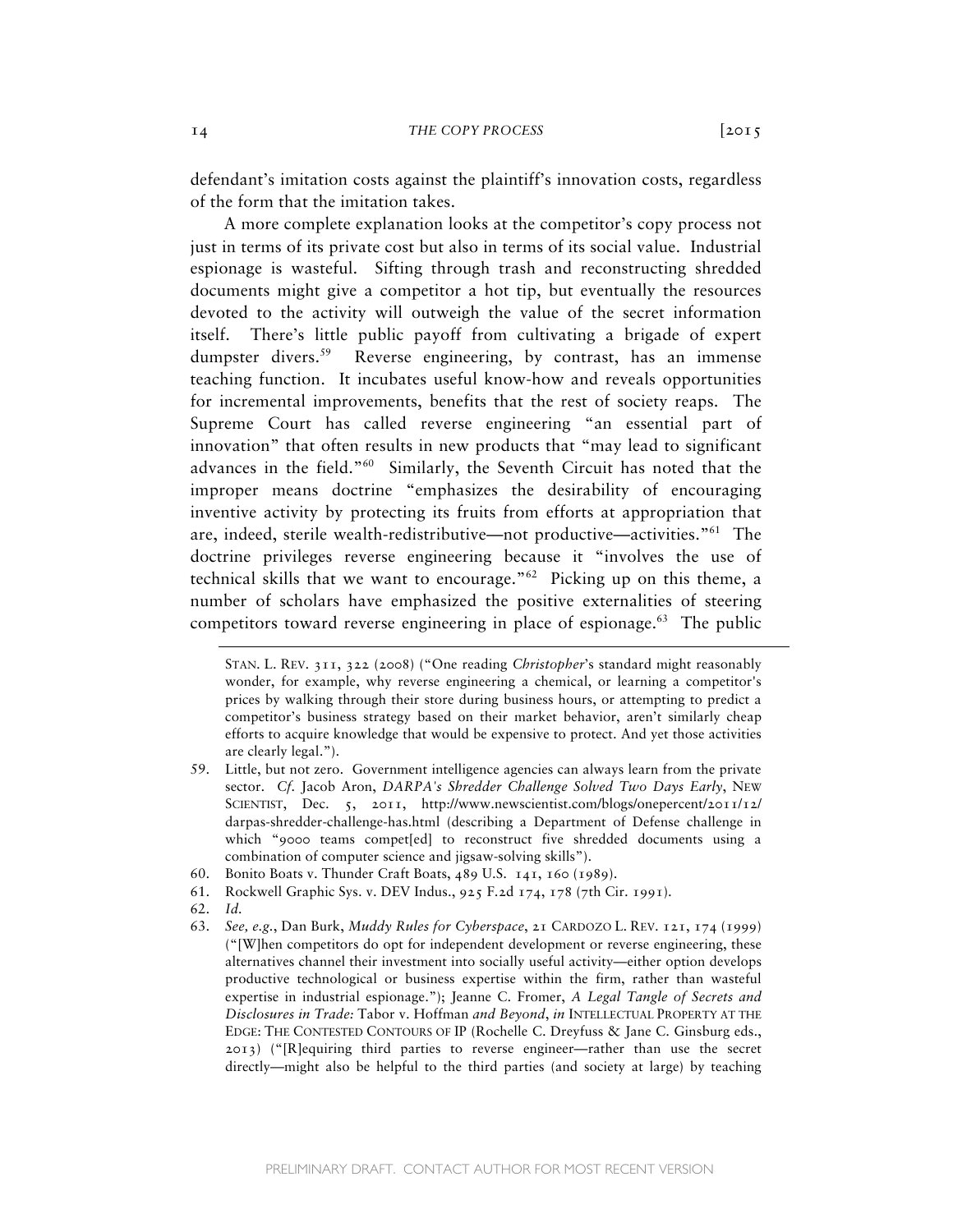gains more from reverse engineering not just because of the particular products it yields in the short term, but also because of the valuable skills it breeds in the long term.

The law of trade secrets thus reflects the different welfare effects of different copy processes. The improper means doctrine sorts roughly between those appropriation methods that offer enough benefits to pay for themselves and those that don't. It's not enough, trade secret doctrine says, to decide cases looking only at a final product, even when that final product was unabashedly copied from the owner's original work. To understand a copy's value to society, one also needs to look at the history of its creation.

# *B. Copyright Law*

Copyright's treatment of the copy process starts out like trade secrecy's but quickly diverges. Every copyright case, like every trade secret case, commences with the question of whether copying has occurred.<sup>64</sup> "Two works may be identical in every detail, but, if the alleged infringer created the accused work independently  $\dots$  then there is no infringement."<sup>65</sup> This doctrine allows the Bee Gees to pen *How Deep Is Your Love* despite the song's substantial similarity to a protected work that the band had never before heard.<sup>66</sup> It allows fashion designer Albert Nipon to create a dress featuring a pattern substantially similar to a protected work that Nipon had never before seen.<sup>67</sup> And it allows Carnival Cruise Lines to produce a Super Bowl commercial featuring "lingering shots of the sea, characters gazing at the water and . . . a 1962 narration by President John F. Kennedy about humanity's connection to and love for the sea" strongly resembling a freelance film bearing all of those same traits that Carnival had never before viewed (at least so far as anyone can tell).<sup>68</sup> The moral of each of these

them more about the information, its uses, and further refinements."); LANDES  $\&$ POSNER, *supra* note 23, at 370 ("[R]everse engineering will often generate knowledge about the product being reverse engineered that will make it possible to improve it or develop or improve other products."); Jerome H. Reichman, *How Trade Secrecy Law Generates a Natural Semicommons of Innovative Know-How*, *in* THE LAW AND THEORY OF TRADE SECRECY 185 (Rochelle C. Dreyfuss et al. eds., 2011) ("[T]he process of reverse engineering itself, by methodically extracting the innovator's know-how from a given application, tends to generate technical improvements over time, including costsaving modes of manufacture that reduce prices to consumers.").

<sup>64.</sup> *See supra* note 29.

<sup>65.</sup> Selle v. Gibb, 741 F.2d 896, 901 (7th Cir. 1984).

<sup>66.</sup> *Id.* at 901–05.

<sup>67.</sup> Cameron Indus. v. Albert Nipon Co., 630 F. Supp. 1293 (S.D.N.Y. 1986).

<sup>68.</sup> Allan Brettman, *Coincidences in Carnival Cruise Line's Super Bowl Ad Catches Attention of Portland Filmmaker*, THE OREGONIAN, Feb. 3, 2015,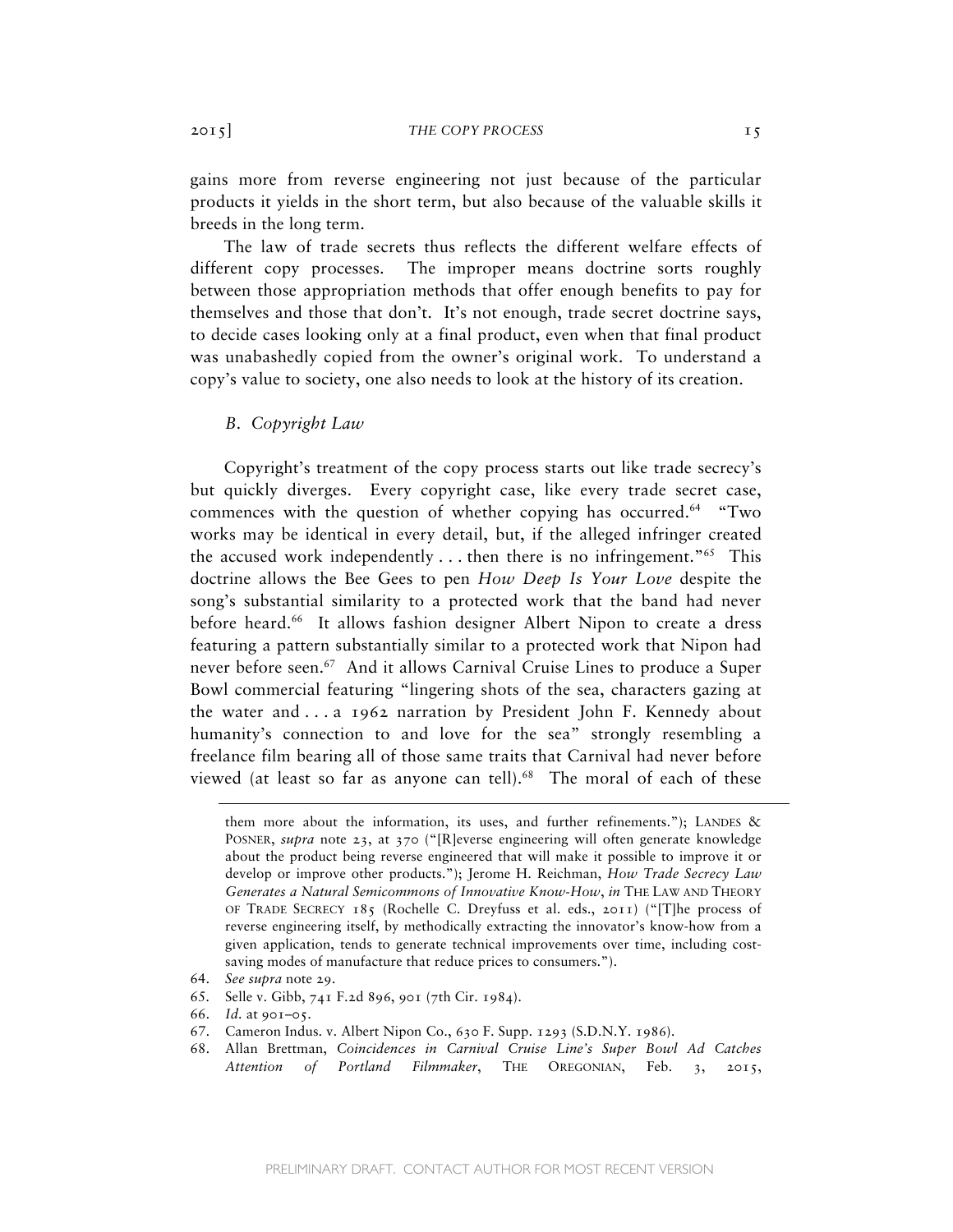examples should already be familiar from trade secrecy: if there is no copying, there is no claim.

Once independent creation can be ruled out, however, copy process seems to disappear from the picture. Infringement liability doesn't hinge on the ease of copying.<sup>69</sup> As one court tidily put it, "[t]he issue in a copyright] case is simply whether the copyright holder's expression has been copied, not how difficult it was to do the copying."<sup>70</sup> An unauthorized copy is supposed to be equally infringing whether it was spat out by a machine or painstakingly produced by hand.<sup>71</sup> According to the leading copyright treatise, it is "fundamental" that "copyright in a work protects against unauthorized copying not only in the original medium in which the work was produced, but also in any other medium as well. Thus copyright in a photograph will preclude unauthorized copying by drawing or in any other form, as well as by photographic reproduction."72 Copyright doctrine cares about these processes' observable artifacts rather than about the processes themselves.

A good example of copy process's black-letter irrelevance is *Time, Inc. v. Bernard Geis Associates*. 73 In that case, an author writing a book on President Kennedy's assassination sought a license to include a series of reproduced frames from the famous Zapruder film. The copyright owner refused. "Doubtless having in mind the probability of infringement," the court surmised, the author and his publisher hired a graphic artist to make charcoal drawings of the individual frames rather than reproducing them photographically.74 Although the court ultimately held that reproducing these shots for the purpose of historical commentary was a fair use, it went out of its way to brush aside the act of manual recreation. The artist's "socalled 'sketches,'" according to the court, "[we]re in fact copies of the

http://www.oregonlive.com/playbooksprofits/index.ssf/2015/02/coincidences\_in\_carnival \_cruis.html.

<sup>69.</sup> *See supra* note 10; *cf.* LANDES & POSNER, *supra* note 23, at 370 ("A law that forbade deliberately appropriating trade secrets by either theft or reverse engineering would be closely analogous to copyright law, which penalizes copying.").

<sup>70.</sup> Whelan Assocs. v. Jaslow Dental Lab., Inc., 797 F.2d 1222, 1237 (3d Cir. 1986); *see also* Sturdza v. United Arab Emirates, 281 F.3d 1287, 1300 (D.C. Cir. 2002) (observing that copyright's inquiry into unlawful copying turns on "whether [the defendant's] end product . . . is substantially similar to [the plaintiff's], not how it got that way"); Lasercomb Am., Inc. v. Holiday Steele Rule Die Corp., 656 F. Supp. 612, 616 (M.D.N.C. 1987) (rejecting defendant's argument that its "very laborious and expensive process" should weigh against infringement liability).

<sup>71.</sup> *See* Burk, *supra* note 10, at 599.

<sup>72.</sup> 1 MELVILLE B. NIMMER & DAVID NIMMER, NIMMER ON COPYRIGHT 2.08[E] (2014).

<sup>73.</sup> 293 F. Supp. 130 (S.D.N.Y. 1968).

<sup>74.</sup> *Id.* at 138.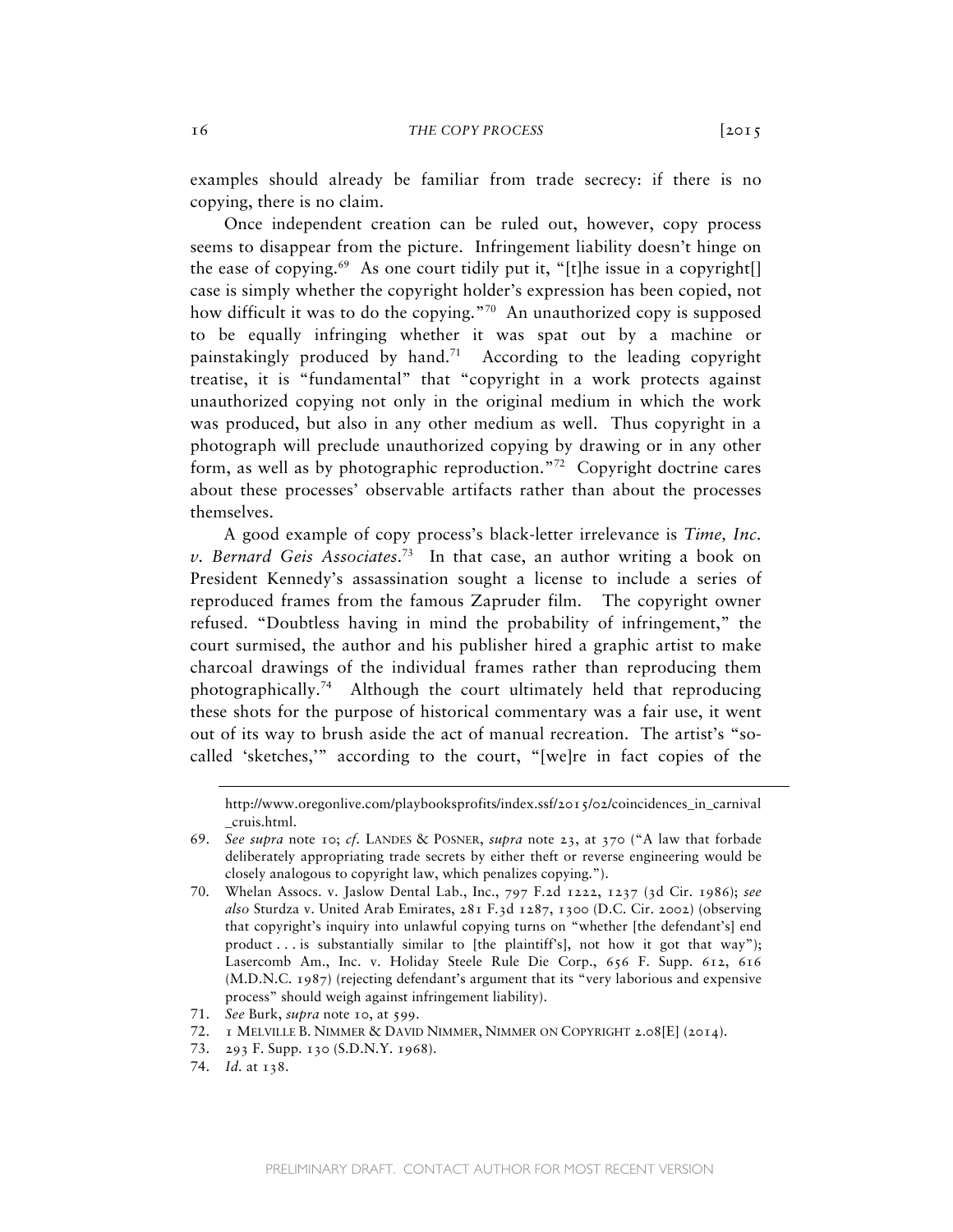copyrighted film. That they were done in charcoal by an 'artist' is of no moment."<sup>75</sup>

But for the backstop of fair use—which had everything to do with authorial purpose and nothing to do with authorial process—the defendants would have been liable for infringement. Indeed, that precise outcome occurred in a later case that involved similar manual reproduction without the commentary on historical events. In *Pekers v. Masters Collection,*76 the defendant was a retail company in the business of producing replicas of famous oil paintings, at least some of which remained under copyright. The company would first apply acrylic paint to poster-sized prints and then, once the acrylic had absorbed the image from the poster ink, mount it on a canvas.77 Next, "specially trained artists" would apply oil paint to the canvas to match the brush strokes of the original as closely as possible.<sup>78</sup> Finally, the company would apply a thin veneer of protective varnish and frame the piece, leaving a final product that looked and felt, in the defendant's own words, "virtually indistinguishable from the original oil painting masterpiece."79 The court held that these reproductions infringed the owner's copyright, notwithstanding the considerable labor that the defendant had to invest in order to make a convincing replica.<sup>80</sup>

The *Time* and *Pekers* decisions seem to stand for the proposition that a copyist's process does not affect the infringement inquiry. To determine liability, copyright primarily asks "what" questions—in large part, what elements of the copyrighted work the defendant copied. The fair use doctrine tacks on a "why" question, inquiring into the defendant's reason for making the copy. $81$  These two sets of questions, what and why, cover the entire landscape of the infringement inquiry. Copyright doctrine appears uninterested in asking "how."82

<sup>75.</sup> *Id.* at 144.

<sup>76.</sup> 96 F. Supp. 2d 216 (E.D.N.Y. 2000).

<sup>77.</sup> *Id.* at 217.

<sup>78.</sup> *Id.* at 218.

<sup>79.</sup> *Id.* at 219.

<sup>80.</sup> *Id.* at 220.

<sup>81.</sup> *See* 17 U.S.C. § 107(1); Blanch v. Koons, 467 F.3d 244, 252 (2d Cir. 2006) (finding fair use because the defendant's "purposes in using [the copyright owner's] image are sharply different from [the owner's] goals in creating it"); R. Anthony Reese, Essay, *Transformativeness and the Derivative Work Right*, 31 COLUM. J.L. & ARTS 467, 467 (2008) (concluding based on review of appellate decisions that "in evaluating transformativeness the courts focus more on the purpose of a defendant's use than on any alteration the defendant has made to the content of the plaintiff's work").

<sup>82.</sup> To be sure, fair use does immunize some copying in the course of reverse engineering software, but only where it is an intermediate step toward developing an end product that isn't substantially similar to the original. The focus, in other words, remains on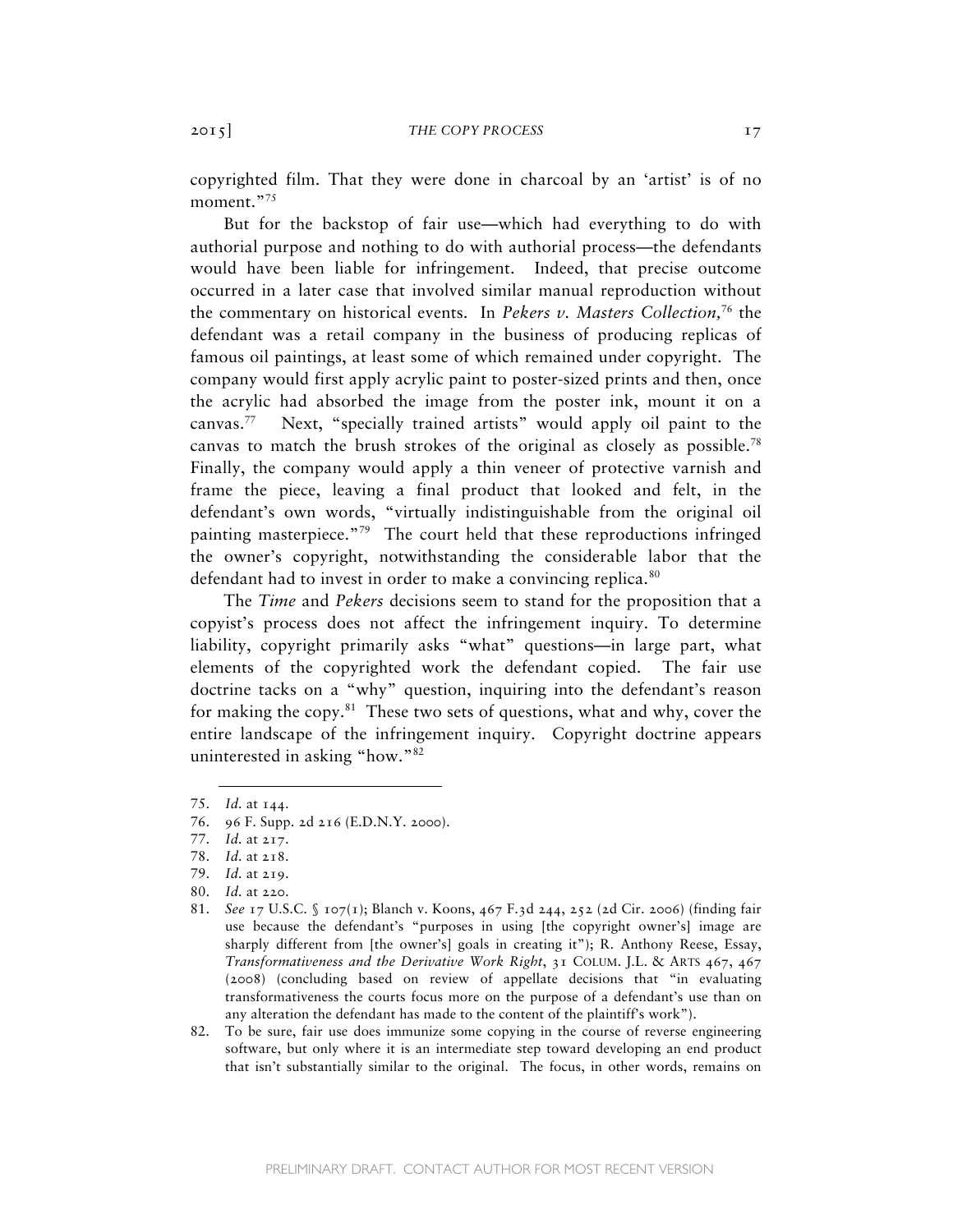Nevertheless, the doctrine doesn't fully capture the reality of all copyright litigation. One of the most prominent copyright cases of the last decade, *Fairey v. Associated Press*, 83 featured an extensive dispute over copy process. Graphic artist Shepard Fairey used an unlicensed AP photograph of Barack Obama in creating the ubiquitous image from the 2008 presidential campaign popularly known as the "Hope Poster."84 Fairey filed a lawsuit seeking a declaratory judgment of non-infringement. Although the case ultimately settled before the court issued a definitive ruling, Fairey argued throughout the litigation that the elements he copied from the photograph weren't copyrightable expression and that, even if they were, the copying would still be permitted as fair use.<sup>85</sup> Neither argument ought to implicate copy process. Even so, Fairey fought to prove that his method of converting the photograph into his poster image required great expertise and many hours of labor hand-cutting rubylith films, rather than a simple Photoshop job that the AP alleged to be "a form of computerized 'paint by numbers.'"86 Consistent with conventional doctrine, the AP argued that the entire factual dispute was immaterial. $87$  At the same time, it continued to stress its version

- 83. No. 09 Civ. 1123 (S.D.N.Y.). On the case's notoriety, see Eva E. Subotnik, *Originality Proxies: Toward a Theory of Copyright and Creativity*, 76 BROOK. L. REV. 1487, 1487 (2011) (introducing the *Fairey* litigation as "[t]he recent copyright 'case' célèbre").
- 84. For background on the case, see generally William W. Fisher III et al., *Reflections on the Hope Poster Case*, 25 HARV. J.L. & TECH. 243 (2012).
- 85. *Id.* at 257.

- 86. The Associated Press's First Amended Answer, Affirmative Defenses and Counterclaims ¶ 134, Fairey v. Assoc. Press, No. 09 Civ. 1123 (S.D.N.Y. Nov. 12, 2009); *see also* Fisher et al., *supra* note 84, at 252 n.39.
- 87. *See, e.g.*, AP's Motion in Limine No. 3 to Exclude Evidence of Fairey's Use of Rubylith, Fairey v. Assoc. Press, No. 09 Civ. 1123 (S.D.N.Y. Mar. 10, 2011) ("The particular process whereby Mr. Fairey copied the Obama Photo—completely digitally or partially digitally and partially using Rubylith—is totally irrelevant because copyright law simply does not take into account 'sweat of the brow.'"); Memorandum of Law in Support of AP's Motion in Limine to Preclude Fairey's Expert Witnesses, Fairey v. Assoc. Press, No. 09 Civ. 1123 (S.D.N.Y. Feb. 25, 2011) ("[O]pinions about how Shepard Fairey may have made the Obama Image are not relevant to the issue of whether the Obama Image is substantially similar to the Obama Photograph. Under the Second Circuit's standard, the impression that a copy leaves with the ordinary lay observer—not the process that

what the final output looks like, regardless of the process through which it's produced. *See* Sega Enters., Ltd. v. Accolade, Inc., 977 F.2d 1510, 1528 (9th Cir. 1992) (permitting a reverse engineer to copy software elements while in the process of developing interoperable programs but noting that "[o]ur conclusion does not, of course, insulate [the reverse engineer] from a claim of copyright infringement with respect to its finished products"); Andrew Johnson-Laird, *Software Reverse Engineering in the Real World*, 19 U. DAYTON L. REV. 843, 845 n.8 (1994) (observing that *Sega* doesn't allow "using software reverse engineering to produce infringing copies of the original software. Surely an infringing computer program would be viewed as infringing by a court without regard to the process by which it was produced.").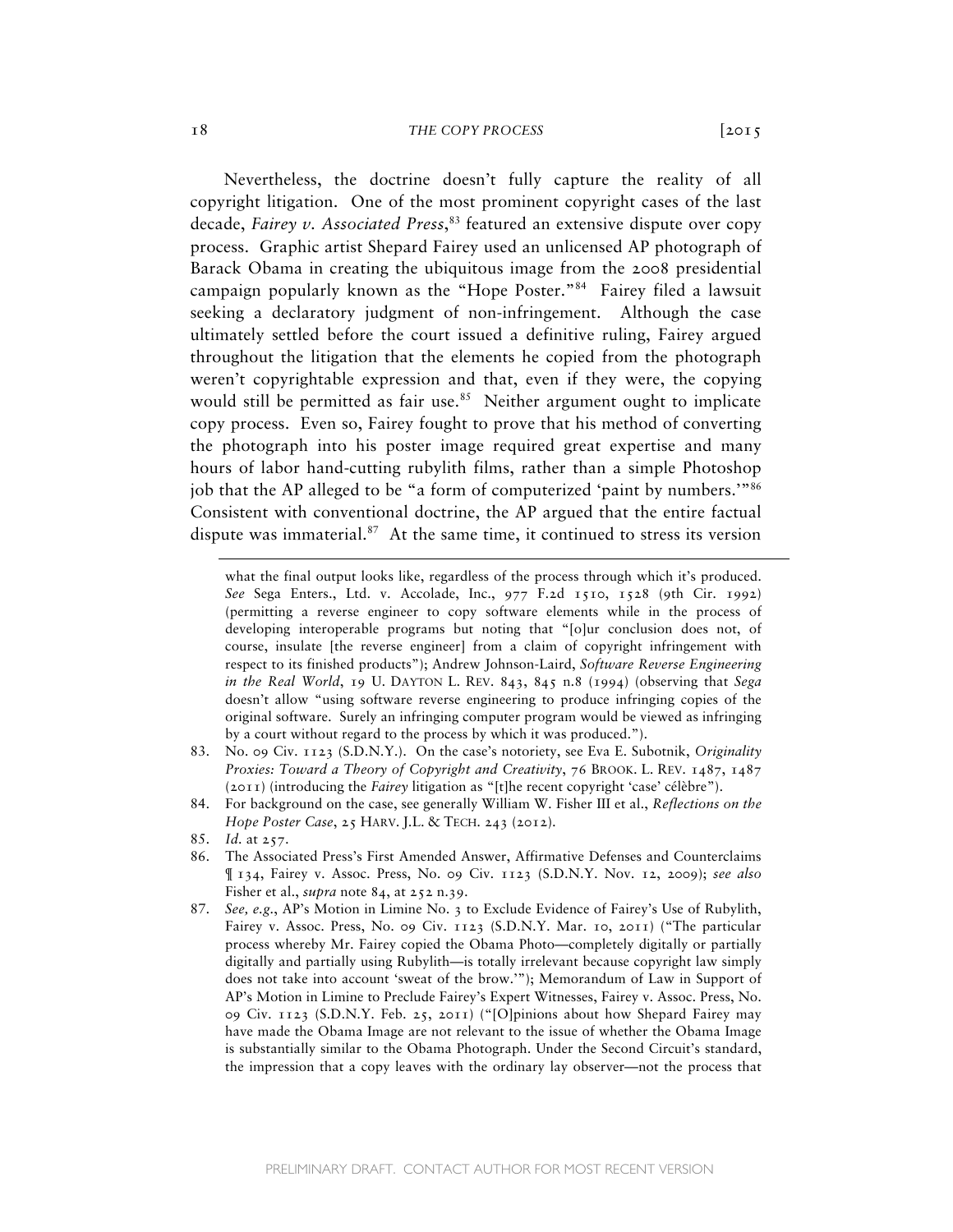of the facts: Fairey's copying was trivially easy to do.<sup>88</sup>

If copyright doctrine says the copy process doesn't matter, why litigate the issue? Perhaps because the labor involved in an act of copying can sway jurors' minds. To begin with, hardworking copyists might seem more sympathetic than do their stereotypically freeriding counterparts. Moreover, those labor-intensive copies might strike viewers as more expressively compelling than cut-and-paste digital reproductions (more on this below).<sup>89</sup> Either effect would seem to place a thumb on the defendant's side of the scale.<sup>90</sup>

In fact, juries may not be the only decision-makers receptive to such arguments. Judges, too, sometimes subtly invoke the defendant's process when ostensibly assessing the propriety of the defendant's product—despite process's black-letter irrelevance. In *Campbell v. Acuff-Rose Music, Inc.*, the Supreme Court's most recent foray into the fair use doctrine, the Court separated between fair users and the paradigmatically wrongful copyists who copy in order to "avoid the drudgery in working up something fresh."<sup>91</sup> The dichotomy between the freeriding copyist and the hardworking original creator has a long and familiar history in copyright jurisprudence, $92$  but *Campbell*'s rhetoric suggests the dichotomy runs even deeper. Drudgery doesn't just distinguish creators from copyists; it also separates *among* copyists. The fair use analysis involves, as the Second Circuit put it in

resulted in the creation of the work—is the touchstone for determining infringement.").

<sup>88.</sup> Fisher, *supra* note 84, at 252–53 n.39 (summarizing deposition testimony in which AP's expert witness "contended that he himself was able to create an approximation of the Hope Poster using an 'all-digital process' that mimicked the traditional rubylith-based technique but performed all of the steps on the computer—and that, moreover, [he] was able to do so in only ninety minutes").

<sup>89.</sup> *See infra* section II.B.

<sup>90.</sup> At least one commentator has made a similar argument. *See* Bruce Boyden, *The Obama "Hope" Poster Case—How Was the Poster Created?*, MARQUETTE UNIV. L. SCH. FACULTY BLOG, Feb. 27, 2009, http://law.marquette.edu/facultyblog/2009/02/27/theobama-%E2%80%9Chope%E2%80%9D-poster-case-%E2%80%94-how-was-theposter-created/ ("[A]tmospherically . . . it just seems easier to credit a claim of substantial similarity, or conversely harder to credit a claim of fair use, if Fairey copied the original and altered it down, rather than creating a similar-looking version from the bottom up. . . . When it comes to making a fair use argument, there is less intuitional pull in favor of a 'mere copyist' who makes allegedly trivial alterations to a work of art using a computer program.").

<sup>91.</sup> 510 U.S. 569, 580 (1994).

<sup>92.</sup> *See, e.g.*, Mark A. Lemley, *Property, Intellectual Property, and Free Riding*, 83 TEX. L. REV. 1031, 1033 (2005) (describing courts' and commentators' "almost obsessive preoccupation with identifying and rooting out that great evil of the modern economic world—free riding").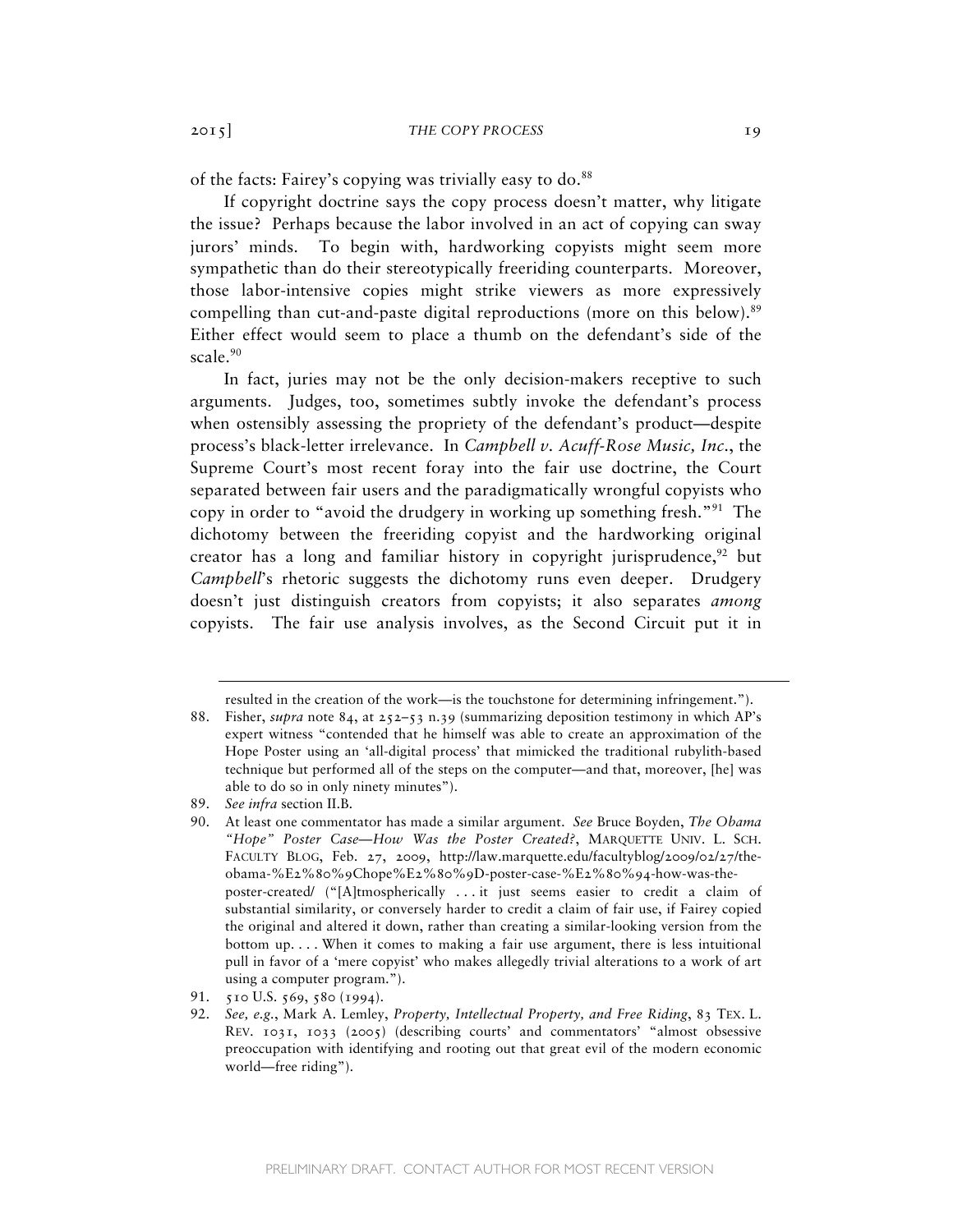another case, "an inquiry into the infringer's creative effort."<sup>93</sup>

One can find similar narratives across a number of judicial opinions. Take, for example, *Leibovitz v. Paramount Pictures Corp*.,<sup>94</sup> in which the Second Circuit found fair use where an advertisement for the film *Naked Gun 33 1/3* mimicked Annie Leibovitz's famous photograph of an unclothed and seven-months-pregnant Demi Moore. The court permitted the advertisement, which featured male comedian Leslie Nielsen's head superimposed onto a female body, as a parody of Leibovitz's work.<sup>95</sup> That's a product rationale, not a process one, and it's the rationale for which the case is always cited. But seldom noticed is the court's discussion of the creative labors that the defendant took to evoke the original: "[R]ather than mechanically copying the portion of the original Leibovitz photograph depicting Moore's body, Paramount commissioned another photograph to be taken of a nude, pregnant woman, similarly posed. Great effort was made to ensure that the photograph resembled in meticulous detail the one taken by Leibovitz."96 If process doesn't figure into the analysis of this "meticulous[ly] detail[ed]" resemblance, there should be no difference between the defendant's from-scratch recreation and the sort of "mechanical copying" from which the court took pains to distance it. The court's framing of the defendant's process as the opposite of mechanical copying suggests that the process was significant for (even if not decisive of) its case.

Likewise, in *Fuentes v. Mega Media Holdings, Inc.*, 97 the court held that fair use protected a video journalist who used copyrighted footage as part of commentary that, the court stressed, "was no mere cut-and-paste job."98 The defendant "did much more than merely re-run the videos in a different context," going so far as to "select[] which scenes out of the hours of video they would broadcast during the show on each particular night and invite[] guests onto the show that could (and did) provide insight into and commentary on those scenes."99 As in *Leibovitz*, it's not clear why any of these facts would matter in a product-centered copyright regime. And yet *Fuentes* tellingly falls back on how much the defendant did, not just what he produced. Other cases dealing with research and journalism take a similar

<sup>93.</sup> Maxtone-Graham v. Burtchaell, 803 F.2d 1253, 1259–60 (2d Cir. 1986).

<sup>94.</sup> 137 F.3d 109 (2d Cir. 1998).

<sup>95.</sup> *Id.* at 114–15.

<sup>96.</sup> *Id.* at 111.

<sup>97.</sup> No. 09 Civ. 22979, 2011 WL 2601356 (S.D. Fla. June 9, 2011), *report and recommendation adopted by* 2011 WL 2609550 (S.D. Fla. June 30, 2011).

<sup>98.</sup> *Id.* at \*9.

<sup>99.</sup> *Id.* at \*10.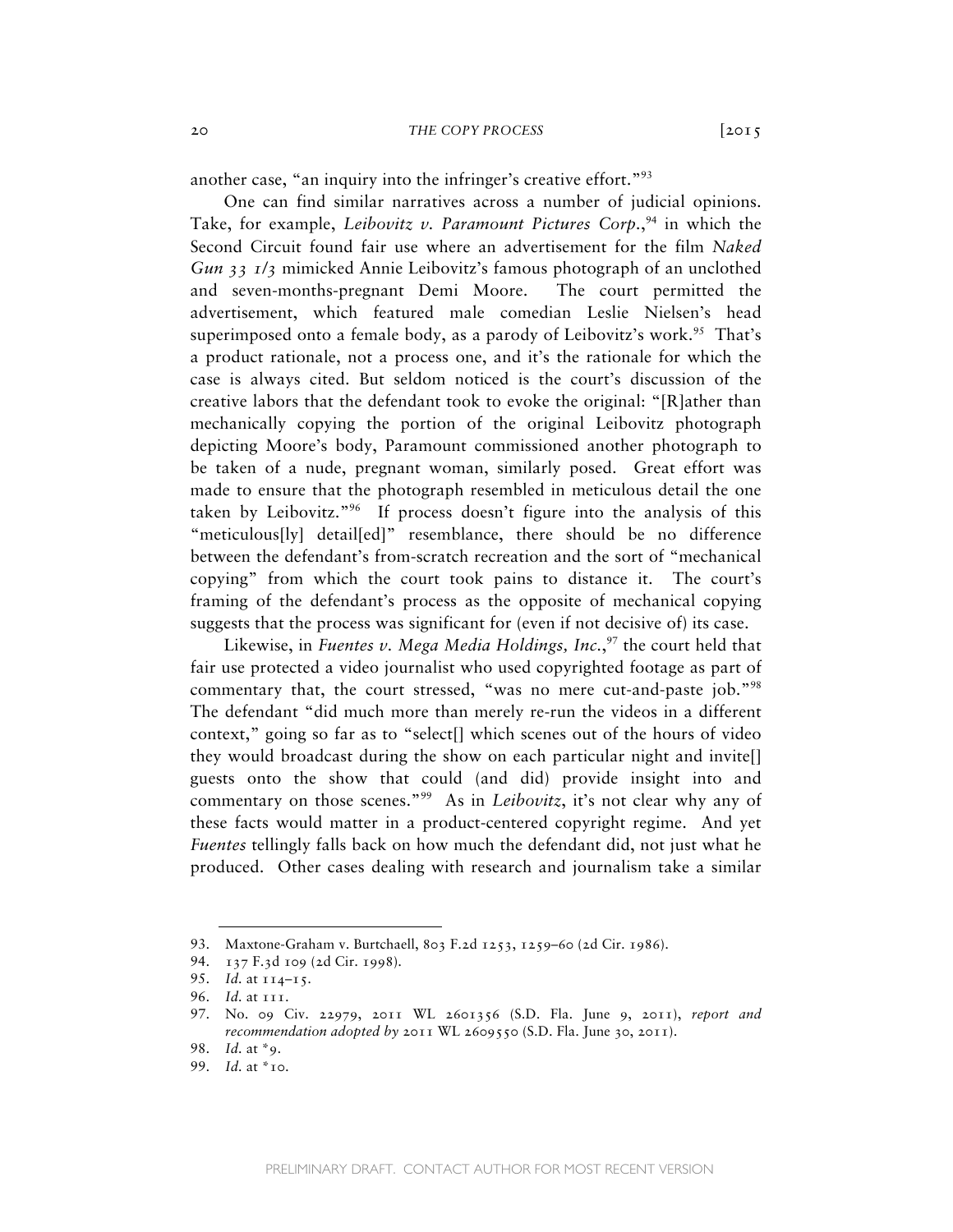approach.100

Contrast the *Fuentes* and *Leibovitz* defendants with the defendant in *Dr. Seuss Enterprises, L.P. v. Penguin Books USA, Inc*. 101 There, the defendants wrote a send-up of the O.J. Simpson murder trial in the style of Dr. Seuss's The Cat in the Hat.<sup>102</sup> Rejecting their fair use defense, the Ninth Circuit invoked the Supreme Court's "drudgery" language.<sup>103</sup> The satire, according to the court, evinced "no *effort* to create a transformative work."104 Here again, the court is speaking in terms of what the producer did rather than what the product is.

Even beyond fair use, the copy process might be playing an unacknowledged role. In *Bridgeport Music, Inc. v. Dimension Films*, 105 the Sixth Circuit rejected a *de minimis* defense for music sampling on the rationale that "if an artist wants to incorporate a 'riff' from another work in his or her recording, he is free to duplicate the sound of that 'riff' in the studio."106 Like the fair use cases, *Bridgeport* emphasizes an implicit narrative that handmade recreations are privileged while mechanical reproductions are not. Better to work for your copies.

In these cases, copy process may be lurking beneath copyright's doctrinal surface after all. If the judicial rhetoric finds no foothold in contemporary doctrine, it can at least claim some fidelity to copyright's early history. Students in every IP course learn that an author's sheer investment and effort, or "sweat of the brow" in copyright parlance, are insufficient for earning copyright protection.<sup>107</sup> But although sweat of the brow is today a

- 103. *Id*. at 1401 (quoting Campbell v. Acuff-Rose Music, Inc., 510 U.S. 569, 580 (1994)).
- 104. *Id*. (emphasis added).
- 105. 410 F.3d 792 (6th Cir. 2005).
- 106. *Id.* at 801.
- 107. Feist Publ'ns, Inc. v. Rural Tel. Serv. Co*.*, 499 U.S. 340 (1991); Meshwerks, Inc. v. Toyota Motor Sales U.S.A., Inc., 528 F.3d 1258, 1268 (10th Cir. 2008) ("[I]n assessing the originality of a work for which copyright protection is sought, we look only at the final product, not the process, and the fact that intensive, skillful, and even creative labor is invested in the process of creating a product does not guarantee its copyrightability."); Mannion v. Coors Brewing Co., 377 F. Supp. 2d 444, 451

<sup>100.</sup> *See* New Era Publ'ns Int'l, ApS v. Henry Holt & Co., Inc., 695 F. Supp. 1493, 1525 (S.D.N.Y. 1988), *aff'd,* 873 F.2d 576 (2d Cir. 1989) (finding fair use where an author quoted copyrighted material not to engage in "opportunistic free riding" but rather to produce a "laboriously researched" biography); Harper & Row Publ'ns, Inc. v. Nation Enters., 723 F.2d 195, 214 (2d Cir. 1983) (Meskill, J., dissenting), *rev'd*, 471 U.S. 539 (1985) (taking the position, ultimately vindicated by the Supreme Court's reversal of the majority's decision, that the copying at issue should be distinguished from prior fair use findings because the defendant had not done "a substantial amount of original research").

<sup>101.</sup> 109 F.3d 1394 (9th Cir. 1997).

<sup>102.</sup> *Id.* at 1396.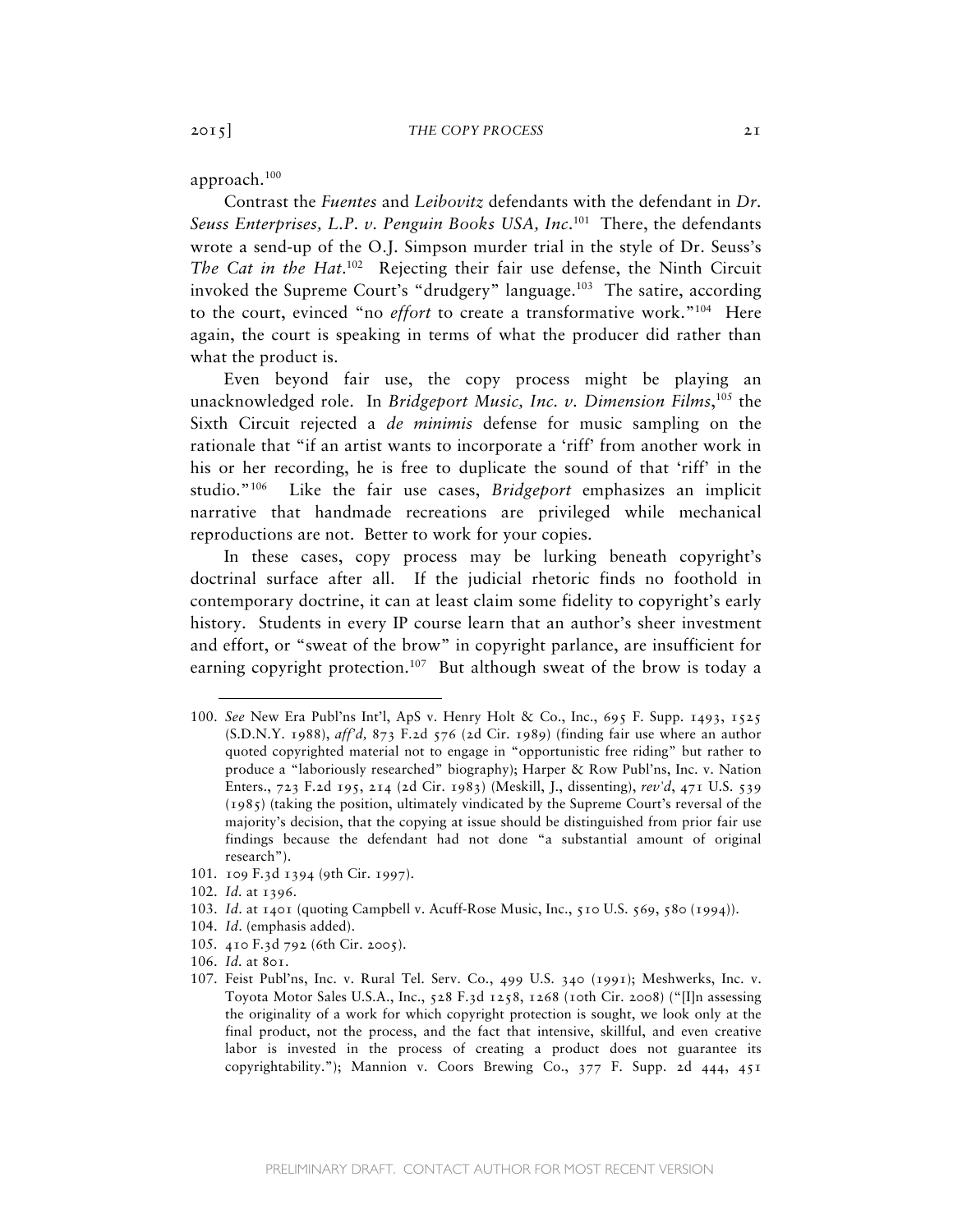discredited copyrightability issue focused on the plaintiff, it actually began as a legitimate infringement issue focused on the defendant.<sup>108</sup> Prior to the twentieth century, courts asked whether a second comer bestowed enough "new toil and talent"<sup>109</sup> or "care and pains"<sup>110</sup> to avoid infringement. The currency of the realm was the defendant's "exercise of skill, or labor, or expense."<sup>111</sup> Indeed, the case that originated the fair use doctrine in U.S. law, *Folsom v. Marsh*, 112 contrasted the fair user's "intellectual labor and judgment" with the infringer's "facile use of scissors."<sup>113</sup>

More recently, the same judicial impulse can be found in cases addressing the compulsory license for musical compositions under the nowsuperseded 1909 Copyright Act. That statute provided that once a composer had licensed the recording of a musical work, anyone else could make a "similar use" of that work by paying the statutorily-determined royalty.<sup>114</sup> Then, as today, the compulsory license permitted cover songs—that is, songs re-recorded by second comers. But in the 1970s, defendants in several cases tried to invoke the compulsory license to allow even the unauthorized duplication of existing sound recordings themselves. Just as in *Bridgeport* thirty years later, courts rejected the argument out of hand. The Seventh Circuit, for example, determined that "duplicating a recording is not similar to making a recording of the composition. The duplicator does not take the composition as 'raw material' and go through the creative and financial steps of producing a recording."115 Similarly, the Third Circuit offered this

<sup>(</sup>S.D.N.Y. 2005) ("Protection derives from the features of the work itself, not the effort that goes into it.").

<sup>108.</sup> *See* Robert A. Gorman, *Copyright Protection for the Collection and Representation of Facts*, 76 HARV. L. REV. 1569, 1573 (1963) ("[C]ourts [applying the sweat-of-the-brow doctrine] were not speaking of requisites to procuring copyright; their language was not meant to be descriptive of the sort of efforts that would achieve the minimum 'originality' to be protected by law. The courts were merely stating that the defendant in the cases before them had not engaged in enough original work to prevent a finding of infringement."); *see also* Jane C. Ginsburg, *Creation and Commercial Value: Copyright Protection of Works of Information*, 90 COLUM. L. REV. 1865, 1880 (1990) (discussing early courts' "longstanding practice of protecting information, qua information, when a rival engaged in what the courts perceived to be inadequate effort of his own"); Matthew Sag, *The Prehistory of Fair Use*, 76 BROOK. L. REV. 1371, 1402– 03 (2011) (noting nineteenth-century cases' emphasis on the defendant's intellectual labor).

<sup>109.</sup> Webb v. Powers, 29 F. Cas. 511, 517 (C.C.D. Mass. 1847).

<sup>110.</sup> Burnett v. Chetwood, (1721) 35 Eng. Rep. 1008 (Ch.) 1009; 2 Mer. 441, 442.

<sup>111.</sup> Emerson v. Davies, 8 Fed. Cas. 615, 619 (C.C.D. Mass. 1845).

<sup>112.</sup> 9 F. Cas. 342 (C.C.D. Mass. 1841).

<sup>113.</sup> *Id.* at 345.

<sup>114.</sup> 17 U.S.C. § 1(e) (1970).

<sup>115.</sup> Heilman v. Bell, 583 F.2d 373, 376 (7th Cir. 1978).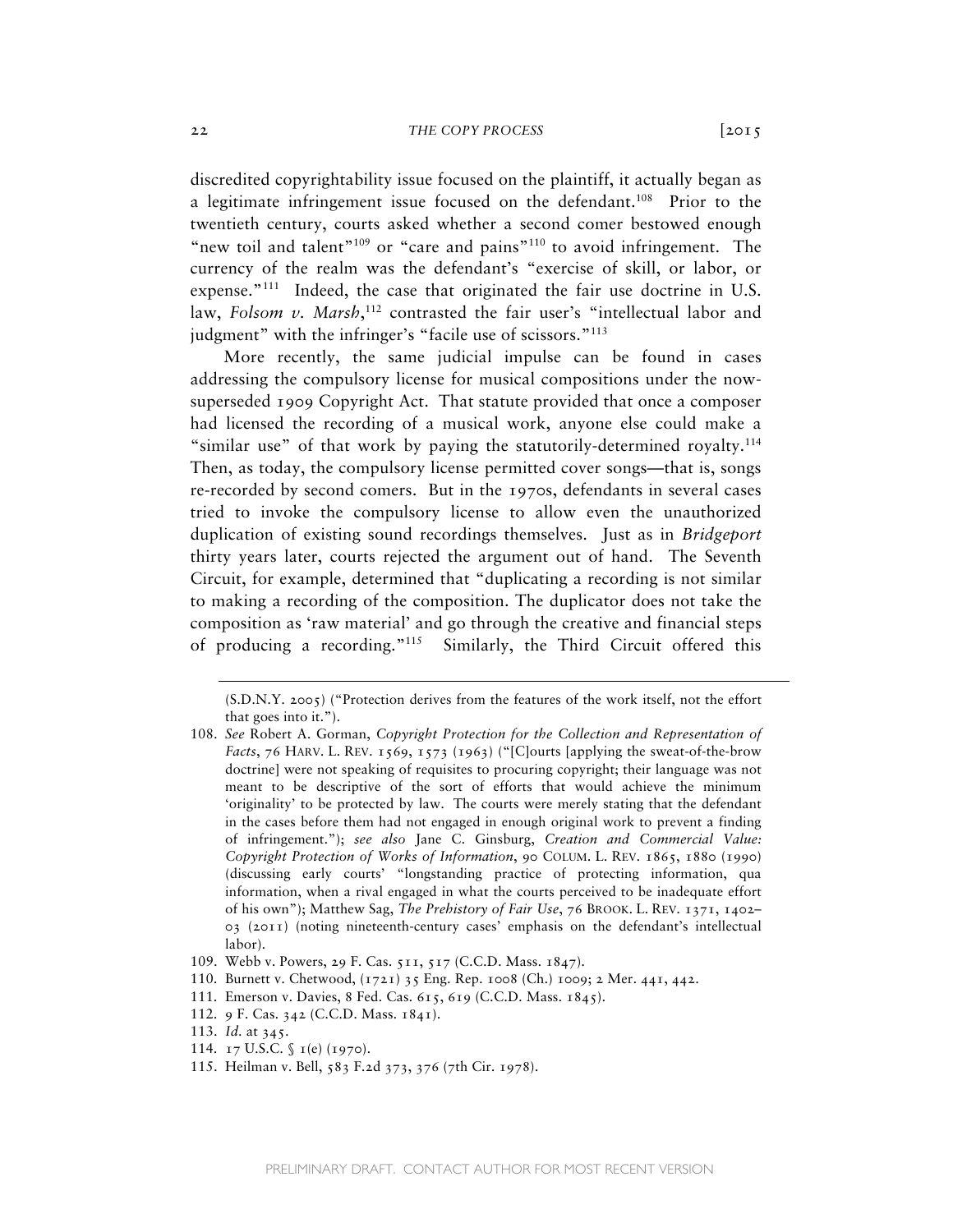### process-focused explanation:

The use to which the original licensee put the composer's work, i.e., the musical score, was much more elaborate, involving as it did the preparation of an arrangement from the written composition and its performance by musicians and vocalists. The mere duplication of a recording by the pirate is not the same as, or 'similar' to, the efforts made by the original licensee in utilizing the characters on a piece of paper as the basic plan for producing harmonious sounds.<sup>116</sup>

Highlighting the process/product distinction even more starkly, the Fifth Circuit concluded that mechanical duplication was beyond the compulsory license's scope because "[t]he end product, of course, is not only 'similar' but virtually indistinguishable; the process, however, is completely dissimilar."117 Similar decisions from that era abound.<sup>118</sup> Modern practitioners may be familiar with the version of this rule that is now codified in the current Copyright Act.<sup>119</sup> It was the courts, though, that first articulated the principle that the process of recreating sound recordings in the studio should

<sup>116.</sup> Jondora Music Publ'g Co. v. Melody Recordings, Inc., 506 F.2d 392, 395 (3d Cir. 1974).

<sup>117.</sup> Fame Publ'g Co. v. Ala. Custom Tape, Inc., 507 F.2d 667, 669–70 (5th Cir. 1975).

<sup>118.</sup> *See, e.g.*, Edwards B. Marks Music Corp. v. Colo. Magnetics, Inc., 497 F.2d 285, 288 (10th Cir. 1974) ("Magnetics may make its own arrangement, hire its own musicians and artists, and then record. It does not mean that Magnetics may use the composer's copyrighted work by duplicating and copying the record of a licensed recording company. Such, in our view, is not a similar use."); United States v. Bodin, 375 F. Supp. 1265, 1267 (W.D. Okl. 1974) ("The statute, as amended, places no impediment to the defendants collecting their own talent and technicians to imitate on a new tape or record a performance embodied on the protected sound recording."); Fame Publ'g Co. v. S & S Distribs., Inc., 363 F. Supp. 984, 988 (N.D. Ala. 1973) (holding that duplicating sound recordings was an "identical use," rather than the statutorily required "similar use," and that consequently "[a]nyone who seeks to rely on the compulsory license premium must hire some musicians, take them into a studio and make his own recording"); *see also* Aeolian Co. v. Royal Music Roll Co., 196 F. 926, 927 (W.D.N.Y. 1912) (holding that the statutory license did not permit a player piano–roll manufacturer to "avail himself of the skill and labor of the original manufacturer of the perforated roll or record by copying or duplicating the same," and that statutory licensees must instead "resort to the copyrighted composition or sheet music, and not pirate the work of a competitor who has made an original perforated roll").

<sup>119.</sup> *See* 17 U.S.C.  $\int \pi f(a)(1)$  (conditioning the statutory license in cases of mechanical duplication, but not in cases of recreation from scratch, on receiving permission from the owner of the separate copyright in the duplicated sound recording); H.R. Rep. No. 94- 1476, 94th Cong., 2d Sess. 108 (1976) (noting that under  $\S$  115, "[a] person is not entitled to a compulsory license of copyrighted musical works for the purpose of making an unauthorized duplication of a musical sound recording originally developed and produced by another").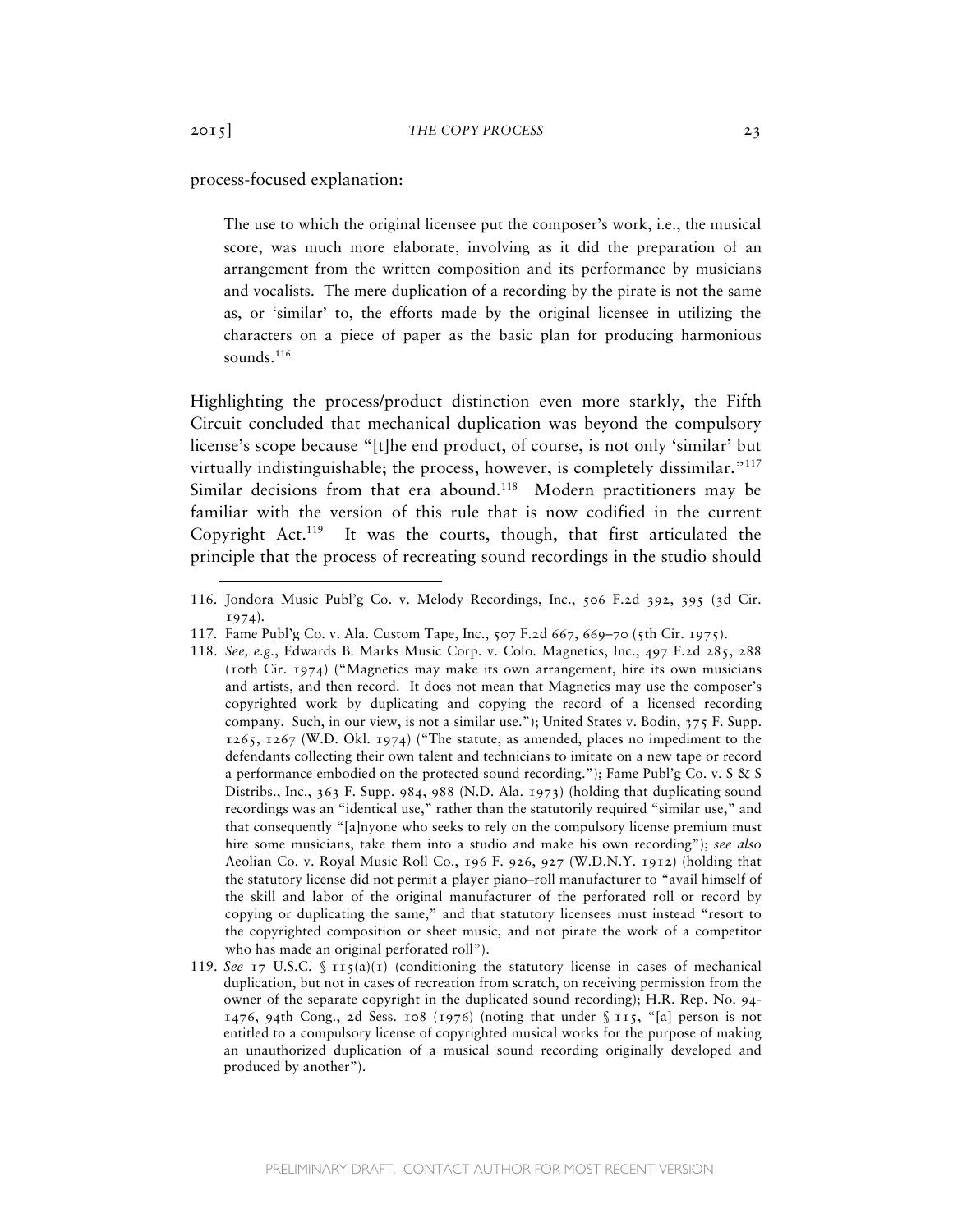be legally favored over the process of mechanically duplicating them.

Thus, the notion that copyright doctrine would assess the defendant's labor is hardly unprecedented. Despite this historical lineage, however, the present-day role of copy process remains frustratingly subterranean. Whatever influence the defendant's appropriation methods might have behind the scenes, the black-letter infringement rule continues to insist that process is beside the point.

If the doctrine and the rhetoric can't both be right, there are two possible ways to proceed. Courts could cut back on the process talk, confirming that copyright cases are decided based on end products just as the doctrine intends. Or they could embrace that same talk by moving closer to trade secrecy and expressly incorporating the copy process into the infringement analysis.120 How to make that decision is the subject of the next Part.

### **II. HOW TO EVALUATE COPY PROCESS**

Employing a particular copy process affects multiple constituencies, from creators to copiers to consumers. Some of those effects might be more

<sup>120.</sup> One could imagine a third possibility: that the status quo actually enhances welfare through a form of acoustic separation between on-the-books doctrine and frequent judicial practice. *See generally* Meir Dan-Cohen, *Decision Rules and Conduct Rules: On Acoustic Separation in Criminal Law*, 97 HARV. L. REV. 625 (1984) (advancing a theory of acoustic separation through which the criminal law may project a stringent set of rules to shape public perception of permissible conduct and a more lenient set of rules to govern how officials should treat that conduct). But whatever value acoustic separation might have in other contexts, I'm skeptical that it has much here. Acoustic separation is justified, the argument goes, where the perceived strictness of a rule elicits desirable behavior from the relevant public. *Id.* at 645. The goal is to deter more conduct than a simple decision rule could alone. *Id.* at 665; *id.* at 670 (offering example of the duress defense, where widespread knowledge "might move people to succumb to threats under circumstances in which such a decision, though personally rational, would be socially undesirable"). Broadcasting the irrelevance of copy process doesn't fit that mold. Costly overdeterrence is a greater risk in copyright cases than in the criminal cases around which the acoustic separation theory began. *See id.* at 638 n.29 (warning of the welfare losses from overdeterrence). Society likely benefits from a wider range of behavior at the margins of fair use doctrine than at the margins of murder, burglary, and other core offenses. *See* Gideon Parchomovsky & Kevin A. Goldman, Essay, *Fair Use Harbors*, 93 VA. L. REV. 1483, 1497–98 (2007) (outlining the foregone social value of fair uses that the copyright system unnecessarily deters); Christopher Buccafusco & Jonathan S. Masur, *Innovation and Incarceration: An Economic Analysis of Criminal Intellectual Property Law*, 87 S. CAL. L. REV. 275, 288–89 (2014) (noting that in intentional murder cases, unlike negligence torts, "the magnitude of the harm will always exceed the costs of avoiding it"). As a result, even borderline fair use cases don't merit the extra dollop of deterrence that acoustic separation provides.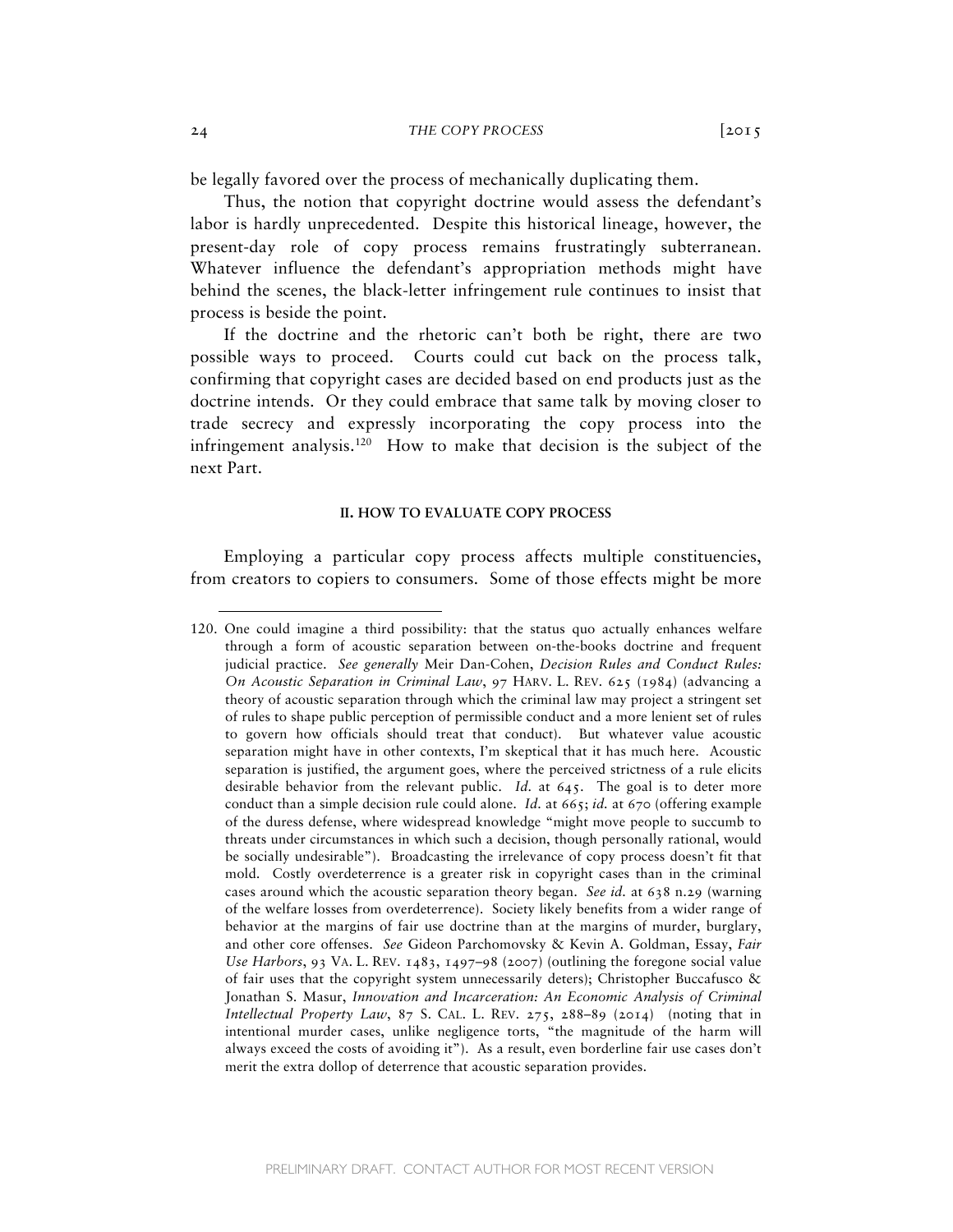#### 2015] *THE COPY PROCESS* 25

acute when the copied products are technological, others when the copied products are cultural. It's thus not self-evident that trade secrecy and copyright should treat the copy process similarly. Perhaps, it might be argued, the usual justifications for trade secrecy's improper means doctrine the market-insulating effect of high imitation costs and the educational benefits of reverse engineering—don't apply to copyrightable works, except possibly in the case of functional expression like software.<sup>121</sup> Or, even if those justifications apply, perhaps they're outweighed by costs that are especially severe within the context of the copyright system.

In this Part, I contend that these views would be mistaken. Cultural works like fine art and film are in fact subject to similar justifications as the industrial knowledge of the trade secret regime. Indeed, the case may be even stronger for such works because audiences value expressive replicas in a way that consumers of technology and business know-how do not. The key is to recognize the difference between acts of mechanical *duplication* and acts of hands-on *recreation* that trace the original author's creative steps. Those two activities are unfortunately lumped together whenever copyright doctrine speaks of "copying" as a single, uniform process—which is, essentially, whenever copyright doctrine speaks of copying at all. Once recreations are properly unbundled from copyright's sprawling notion of the copy, it becomes easier to see their benefits for both copier and consumer, as well as their comparatively weak threat to the original creator. As the sections below discuss, the copy process belongs in the welfare calculus for technological and cultural appropriation alike.

# *A. Incentives and Imitation Costs*

According to the standard economic-incentives account, the case for IP protection becomes stronger, all else being equal, as copying becomes easier. IP rights target a particular public goods problem: when it's costly to innovate but cheap to imitate, an innovator may be unable to recoup fixed costs and so decide to forego the enterprise altogether. In order to make innovation a more palatable investment, IP law artificially raises the cost of others' imitation. But if imitation is naturally costly to begin with, the need for legal intervention is weak.<sup>122</sup>

<sup>121.</sup> *Cf.* Samuelson & Scotchmer, *supra* note 18, at 1650 (observing that until copyright subject matter expanded to include software, reverse engineering wasn't a significant policy lever for copyright law).

<sup>122.</sup> *See, e.g.*, Dan L. Burk & Mark A. Lemley, *Policy Levers in Patent Law*, 89 VA. L. REV. 1575, 1585 (2003) ("If imitation is impossible even in the absence of patent protection, there is little need for the incentives patents provide. Even assuming imitation is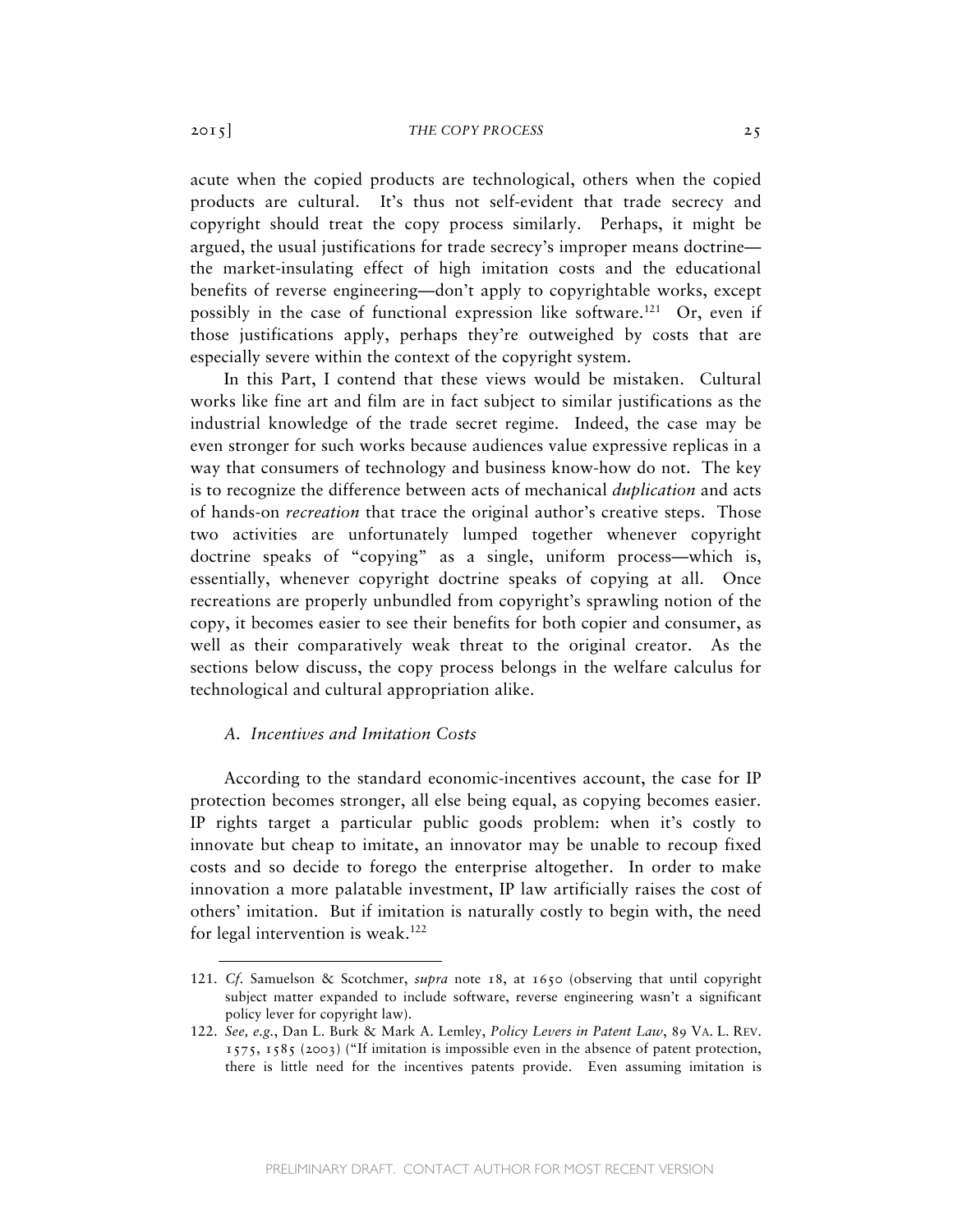Optimal IP strength thus depends on the process through which creation and copying occur. Technological advances often make copying cheaper over time. If imitation costs fall more quickly than do innovation costs, IP may need to shoulder a greater burden tomorrow than it does today.<sup>123</sup> Copyright incentives, for example, become more important as copyists move from rewriting manuscripts by hand to operating a printing press to hitting a few keystrokes on a computer.<sup>124</sup> The Internet has become, in Cory Doctorow's words, "the world's most efficient copying machine."<sup>125</sup> Patent rights similarly take on heightened significance as advances in design and prototyping tools facilitate quicker reverse engineering and reduce firstmover advantages.126

This increasing ease of copying has more than once induced Congress to extend IP exclusivity to media not previously protected. Sound recordings, for example, weren't made copyrightable until 1972, by which point the technological hurdles facing so-called record pirates had dwindled sufficiently.<sup>127</sup> Boat hull designs earned their own federal exclusivity regime

- 123. An important caveat is that if the cost of innovation falls sufficiently, IP incentives become unnecessary. The bare fact that copying grows easier thus shouldn't be a oneway ratchet expanding IP protection. *See* LANDES & POSNER*, supra* note 23, at 50 (contending that even while improved technology has reduced the cost of copying, that same technology has also "reduc[ed] the cost of expression" and along with it "the importance of copyright protection as a means for enabling the recovery of the cost of expression").
- 124. *See* LANDES & POSNER*, supra* note 23, at 51.
- 125. Cory Doctorow, *About* Little Brother, Apr. 1, 2008, http://craphound.com/littlebrother/ about/.
- 126. *See* Roin, *supra* note 57, at 733; *see also* Douglas Gary Lichtman, *The Economics of Innovation: Protecting Unpatentable Goods*, 81 MINN. L. REV. 693, 733 (1997) ("Innovations are becoming inherently more copyable. Copying technologies are becoming faster, cheaper, and more accessible. Patent law's implicit assumption that lead time advantages adequately protect unpatentable innovation is becoming correspondingly unrealistic.").
- 127. *See, e.g.*, Harry Surden, *Technological Cost as Law in Intellectual Property*, 27 HARV.

possible, if it is sufficiently expensive or time consuming the inventor may be able to make enough money to justify the cost of R&D."); LANDES & POSNER*, supra* note 23, at 42 ("[M]odern technology has reduced the time it takes to make copies, as well as enabled perfect or near-perfect copies to be made at low cost, and as a result the importance of copyright protection has increased for many types of expressive works."); *id.* at 51 ("The higher the cost of a copy relative to that of the original, the smaller is the advantage to the copier from not having borne any part of the cost of creating the original."); Richard Posner, *Intellectual Property: The Law and Economics Approach*, 19 J. ECON. PERSPECTIVES  $55$ ,  $57$  (2005) (noting that "if the costs of copying are high," no IP regulation may be necessary "because the market will exclude copiers without the aid of the law"); Roin, *supra* note 57, at 734 ("Patent scholars occasionally simplify the economic analysis of optimal patent strength into a quick rule of thumb: The need for patent protection is a function of the ratio of total R&D costs to total imitation costs.").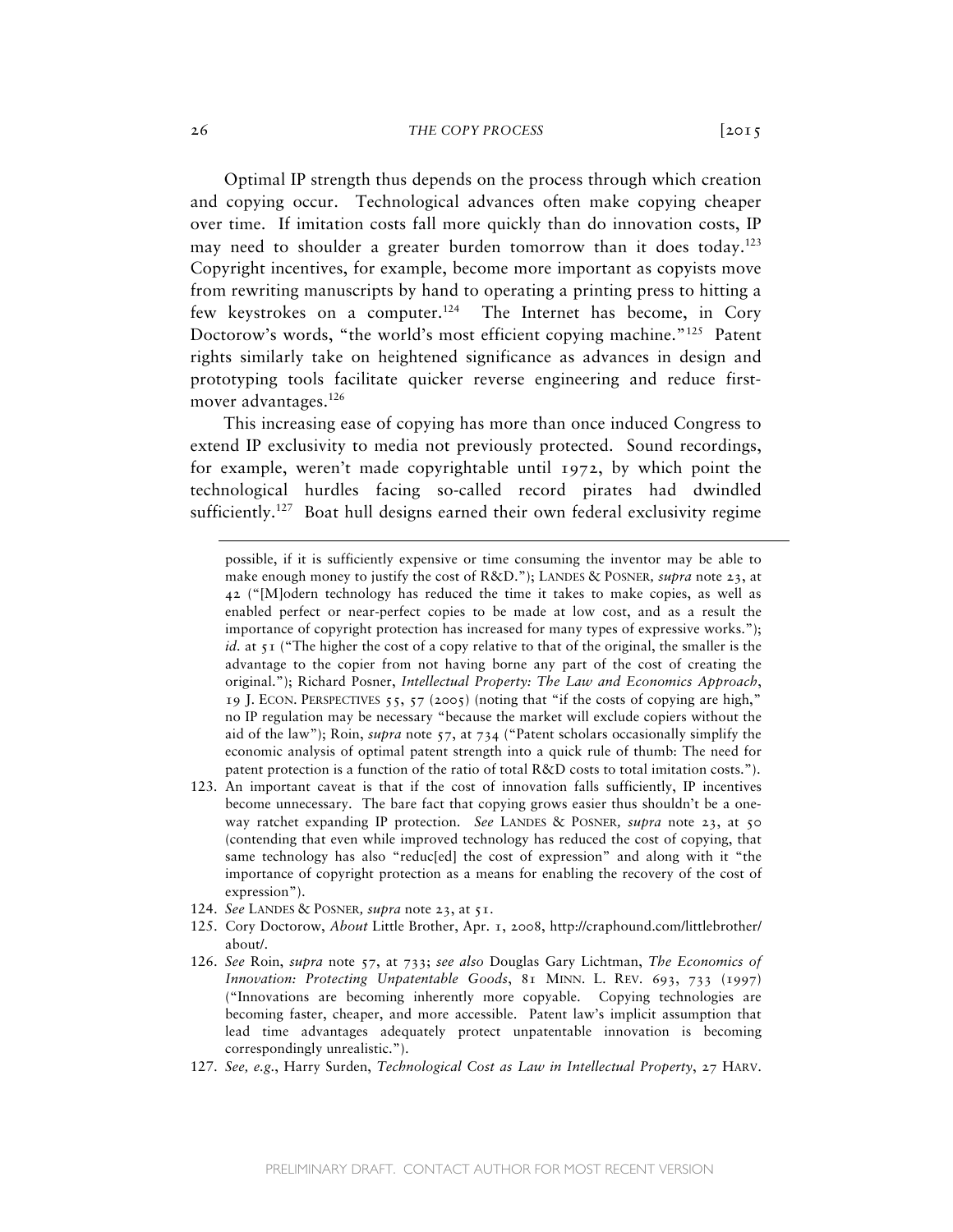in 1998, after the rise of plug-molding enabled reverse engineering them with trivial ease.<sup>128</sup> Semiconductor chips, too, received special protection in  $1984$ in response to increasingly effective cloning technology.<sup>129</sup> Dynamic technological change thus raises copy process's significance for appropriate IP policy.

And there's more. Even looking at a static snapshot at a given moment in history, typical imitation costs will vary across different IP-intensive industries. Particular inventions and expressive media remain harder to copy than others.130 A generic drug is technologically easier to produce than is a copycat jetliner.<sup>131</sup> A DVD is easier to duplicate than a dramatic stage production is to reenact.<sup>132</sup>

IP policymakers have multiple options for how to respond to this diversity in innovation-cost-to-imitation-cost ratios. First, Congress could statutorily increase or decrease protection for specific classes of products. Indeed, it has already done just that in a variety of settings. From the *sui generis* schemes for semiconductors and boat hulls<sup>133</sup> to the labyrinthine, industry-specific exemptions that run through the Copyright  $Act^{134}$  to the occasional one-off carve-outs from the Patent Act's otherwise general

- 128. *See* Samuelson & Scotchmer, *supra* note 18, at 1591–94 (describing state and federal attempts to protect boat hull designs from plug-molding). In 1989, the Supreme Court held that federal law preempted state statutes attempting to provide "patent-like protection" for boat hull designs. *See* Bonito Boats, Inc. v. Thunder Craft Boats, Inc., 489 U.S. 141, 168 (1989). Nearly a decade later, Congress plugged the gap (so to speak) by enacting the Vessel Hull Design Protection Act, Pub. L. No. 105-304, tit. V, 112 Stat. 2905 (1998).
- 129. Semiconductor Chip Protection Act, Pub. L. No. 98-620, 98 Stat. 3347 (1984)*.* On the decline of imitation costs preceding the act's passage, see Samuelson & Scotchmer, *supra* note 18, at 1598.
- 130. Burk & Lemley, *supra* note 122, at 1585.
- 131. F.M. Scherer, *Pharmaceutical Innovation*, *in* 1 HANDBOOK OF THE ECONOMICS OF INNOVATION  $560-61$  (Hall & Rosenberg eds., 2010) (contrasting the cheap development of generic drugs to costly aircraft manufacturing, where "[e]ven without patents, the firm that would seek to imitate the Boeing 787 would have to build its own scale models, perform its own wind tunnel tests . . . spending very nearly as much as Boeing did to develop its 787").
- 132. LANDES & POSNER*, supra* note 23, at 42.
- 133. *See supra* text accompanying notes 128–129.
- 134. *See* 17 U.S.C. §§ 108–122 (2012); Joseph P. Liu, *Regulatory Copyright*, 83 N.C. L. REV. 87, 105–08 (2004).

J.L. & TECH. 135, 138 (2014) ("The absence of a positive legal right over sound recordings [before 1972] was thus partly explainable because technological limitations were, in effect, reliably performing the constraining function normally performed by copyright law. Because the underlying economic problem was cabined effectively by technological infeasibility, an explicit legal right to prevent copies would have been superfluous.")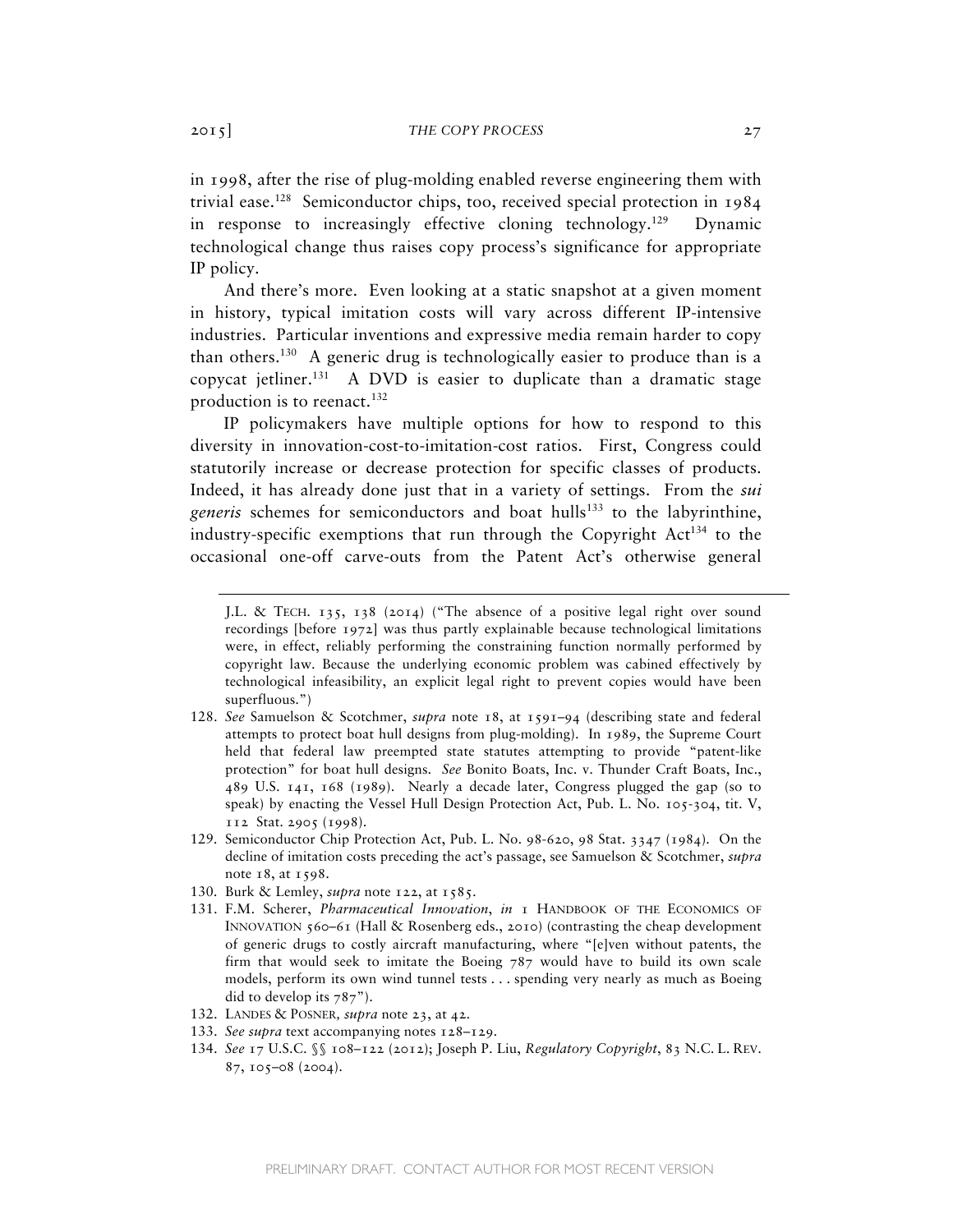standards,<sup>135</sup> statutory IP law has seen its fair share of technological idiosyncrasy. But policymakers shouldn't rely heavily on legislative fixes to calibrate IP scope for particular copy processes. As others have discussed at length, such an approach would be cumbersome, vulnerable to industry capture, and likely to produce results destined for quick obsolescence.136

 A second, more promising option looks to the courts. Courts adjudicating infringement cases could expand the scope of IP protection along some dimension when imitation is easy and contract it when imitation is hard.<sup>137</sup> From an evidentiary standpoint, the simplest approach would be to consult the typical imitation process used within the relevant industry.138 An industry-wide inquiry would spare the court the burden of determining in each case how costly the particular defendant's copying was relative to the particular plaintiff's innovation. There is an accuracy tradeoff to that administrability gain, however. Just because the average imitator can work cheaply doesn't mean that all imitators will. Some may proceed through more complicated and costly methods. Some, for example, might seek to teach themselves something about the product by building it anew.139 For cultural works, others might wish to express something through a particular recreation process.140 In either scenario, copyists aren't always using the cheapest and fastest methods available to them. In some cases, the cost of imitating will not lag far behind the cost of creating in the first instance.<sup>141</sup> A

139. *See infra* section II.C.

- 140. *See infra* section II.B.
- 141. Indeed, imitation costs could conceivably be greater. Try, for instance, recreating a Jackson Pollock from scratch. *See* George E. Newman & Paul Bloom, *Art and Authenticity: The Importance of Originals in Judgments of Value*, 141 J. EXPERIMENTAL PSYCH.: GENERAL 558, 563 (2012) ("[A]rtistic originals are not always more difficult to create than artistic duplicates. For instance, the time required to identically duplicate an abstract painting by Jackson Pollock may be greater than the time that it took produce the original."); EVELYN TOYNTON, JACKSON POLLOCK \_\_ (2012) (recounting how appropriation artist Mike Bidlo "had thought it would be easy to [re]create a Pollock," yet "it took him months of dogged practice to come up with anything credible").

<sup>135.</sup> *See, e.g.*, 35 U.S.C. §§ 271(e)(1) (allowing generic drug companies to make certain uses of patented pharmaceuticals),  $287(c)$  (prohibiting enforcement of medical procedure patents against doctors).

<sup>136.</sup> *See* Burk & Lemley, *supra* note 122, at 1634–38.

<sup>137.</sup> For an analogous proposal targeting protectability, rather than infringement, see *id.* at 1661 (noting that "[w]here R&D costs are especially high relative to the costs of imitation, lowering the standards for patentability may increase the incentive to invest in innovation by increasing the likelihood of financial reward" and suggesting that "the Federal Circuit could take account of the cost and uncertainty of post-invention development . . . by creating a new secondary consideration of nonobviousness that measures the cost of innovation").

<sup>138.</sup> *See id.* at 1662 (arguing that examining an industry as a whole would be more efficient than assessing each innovation individually).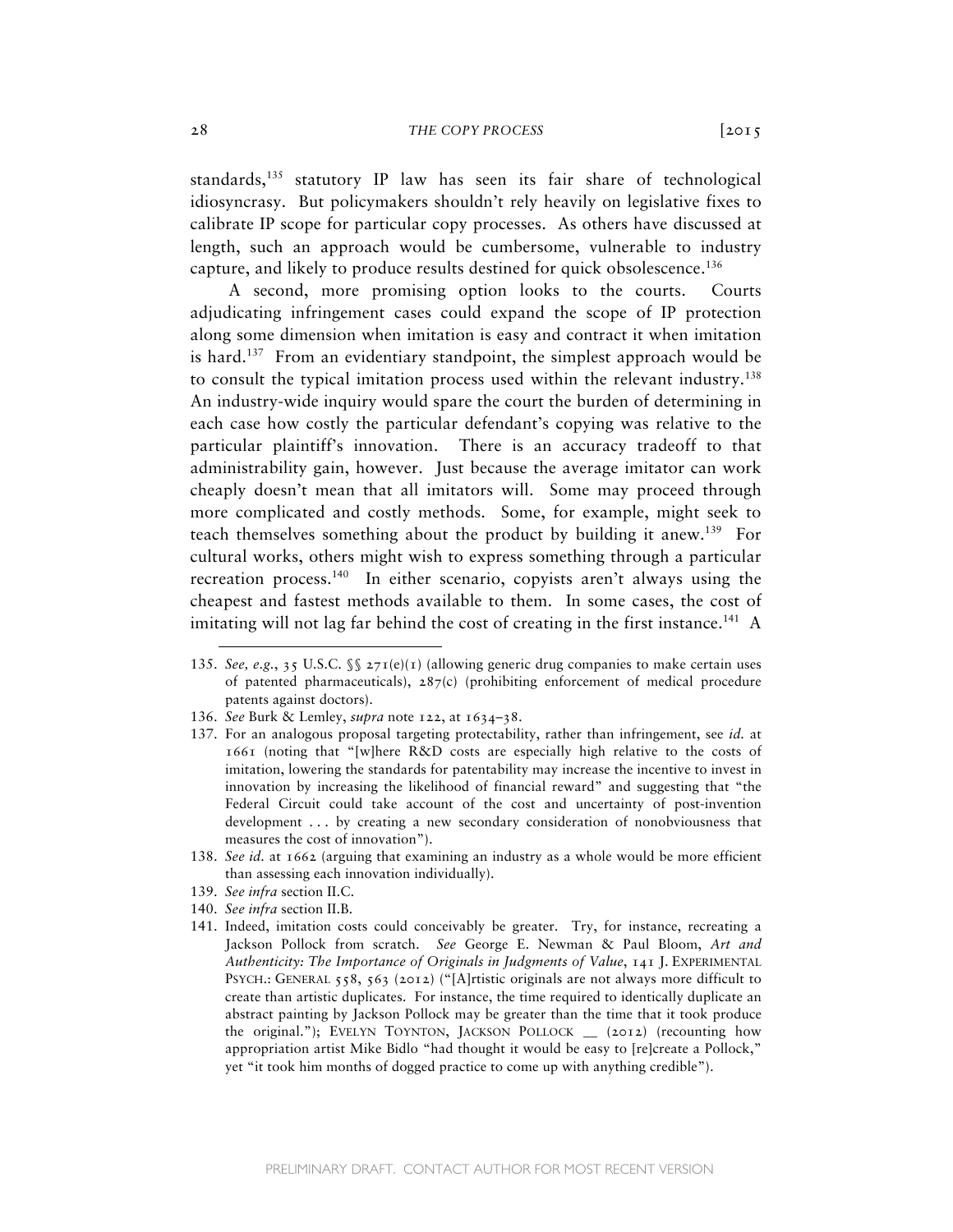legal standard that reflects only the possible imitation costs, rather than the defendant's actual ones, will penalize more behavior than it needs to.

Thus, putting aside administration costs for the moment,  $142$  an infringement regime would ideally sort defendants according to their individual copy processes. Trade secret doctrine already does this through its improper means inquiry.<sup>143</sup> Copyright law does not, with the notable exception of the compulsory "cover" license for musical works discussed above.144 That exception, though, provides some proof of concept for how courts might incorporate imitation costs into the copyright infringement analysis. The statutory text in force during the rise of tape piracy in the early 1970s, unlike the one in force today, did not expressly distinguish between mechanical duplication and rerecording from scratch.<sup>145</sup> Nevertheless, imitation costs drove courts to reach the same result anyway through their interpretation of the statute's open-ended "similar use" clause.146 As one court explained its decision to withhold the license from mechanical duplicators:

[W]hile the difference between making a recording and duplicating a recording (making a recording of a recording) may seem negligible semantically, the impact of the latter upon the copyright interest of the composer is clear. The copyright holder's benefit is substantially reduced by the inevitable lower profits which result from duplicators who can re-record for a fraction of the original cost and thus undersell the authorized recorder.<sup>147</sup>

Though these cases were limited to a specific statutory license for musical works, they offer a blueprint for analyzing other recreations as well. One could easily apply the same reasoning to, say, recreated photographs<sup>148</sup> or paintings.149 Indeed, as I argue below in Part III, the Copyright Act's fair use

<sup>142.</sup> These costs are discussed below in section II.E.

<sup>143.</sup> *See* Samuelson & Scotchmer, *supra* note 18, at 1590 (defending trade secrecy's allowance of reverse engineering because "the costs and time required for reverse engineering already protect most innovators").

<sup>144.</sup> *See supra* text accompanying notes 114 through 119.

<sup>145.</sup> *Compare* 17 U.S.C. § 1(e) (1970) (establishing a compulsory license for "mak[ing] a similar use of the copyrighted work"), *with* 17 U.S.C.  $\int$  115(a)(1) (2012) (denying the compulsory license to one who merely "duplicat[es] a sound recording fixed by another" unless one also receives separate permission from the owner of the copyright in the copied sound recording).

<sup>146.</sup> *See supra* text accompanying notes 114 through 119.

<sup>147.</sup> Heilman v. Bell, 583 F.2d 373, 376 (7th Cir. 1978).

<sup>148.</sup> *See supra* text accompanying notes 11–13.

<sup>149.</sup> *See supra* text accompanying notes 76–80.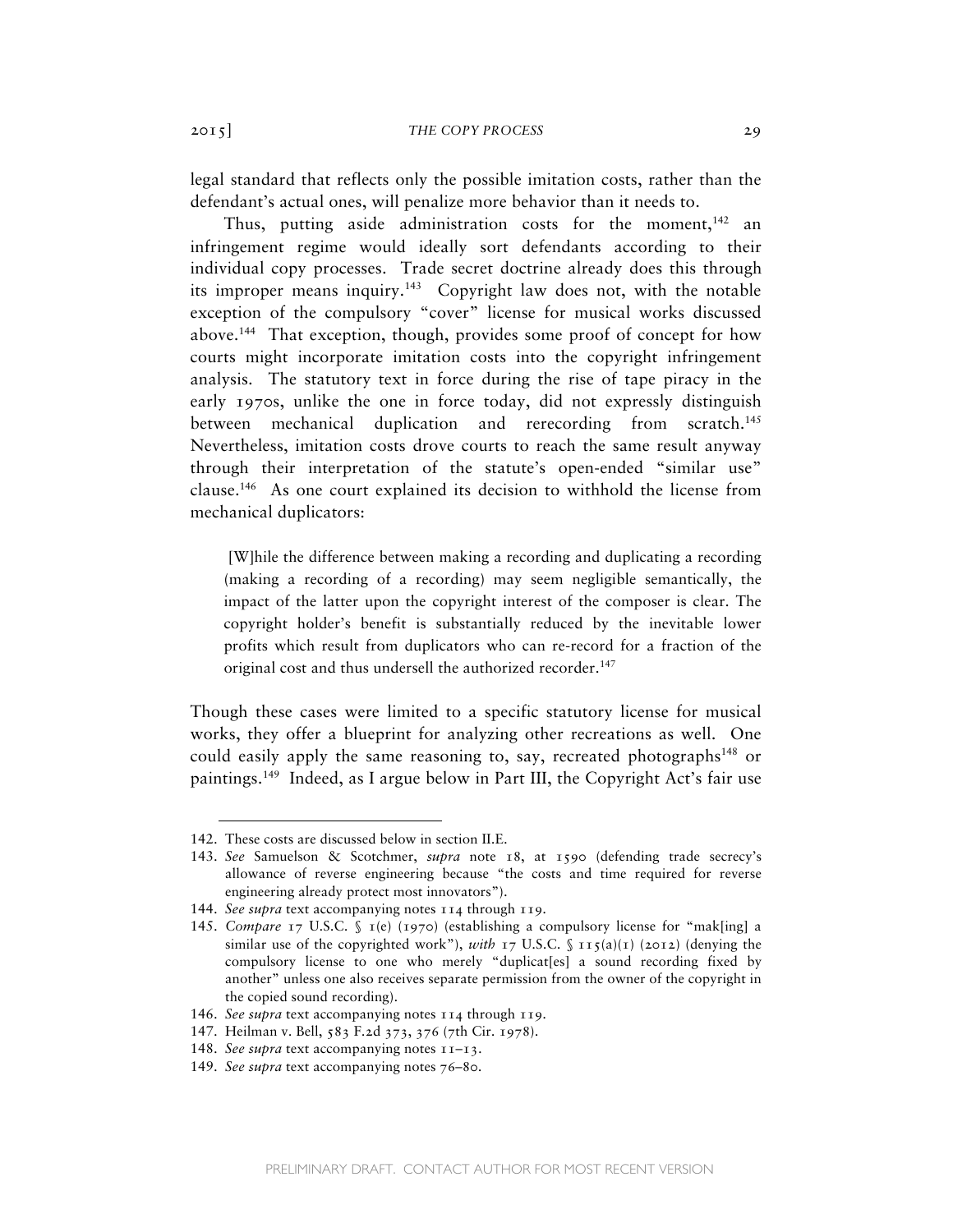provision already gives courts an analogous statutory foothold for doing just that.150 Considering the imitation costs actually borne by particular copyright defendants is both precedented and feasible.

# *B. Process Preferences*

While imitation costs present a familiar story in the IP literature, individual preferences for particular copy processes do not. That absence is surprising. Within other legal fields, both the courts and the academy have begun to confront the notion that people may care not just about what a product is but also about how it gets to be that way.<sup>151</sup> IP has lagged behind.

To be clear, my argument in this section does not deal much with trade secret law (or, for that matter, patent law). Consumers of technological goods like pharmaceuticals and smartphones probably don't care much about copy process. Most of us wouldn't favor one generic drug over another simply because its manufacturer had to work harder to copy a branded version. We just want to know whether it will work.

Expressive goods, however, are another story. Audiences often relate differently to recreations than they do to mechanical duplications. Start with one of the more notable recreations of the Renaissance, Andrea del Sarto's replica of Raphael's portrait of Pope Leo X. According to the sixteenthcentury art historian Giorgio Vasari, the Duke of Mantua had been promised the original portrait as a gift, but its Medici caretaker did not want to see it leave Florence.<sup>152</sup> So the enterprising caretaker had Andrea repaint it and

152. 5 GIORGIO VASARI, LIVES OF THE MOST EMINENT PAINTERS, SCULPTORS, AND ARCHITECTS

<sup>150. 17</sup> U.S.C.  $\int$  107(1) (listing the "character of the use" as the first factor to be considered in a fair use analysis). *See infra* Part III.

<sup>151.</sup> *See* Kwikset Corp. v. Superior Court, 246 P.3d 877, 889 (Cal. 2011) (noting that "[t]o some consumers, processes . . . matter," offering examples of conflict-free diamonds and union-made goods); Salters v. Beam Suntory, Inc., No. 14-cv-659, 2015 WL 2124939 (N.D. Fla. May 1, 2015) (considering, and ultimately rejecting, a false advertising claim against Maker's Mark for calling its bourbon "handmade"); Douglas A. Kysar, Preferences for Processes: The Process/Product Distinction and the Regulation of *Consumer Choice*, 118 HARV. L. REV. 525, 532 (2004) ("[C]onsumer products—even when physically indistinguishable—are not perfect substitutes to the extent that they are produced using different processes about which consumers have strong feelings."); *id*. at 601–02 ("[C]onsumers are willing to pay a premium for goods derived from certain production processes, even in the absence of appreciable differences in the resulting products. Among other items, such preferences have been demonstrated for non-GM foods, sustainably harvested timber, and fairly traded goods."); *cf.* United States v. Darby, 312 U.S. 100, 116 (1941) (rejecting a Commerce Clause challenge to the Fair Labor Standards Act and, along with it, the once-accepted product/process distinction under which "Congressional power to prohibit interstate commerce is limited to articles which in themselves have some harmful or deleterious property").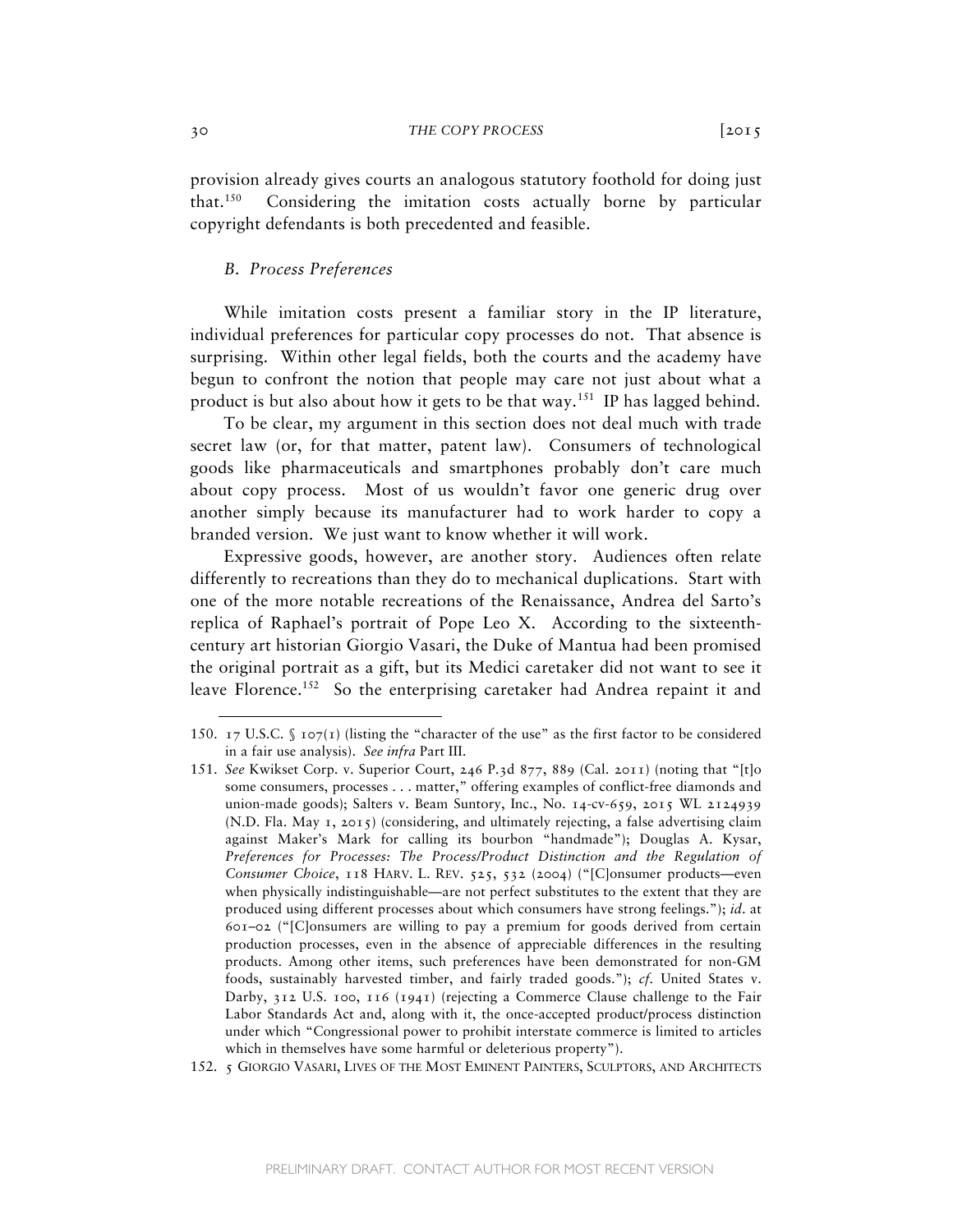pass off the copy as the original. <sup>153</sup> When the Duke received the gift, neither he nor even Raphael's disciple could tell it was a copy—Andrea had so expertly copied the painting, right down to "the spots of dirt," that no one could tell the difference.<sup>154</sup> But Vasari himself had seen Andrea in the act of copying and blew the whistle, informing the Duke that he had received a mere imitation.<sup>155</sup> No matter. According to Vasari's telling, the Duke simply shrugged and announced, "I value it no less than if it were by the hand of [Raphael]—nay, even more, for it is something out of the course of nature that a man of excellence should imitate the manner of another so well, and should make a copy so like. It is enough that it should be known that Andrea's genius was as valiant in double harness as in single."<sup>156</sup>

Nearly five centuries later, fascination with recreations doesn't seem to have worn off. In 2012, a teenage boy spent months remaking a Beyoncé music video shot for shot, recreating every bit of choreography, cinematography, and even the singer's facial expressions.157 He became a minor Internet celebrity.<sup>158</sup> Millions of viewers flocked to watch his video not so much because of the product itself, which looked stunningly like the original (minus, of course, the identity of the singer), so much as because of everything he did to bring it into being.<sup>159</sup> The replicated performance exemplifies just how difficult it is to do certain things consciously that a predecessor has done unconsciously: blinks, the slightest of smiles, momentary glances away. The project is challenging (and therefore captivating) not just because of resource constraints, but also because of the performer's talent at forcing previously random outcomes to reappear on command.

Likewise, when a group of fans spent years faithfully recreating the film

 $\overline{a}$ 

157. *See supra* note 20.

<sup>107</sup> (Gaston du C. De Vere trans. 1913) [1550].

<sup>153.</sup> *Id.* at 108.

<sup>154.</sup> *Id.*

<sup>155.</sup> *Id.*

<sup>156.</sup> *Id.* at 108–09.

<sup>158.</sup> *See id.*

<sup>159.</sup> *See* Mawuse Ziegbe, *Beyonce Co-Signs 'Snuggie' Version of Her 'Countdown' Video*, POP RADAR, July 19, 2012, 2:48 PM, http://www.boston.com/ae/celebrity/ blog/popradar/2012/07/beyonce\_cosigns\_snuggie\_version\_of\_her\_countdown\_video.htm l (ascribing the video's viral popularity largely to "the fairly faithful recreation of the video's elaborate choreography and pop-art style editing"); Jen Carlson, *Meet Ton Do-Nguyen, The Snuggie "Countdown" Kid Beyoncé Calls "Brilliant"*, GOTHAMIST, July 21, 2012, 10:22 AM, http://gothamist.com/2012/07/21/we\_talk\_to\_ton\_donguyen\_the\_snuggi.php (praising the "incredibly talented teenager reenacting Beyoncé's 'Countdown' video in the most perfect way" and noting that "[h]e nails every part of the fast-moving video—if you blink an eye you'll miss a perfectly synched up detail").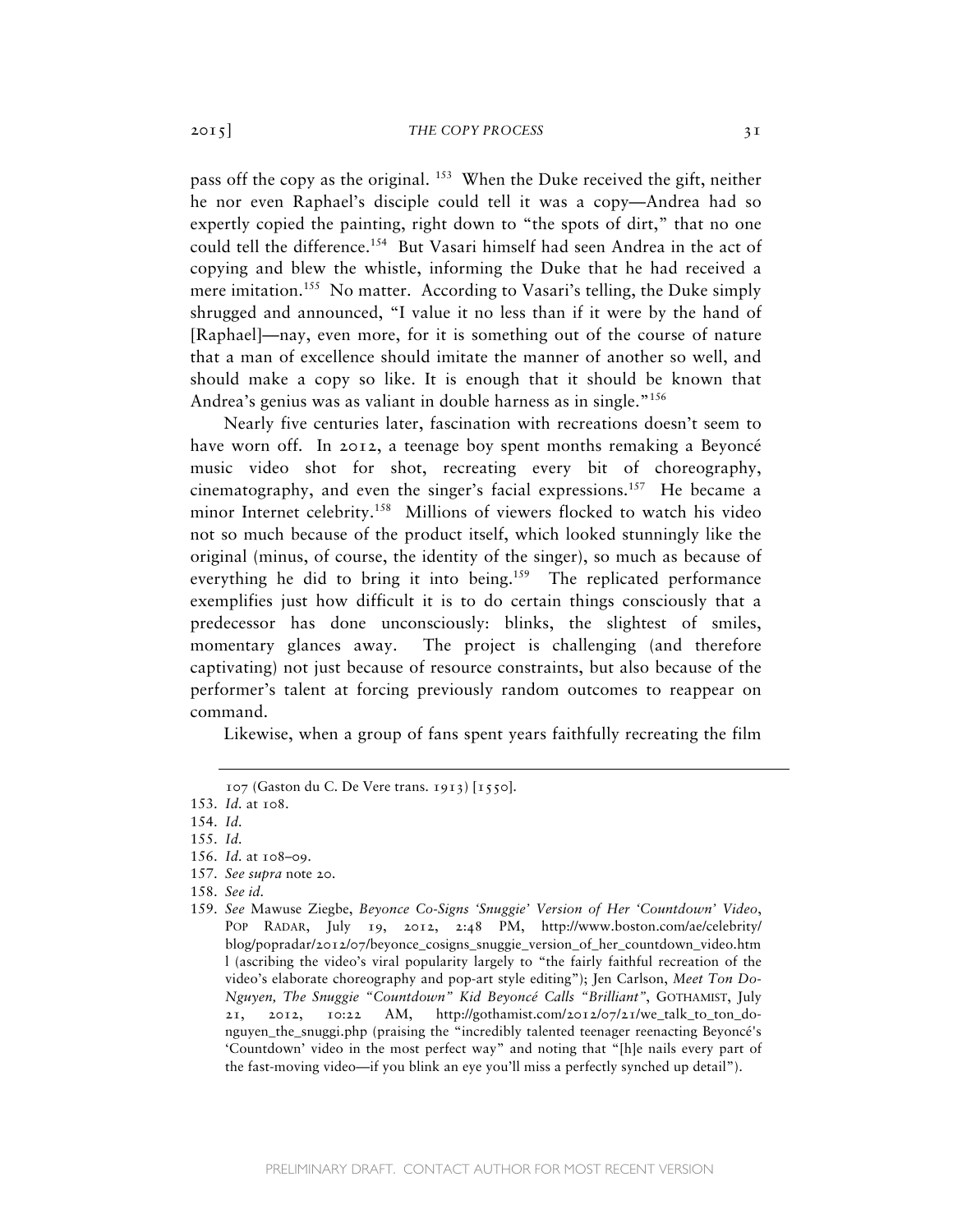*Raiders of the Lost Ark* from scratch, their remake became a cult classic, screening at the SXSW festival and inspiring a feature-length documentary film about the creation process.<sup>160</sup> Critics lauded the group members for their skill in comprehensively replicating an iconic Hollywood blockbuster on a shoestring budget.<sup>161</sup> After seeing the remake, director Quentin Tarantino commented that "they start bowling you over with their ingenuity. Because you know the movie so well, you can't wait for them to do the next scene. 'How are they going to do this? Well, they can't do that!' And then they come up with a way to do it." $162$  One reviewer noted that, compared to the ones recreating the film, "Spielberg had it easy."<sup>163</sup> After all:

He had a studio budget and hundreds of helpers. More importantly, he had creative freedom. If a shot wasn't working, he could change it. If a stunt failed, he could scrap it. By contrast, *The Adaptation* was manacled to Spielberg's caprice.  $\dots$  Mimicry can be even harder than the original.<sup>164</sup>

A similar fascination with recreating an expert's achievement underlies the recent, Oscar-nominated documentary, *Tim's Vermeer*. 165 The film chronicles a novice's efforts to recreate a Vermeer painting using the process that, he hypothesized, the artist himself had once used. He spent years on the project, including developing and building the optical devices on which he believed Vermeer relied, building a full-scale replica of the room that was the subject of the original painting, mixing pigments, and finally a painstaking seven months of putting brush to canvas.166 As one film critic

<sup>160.</sup> Daniel Kreps, *After 30 Years, 'Raiders of the Lost Ark' Devotees Finish Adaptation*, ROLLING STONE, Mar. 4, 2015; SXSW SCHEDULE, *Raiders of the Lost Ark: The Adaptation*, http://schedule.sxsw.com/2015/events/event\_FS19208; RAIDERS! THE STORY OF THE GREATEST FAN FILM EVER MADE (2015).

<sup>161.</sup> *See* Kreps, *supra* note 160; Amy Nicholson, *After 33 Years and an Airplane Explosion, Their* Raiders of the Lost Ark *Remake is Almost Complete. Are they?*, LA WEEKLY, Nov. 12, 2014, http://www.laweekly.com/arts/after-33-years-and-an-airplane-explosiontheir-raiders-of-the-lost-ark-remake-is-almost-complete-are-they-5205358; Jim Windolf, *Raiders of the Lost Backyard*, VANITY FAIR, Mar. 2004.

<sup>162.</sup> Nicholson, *supra* note 161.

<sup>163.</sup> *Id.*

<sup>164.</sup> *Id.*

<sup>165.</sup> TIM'S VERMEER (Sony Pictures Classics 2014).

<sup>166.</sup> *See* Kurt Andersen, *Reverse-Engineering A Genius (Has a Vermeer Mystery Been Solved?*), VANITY FAIR, Nov. 29, 2013, http://www.vanityfair.com/unchanged/ 2013/11/vermeer-secret-tool-mirrors-lenses; Peter Debruge, *Telluride Film Review: 'Tim's Vermeer'*, VARIETY, Sept. 2, 2013, http://variety.com/2013/film/marketsfestivals/telluride-film-review-tims-vermeer-1200596123; Joe Morgenstern, *A Magical*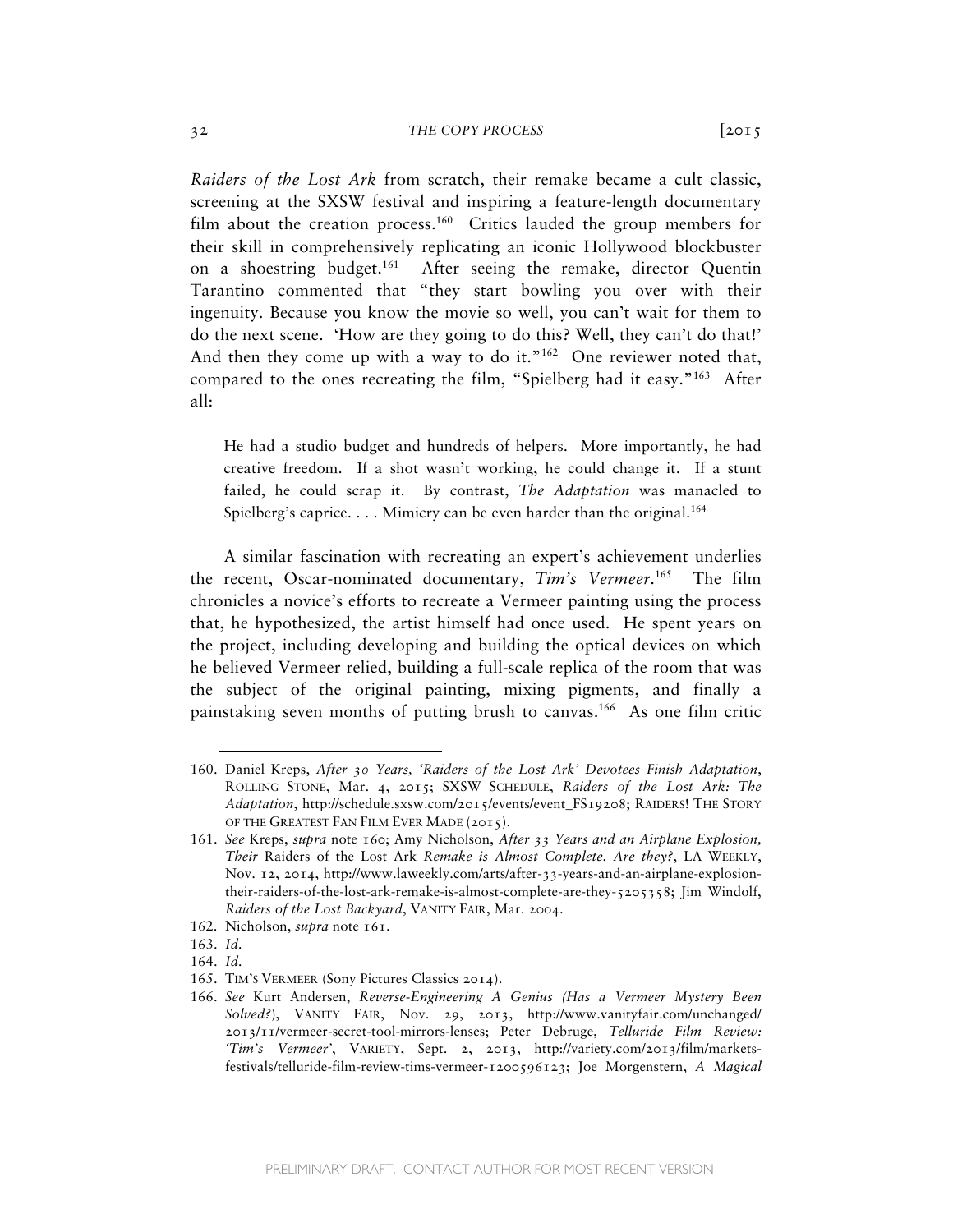put it, the story captivates because it centers on an individual "erect[ing] his own Everest and then proceed[ing] to climb it."<sup>167</sup>

Recreations needn't be in the precise medium that the original creator used. Sometimes expressive reasons exist to recreate in a different one. Take, for example, Jojakim Cortis and Adrian Sonderegger, who built detailed scale models replicating famous historical photographs like the Hindenburg crash, the Loch Ness monster, and the first moon landing.<sup>168</sup> Over the course of days and sometimes weeks, they used various physical materials, from tarps to sand to cotton balls, to construct their recreations.<sup>169</sup> It was largely that investment of labor that caught observers' attention.<sup>170</sup>

These anecdotes might seem extreme, but they resonate with a familiar form of consumer behavior. Over a century ago, Thorstein Veblen observed that a hand-wrought silver spoon could be identical to, and yet deemed far more valuable than, a machine-made one.<sup>171</sup> There remains a similar premium on intensive creation processes today. Many are willing to spend a little bit extra for a handmade quilt. Or handmade furniture. Or handmade ceramics. Or pretty much anything on the Etsy website.<sup>172</sup> Think of it as a "handmade effect." According to a recent marketing study, consumers in Western countries perceive many handmade objects to be more attractive and are willing to pay more for them even while holding product quality constant.<sup>173</sup> What's more, the value of handmade process is robust enough that this preference holds true even when dealing with an unspecific, anonymous producer.174

A similar phenomenon may be at work in audience reception of artistic

- 170. *See supra* note 168.
- 171. THORSTEIN VEBLEN, A THEORY OF THE LEISURE CLASS (1899).
- 172. *See* Rob Walker, *Handmade 2.0*, N.Y. TIMES MAG., Dec. 16, 2007, http://www.nytimes.com/2007/12/16/magazine/16Crafts-t.html (describing Etsy's capitalization on "the appeal of the handmade to those who might not have the inclination to do the making").
- 173. *See* Christoph Fuchs et al., *The Handmade Effect: What's Love Got to Do With It?*, 79 J. MKTG. 98 (2015).
- 174. *Id.* at 107.

*Tour of 'Vermeer' Mystery*, WALL ST. J., Jan. 30, 2014, http://www.wsj.com/news/articles/SB1000142405270230351940457935175072425675 2.

<sup>167.</sup> Debruge, *supra* note 166.

<sup>168.</sup> *See* Sheena McKenzie, *12 Famous Photos Painstakingly Recreated With Miniature Models*, CNN, Mar. 27, 2015, http://www.cnn.com/2015/03/27/world/historys-mostfamous-photos-recreated-miniature-models/; Zachary Slobig, *History's Most Iconic Photos, Recreated in Miniature*, WIRED, Mar. 9, 2015, http://www.wired.com/2015/03/jojakim-cortis-adrian-sonderegger-iconen/.

<sup>169.</sup> *Id.*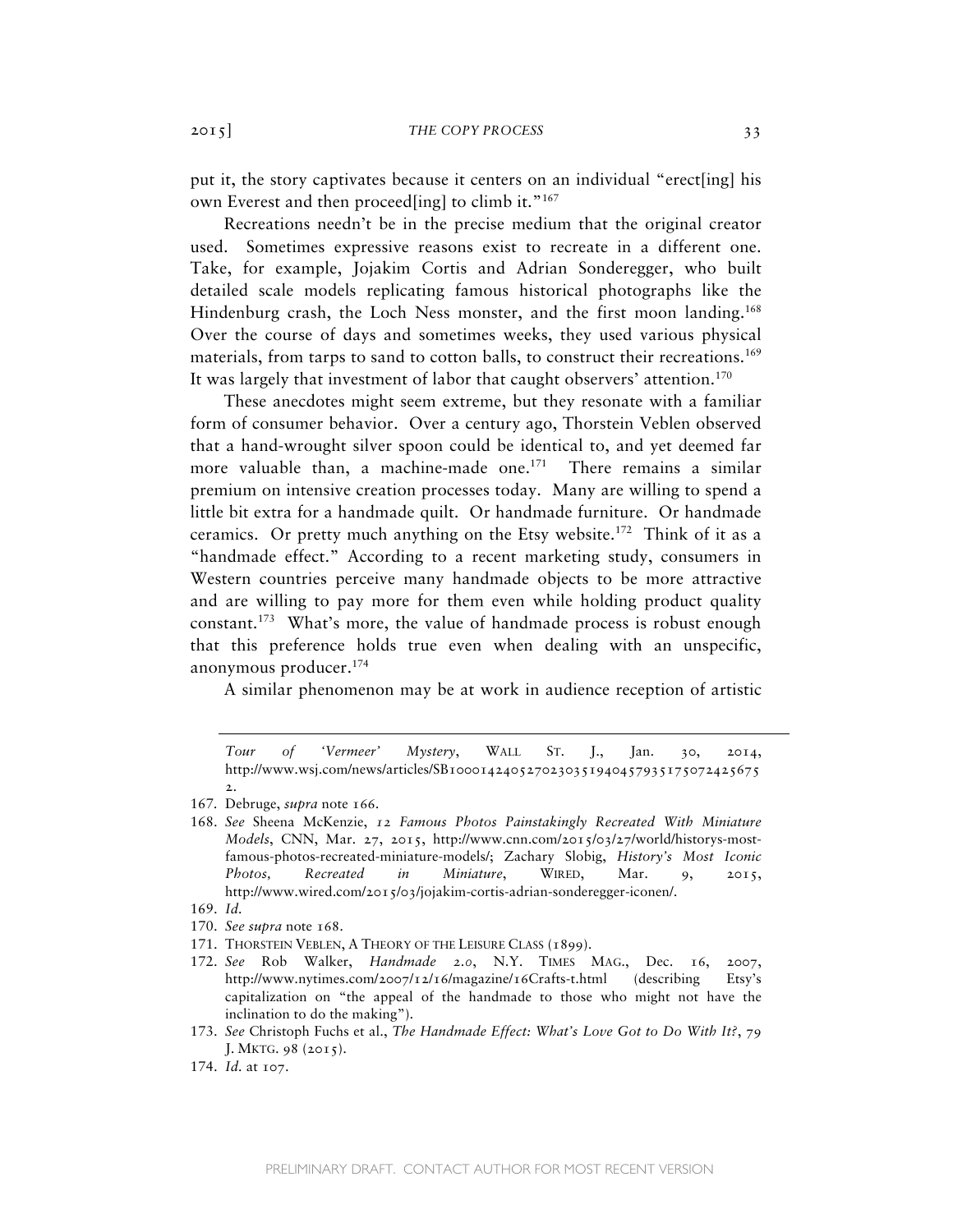work. Several controlled experiments have found that perceptions of the effort and skill involved in a creation process affect evaluation of the resulting creation.<sup>175</sup> Two deserve special mention. First, psychology professors George Newman and Paul Bloom presented participants with an original artwork and an identical duplicate, varying the accompanying information on whether the original or the duplicate required significant effort to produce.<sup>176</sup> They found that, as a general matter, audiences tended to rank duplicates inferior to originals.<sup>177</sup> Yet when a low amount of effort was required to create the original and a high amount of effort was required to duplicate it, participants rated the two artworks as equally valuable.<sup>178</sup> Laboriously produced duplicates took on special worth. The authors of the study theorized that participants had judged both original and recreation to be "the products of unique creative acts: one that resulted in the original design and one that used an entirely new process to replicate that design."<sup>179</sup> Even when dealing with copies, then, sequestering product from process is easier said than done.

Second, Shyamkrishna Balganesh and colleagues have recently explored the role of labor in the specific context of copyright infringement cases. In their experiment, telling lay jurors that the creator expended significant labor to produce the original work at issue increased the perceived similarity between that original and a non-exact copy of it.<sup>180</sup> The study designers conjecture that perhaps "the creator's expenditure of labor led subjects to view the copying involved as entailing greater (and more morally outrageous) free-riding, which they treated as wrongful."<sup>181</sup> The study sheds

<sup>175.</sup> *See, e.g.*, Justin Kruger, et al., *The Effort Heuristic*, 40 J. EXPERIMENTAL SOCIAL PSYCH. 91, 92 (2004) ("[A]ll else being equal, people tend to believe that a painting that takes 2 days to paint is better than one that takes 2 hours, just as people tend to believe that an additional manuscript revision will result in a better paper."); Hyejeung Cho & Norbert Schwarz, *Of Great Art and Untalented Artists: Effort Information and the Flexible Construction of Judgmental Heuristics*, 18 J. CONSUMER PSYCH. 205, 208 (2008) (replicating these results when participants were first asked to evaluate the quality of the work, though not when they were first asked to evaluate the talent of its creator). Kruger and his colleagues hypothesize that perceived effort is simply a heuristic for aesthetic value, which is difficult to pin down. One need not accept that hypothesis artisanal investment could be a real preference, after all, not just a heuristic—in order to accept their underlying finding that observers treat laboriously-created art better than physically-identical but less easily-created art.

<sup>176.</sup> Newman & Bloom, *supra* note 141, at 564–65.

<sup>177.</sup> *Id.*

<sup>178.</sup> *Id.*

<sup>179.</sup> *Id.* at 565.

<sup>180.</sup> Shyamkrishna Balganesh et al., Essay, *Judging Similarity*, 100 IOWA L. REV. 267, 282– 84 (2014).

<sup>181.</sup> *Id.* at 288.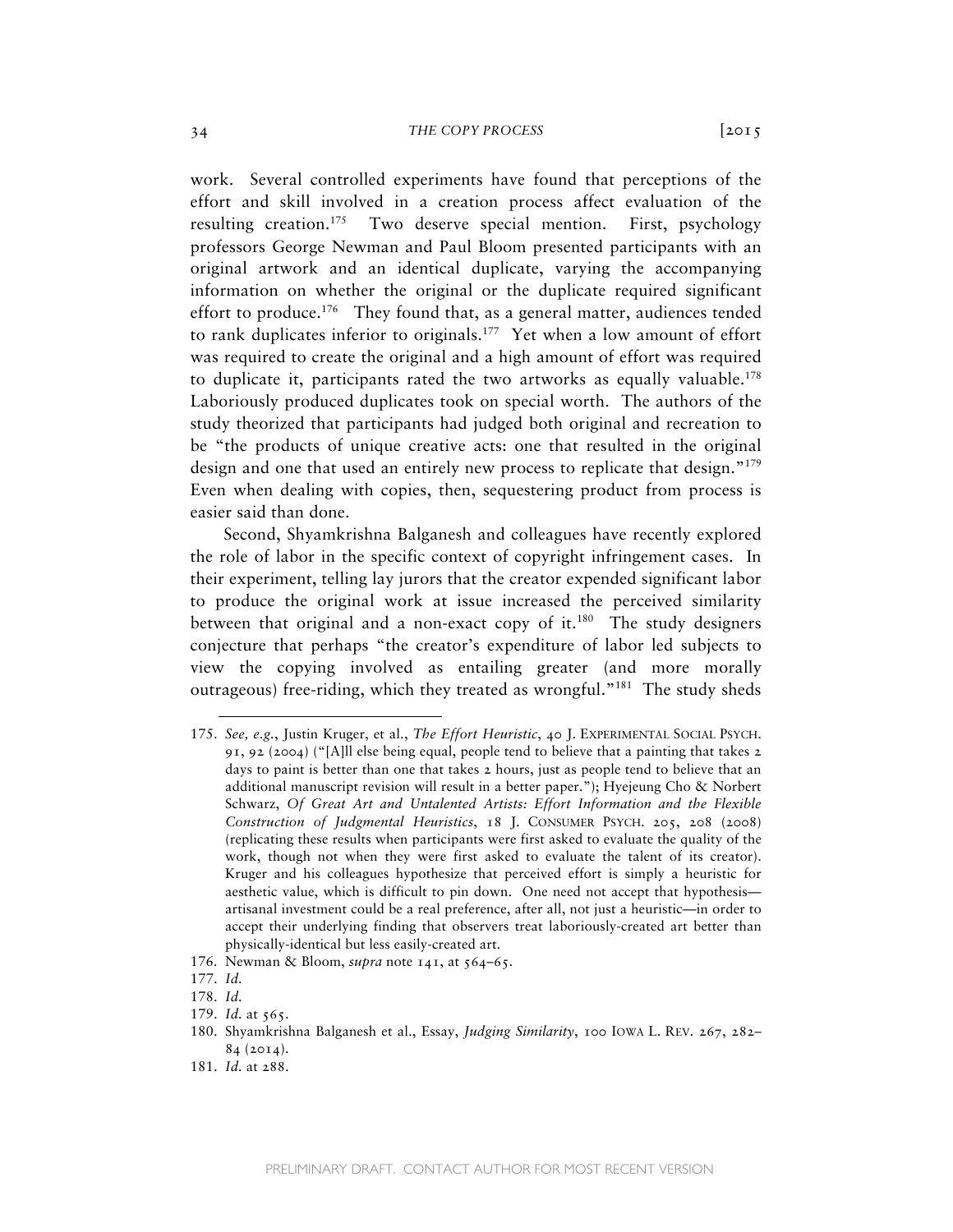only limited light on copy process per se, as none of the experimental conditions varied jurors' information on the amount of labor that the copyist expended in replicating the copyrighted work. Nevertheless, the study still provides reason to suspect that Newman and Bloom's findings on the perceived aesthetic value of laborious recreations could cash out in copyright trials.

Why might audiences value particular copy processes over others? It may be that, at least in some contexts, the act of copying acquires a different moral valence when the creator hasn't had to work much harder than the copyist, as Balganesh and colleagues suggest.<sup>182</sup> That intuition would track the economic imitation costs argument outlined in the previous section. But it may also be that, as Newman and Bloom posit, difficult acts of copying impress audiences in ways similar to difficult acts of creating in the first instance.183 Newman and Bloom ground their hypothesis in aesthetic theories claiming that audiences experience expressive goods, even static objects like paintings, as conclusions of their creators' performances.184 Change the performance and you necessarily change the product. From this perspective, the copy process is a performance all its own. Labor-intensive recreations are capstones to performances that audiences care about; mechanical duplications aren't. Obviously, there remains value in the work being reproduced separate and apart from the means of reproduction—few of us would prefer to convene a new cast and crew of *Raiders of the Lost Ark* every time we want to watch it. But effective recreations can bring pleasure to audiences even on top of the content that is recreated.

The idea that the means of reproduction casts a shadow over aesthetic objects harkens back at least as far as Walter Benjamin's 1936 essay *The* 

 $\overline{a}$ 

Denis Dutton, *Artistic Crimes*, 19 BRIT. J. AESTHETICS 302 (1979).

<sup>182.</sup> *See* Balganesh et al., *supra* note 180, at 288.

<sup>183.</sup> Newman & Bloom, *supra* note 141, at 565.

<sup>184.</sup> *Id.* at 559. Philosopher Denis Dutton's work is representative of this view:

Every work of art is an artifact, the product of human skills and techniques. If we see an actor or a dance or a violinist at work, we are constantly conscious of human agency. Less immediately apparent is the element of performance in a painting that has hung perhaps for generations in a museum, or a long-familiar musical composition. Yet we are no less in such cases confronted with the results of human agency. As performances, works of art represent the ways in which artists solve problems, overcome obstacles, make do with available materials. The ultimate product is designed for our contemplation, as an object of particular interest in its own right, perhaps in isolation from other art objects or from the activity of the artist. But this isolation which frequently characterizes our mode of attention to aesthetic objects ought not to blind us to a fact we may take for granted: that the work of art has a human origin, and must be understood as such.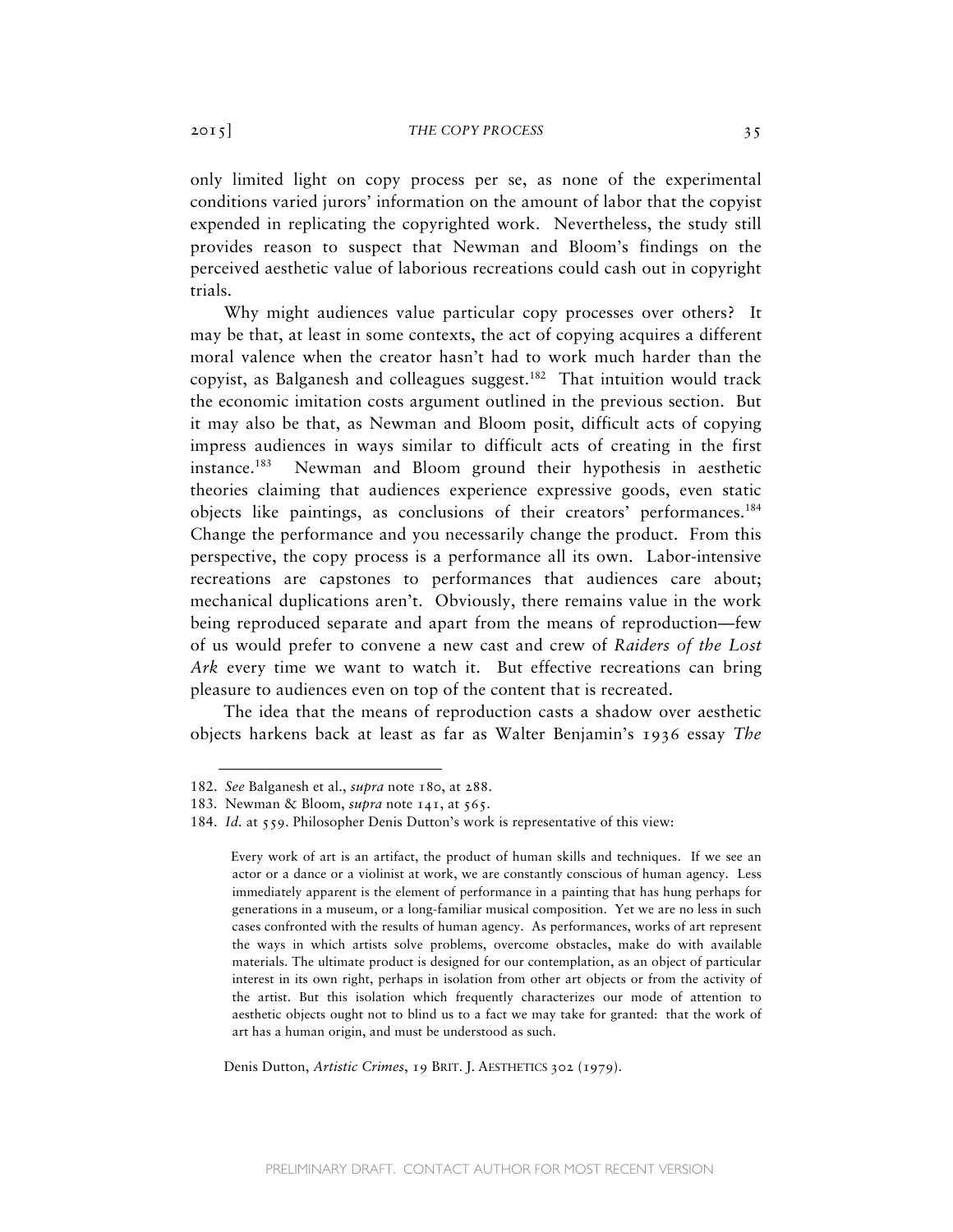*Work of Art in the Age of Mechanical Reproduction*. 185 Benjamin argued that increasingly widespread, technological reproduction was extinguishing an original copy's "aura" of authenticity.<sup>186</sup> "A work of art has always been reproducible," Benjamin wrote, but "[m]echanical reproduction of a work of art ... represents something new."<sup>187</sup> When a work is copied quickly and pervasively, it loses its authority as a unique artifact, leaving little difference between any given copy and another.<sup>188</sup>

As Barton Beebe has recently emphasized, though, Benjamin overlooked the fact that "in producing ever more copies, 'mechanical reproduction' only amplifies all the more the distinctive 'aura' of those things that are perceived not as mechanically reproduced copies, but rather as authentic originals."<sup>189</sup> Beebe's observation can be extended even further: mechanical reproduction amplifies not just what is perceived to be an authentic original, but also what is perceived to be an authentic recreation. In an age of mechanical reproduction, non-mechanical reproduction takes on heightened aesthetic, and even political, significance. Advancing technology like 3-D printing and robotics is making more and more resources less and less scarce.<sup>190</sup> As today's burgeoning craft movement reflects, human involvement may be one of the few scarce things remaining.<sup>191</sup> There's a growing "revenge of analog."192 The rarity of hands-on production processes creates value that can inure in recreations just as much as it can in the originals on which

<sup>185.</sup> Walter Benjamin, *The Work of Art in the Age of Mechanical Reproduction*, *in*  ILLUMINATIONS 217 (Hannah Arendt ed., Harry Zohn trans., Schocken Books 1968) [1955].

<sup>186.</sup> *See id.* at 221.

<sup>187.</sup> *Id.*

<sup>188.</sup> *Id.*

<sup>189.</sup> Barton Beebe, *Intellectual Property Law and the Sumptuary Code*, 123 HARV. L. REV. 809, 868 (2010).

<sup>190.</sup> *See generally* Mark A. Lemley, *IP in a World Without Scarcity*, 90 N.Y.U. L. REV. 460  $(2015)$ .

<sup>191.</sup> *See* FAYTHE LEVINE & CORTNEY HEIMERI, HANDMADE NATION: THE RISE OF DIY, CRAFT, AND DESIGN (2008); Walker, *supra* note 172 (quoting the "Handmade Pledge," endorsed by Etsy, stating that "Our ties to the local and human sources of our goods have been lost... <sup>"</sup>Buying handmade helps us reconnect."). As one Etsy consumer wrote in a blog post, "I have, for quite a long time, been deeply disenchanted with mass merchandising and retail in general. There was a time when I got excited because Liberty of London was launching a line at Target, but the older I got, the more I felt drawn to things made by hand, be they technically 'art' or 'craft' . . . . I want a connection to a person who has put a bit of herself into the creation of my mug, scarf or notecard." Imagineannie, *The Etsy Girl*, FOREST STREET KITCHEN, June 22, 2012, https://imagineannie.wordpress.com/2012/ 06/22/the-etsy-girl/

<sup>192.</sup> David Sax, *Why Startups Love Moleskines*, NEW YORKER, June 14, 2015, http://www.newyorker.com/business/currency/why-startups-love-moleskines.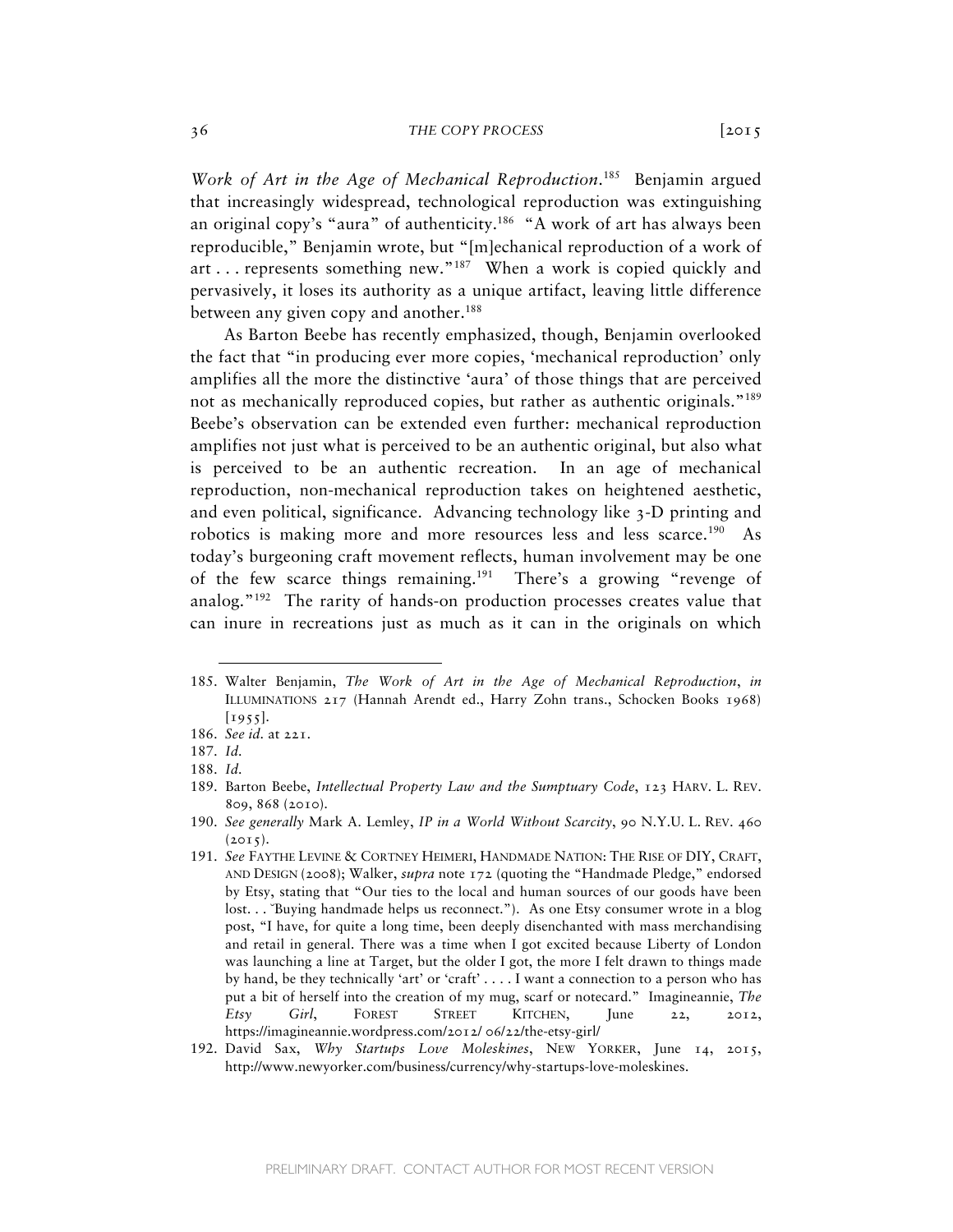they're based.

All of this matters for copyright law for two reasons. First, as a descriptive matter, it may help explain why some courts invoke the defendant's labor even without a doctrinal basis.<sup>193</sup> The labor involved in creating and copying seems to matter to laypeople.<sup>194</sup> It seems to matter to potential copyright jurors.<sup>195</sup> And so it probably matters to judges, too. Beyond the infringement cases discussed in Part I, there are glimpses of this attitude in the handful of decisions addressing whether authorized replications of artwork merit their own copyrights. In one case, for instance, a court held that a reduced-size rendering of a Rodin sculpture was copyrightable because the reduction "requires far more than an abridgement of a written classic; great skill and originality is called for when one seeks to produce a scale reduction of a great work with exactitude."196 In a subsequent case, a court denied copyrightability to a plastic replica of a public-domain toy bank, distinguishing the Rodin case based on the "true artistic skill" and "complexity and exactitude" involved in that reproduction process.<sup>197</sup> There's good reason to think that judges can be similarly impressed by complexity and exactitude on the defendant's side of the "v.," too. Infringement policy would at least be more transparent if we acknowledged that the copy process may already be influencing legal decision-makers, even if only at the margins.

Second, as a normative matter, black-letter doctrine's inhibition of recreations inflicts a social cost that the standard analysis doesn't normally reflect. The most-recognized static cost of copyright limitations on unauthorized reproductions is the deadweight loss from supracompetitive pricing. Recreations pose a separate problem. There, copyright liability is not so much increasing prices for the same good as suppressing a qualitatively different good. We have remakes of *Raiders* and Beyoncé music videos only at the sufferance of copyright owners.198Unlike garden-variety derivative works such as a cinema adaptation of a novel, recreations lose expressive force if performed by the original work's author. Audiences rally around one who recreates a Vermeer precisely because he is *not* Vermeer. And under fair use principles, the inability of a copyright holder to enter a

<sup>193.</sup> *See supra* Part I.B.

<sup>194.</sup> *See* Newman & Bloom, *supra* note 141.

<sup>195.</sup> *See* Balganesh et al., *supra* note 180.

<sup>196.</sup> Alva Studios, Inc. v. Winninger, 177 F. Supp. 265, 267 (S.D.N.Y. 1959).

<sup>197.</sup> L. Batlin & Son, Inc. v. Snyder, 536 F.2d 486, 491–92 (2d Cir. 1976).

<sup>198.</sup> *See* Windolf, *supra* note 160 (describing the "fantasy" of the *Raiders* adaptation creators that "Spielberg would one day see the movie they were making—and . . . would congratulate them, rather than sue," a fantasy that ended up coming true).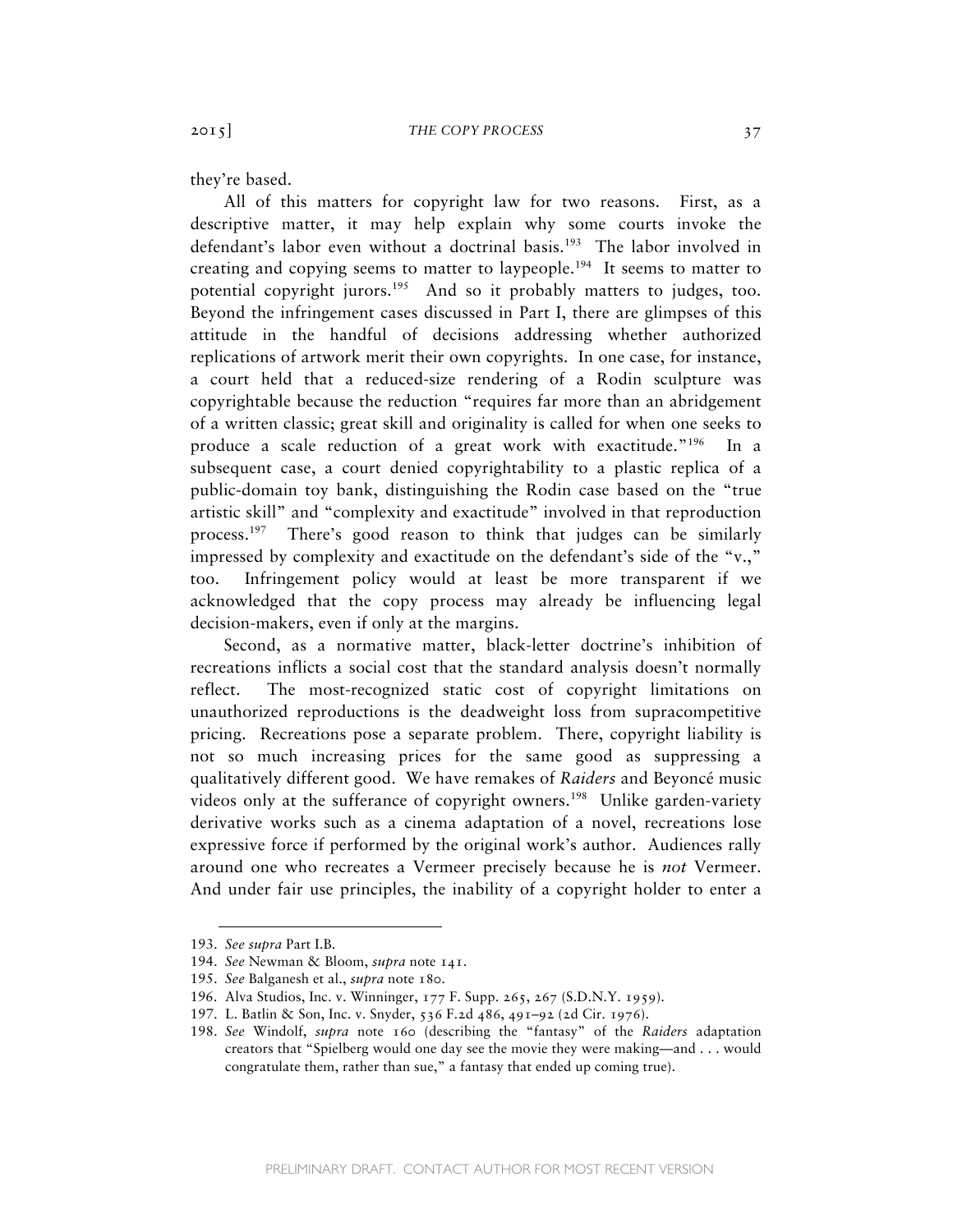particular market is a good reason for letting others do so.<sup>199</sup>

Relying on licensing isn't a very attractive solution either. To begin with, it's an open question how often creators would actually permit others to share the limelight. Though recreations can be loving tributes, they can also diminish the luster of romantic genius that sometimes surrounds the original.200 Yet even if licenses were readily available, it would be perverse to require them in instances where imitation costs are already high. Moreover, while ubiquitous forms of copying like online photo embedding have nudged copyright owners into offering blanket licenses, there's as yet no voluntary blanket license for recreations, $201$  and there's not likely to be one any time soon. Directly negotiating one-off deals, with its inevitable transaction costs, would be the only realistic choice. If licensing fees and transaction costs are stacked on top of the natural expense of recreating from scratch, some recreations simply won't get made. That market failure seems an unnecessary price to pay if recreators pose little threat to copyright owners as it is—doubly so if they aren't even seeking to compete with owners commercially.202

So long as authors of original works remain able to keep authoring, subsidizing recreations is a socially worthy end. As recent case law has emphasized, owners "cannot prevent others from entering fair use markets" merely through eagerness to license.<sup>203</sup> Whether offering copyright protection is the best way to enrich society, not just whether owners would license, should guide the analysis.<sup>204</sup>

<sup>199.</sup> *See, e.g.*, Assoc. Press v. Meltwater U.S. Holdings, 931 F. Supp. 2d 537, 560 (S.D.N.Y.  $2013$ ) ("[W]hen the use . . . takes place in a market that the copyright holder is unlikely to develop, it is more likely that the defendant has engaged in a fair use of the material. After all, '[c]opyright holders rarely write parodies of their own works, or write reviews of them, and are even less likely to write news analyses of their underlying data from the opposite political perspective.'" (quoting Twin Peaks Productions, Inc. v. Publ'ns Intern., Ltd., 996 F.2d 1366, 1377 (2d Cir. 1993)).

<sup>200.</sup> *See, e.g.*, Debruge, *supra* note 166 ("[W]hat if someone told you that anybody could paint as well as Vermeer? Is it still a masterpiece if an amateur could do it?").

<sup>201.</sup> *See generally* Rebecca Tushnet, *All of This Has Happened Before and All of This Will Happen Again: Innovation in Copyright Licensing,* 29 BERKELEY TECH. L.J. 1447  $(2014).$ 

<sup>202.</sup> *See supra* section II.A.

<sup>203.</sup> Bill Graham Archives v. Dorling Kindersley Ltd., 448 F.3d 605, 615 (2d Cir. 2006); *see also* Williams & Wilkins Co. v. United States, 487 F.2d 1345, 1357 n.19 (Ct. Cl. 1973), *aff'd by an equally divided Court*, 420 U.S. 376 (1975) (per curiam)) ("[T]o measure the detriment to plaintiff by loss of presumed royalty income . . . assume[s] at the start the merit of the plaintiff's position.").

<sup>204.</sup> *See* Wendy J. Gordon, *Fair Use Markets: On Weighing Potential License Fees*, 79 GEO. WASH. L. REV. 1814, 1843 (2011) ("When circumstances give us no reason to trust that the market that the Copyright Act enabled will serve social goals, or if there is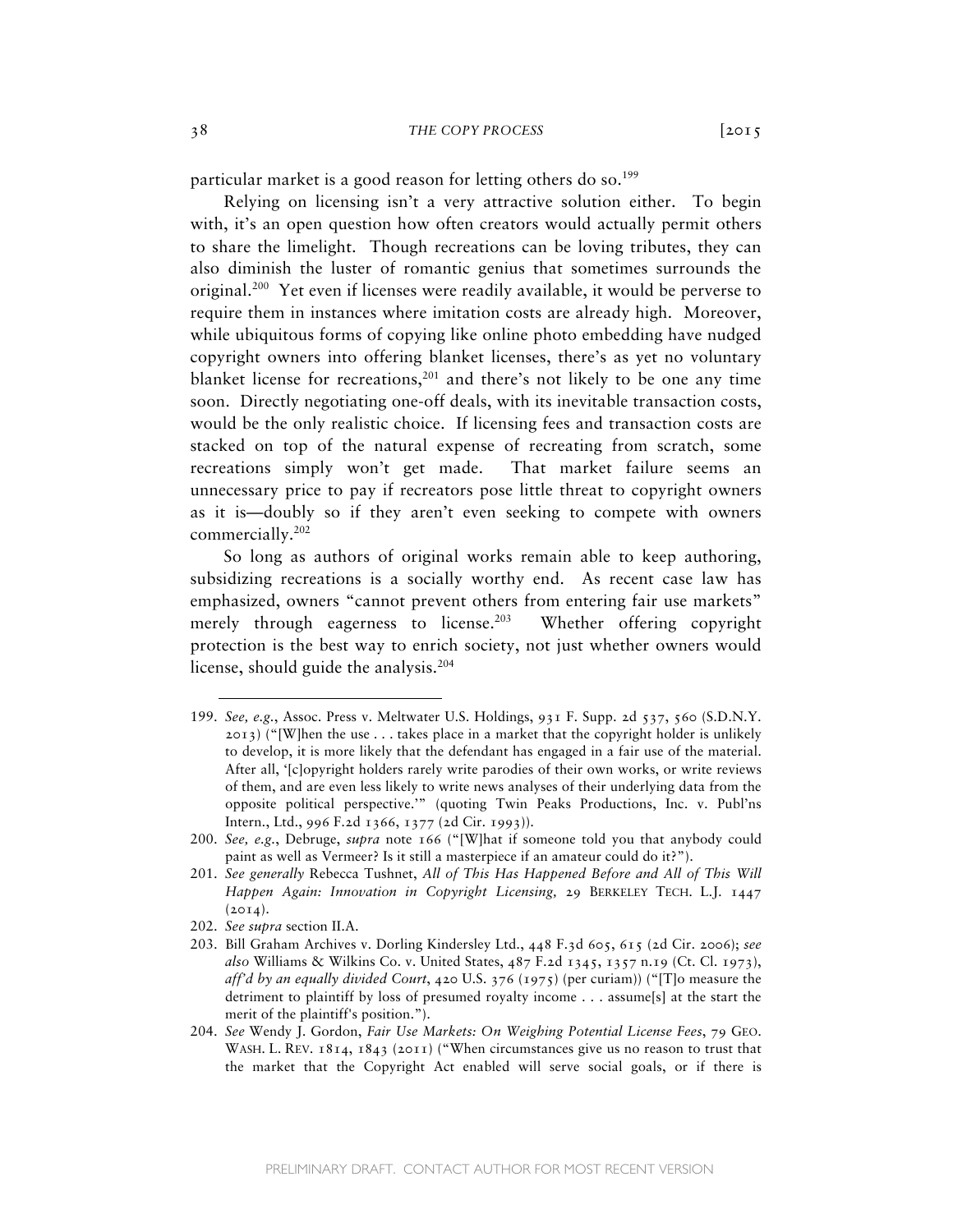Foregone recreations are one way that infringement liability could leave the public worse off. The next section introduces another.

# *C. Learning by Doing*

The most valuable copy processes yield more than just a copied product. They also yield skills for creating new products.

In 1916, philosopher and educational reformer John Dewey introduced the pedagogical theory that we today associate with experiential learning.<sup>205</sup> Dewey explained that "[t]he knowledge which comes first to persons, and that remains most deeply ingrained, is knowledge of *how to do;* how to walk, talk, read, write, skate, ride a bicycle, manage a machine, calculate, drive a horse, sell goods, manage people, and so on indefinitely."<sup>206</sup> "[T]he natural course of development," he claimed, "always sets out with situations which involve learning by doing." $207$  By the 1960s, the core insight of learning by doing had begun to influence the literature on innovation economics. Kenneth Arrow famously theorized in *The Economics of Learning by Doing* that the act of production itself fosters solutions to new problems.<sup>208</sup> Producing old things redounds to society's benefit as the producers obtain more knowledge and, often enough, start to produce new things.

As John Duffy has recently argued, this knowledge spillover gives "the productive activity itself . . . a theoretical claim to favorable regulatory treatment similar to the claim for favoring investment in research."209 In Duffy's framework, that favorable treatment comes in the form of granting greater rights to patentees who have successfully practiced their inventions than to patentees who have merely conceived them on paper. $210$  The underlying theory, though, can be extended further. It needn't depend on whether the object being produced happens to be the producer's own creation or instead someone else's. The production process itself carries the

affirmative reason to trust nonmarket modes of circulation and productivity to do a better job, then those factors should help persuade toward fair use.").

<sup>205.</sup> JOHN DEWEY, DEMOCRACY AND EDUCATION 217 (1916).

<sup>206.</sup> *Id.*

<sup>207.</sup> *Id.*

<sup>208.</sup> Kenneth J. Arrow, *The Economic Implications of Learning by Doing*, 29 REV. ECON. STUD. 155, 156 (1962) *(*"[T]echnical change in general can be ascribed to experience, that it is the very activity of production which gives rise to problems for which favorable responses are selected over time.").

<sup>209.</sup> John F. Duffy, *Reviving the Paper Patent Doctrine*, 98 CORNELL L. REV. 1359, 1394  $(2013).$ 

<sup>210.</sup> *See id.* at 1374, 1396–97.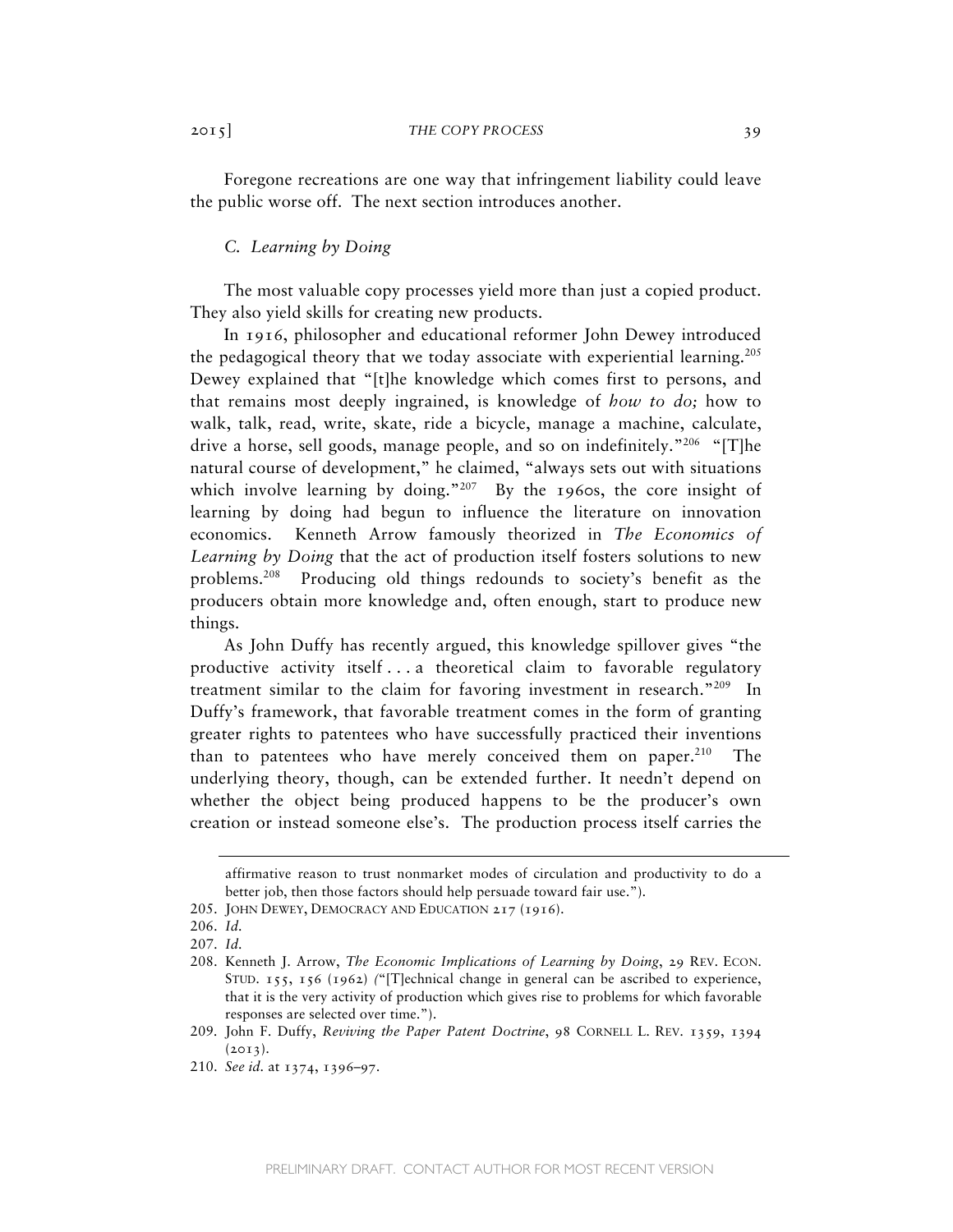potential to incubate know-how all the same. Learning by copying is just a form of learning by doing. Ideally, then, production would receive some form of subsidy even when the product is a reproduction.

Copying an expert's work, as many art school students know, is a great way to learn the tricks of the trade.<sup>211</sup> Individuals with experience copying art often speak of the greater understanding of the original that the activity affords them. One expert copyist got his start while lecturing on painting technique at London's National Gallery, after deciding to copy the subjects of his lectures in order to figure out, in his words, "how do they do that?"<sup>212</sup> Another remarked that "[o]ne of the reasons I do what I do is to absorb what the painters were getting at."<sup>213</sup> This attitude goes back a long way. The Louvre has throughout its history encouraged painters to train by copying masterworks in its collection.<sup>214</sup> Degas, a Louvre copyist himself, is reputed to have said "[y]ou have to copy and recopy the masters . . . and it's only after having proved oneself a good copyist that you can reasonably try to do a still life of a radish."215 New York City's Metropolitan Museum of Art has offered a "Copyist Program" since 1872, intended to "celebrate[] intensive technical study, problem solving, and dialogue with artists and artworks of the past."<sup>216</sup> The National Gallery of Art has offered one since  $1941.<sup>217</sup>$ 

Learning by copying isn't just limited to painting and sculpture. Architecture students at the Ecole des Beaux-Arts in Paris honed their craft by trying to imitate the great structures of antiquity and the Italian Renaissance.<sup>218</sup> Jazz musicians learn how to improvise by replicating famous

<sup>211.</sup> *See* Jonathan Jones, *Why Would-Be Artists Should Imitate the Greats*, THE GUARDIAN, Sept. 19, 2009, http://www.theguardian.com/artanddesign/2009/sep/19/aspiring-artistsshould-imitate-masters; Malcolm Jones, *There's Nothing Wrong—And a Lot That's Right—About Copying Other Artists*, THE DAILY BEAST, Jan. 26, 2014.

<sup>212.</sup> Iain Gale, *Never say 'Fake.' Forget 'Forgery.' It's Got to Be 'Copy' or 'Pastiche'*, THE INDEPENDENT, Sept. 5, 1995, *http://www.independent.co.uk/artsentertainment/art/never-say-fake-forget-forgery-its-got-to-be-copy-or-pastiche-1599527.html*

<sup>213.</sup> *Id.*

<sup>214.</sup> Joseph A. Harris, *Master Class*, SMITHSONIAN MAG., Mar. 2001, http://www.smithsonianmag.com/arts-culture/master-class-69130767/.

<sup>215.</sup> *Id.*

<sup>216.</sup> The Metropolitan Museum of Art, *Copyist Program*, http://www.metmuseum.org/events/programs/art-making-programs/copyist-program.

<sup>217.</sup> National Gallery of Art, *Copyist Program*, http://www.nga.gov/content/ngaweb/visit/copyist.html.

<sup>218.</sup> Raleigh W. Newsam, II, A*rchitecture and Copyright—Separating the Poetic from the Prosaic*, 71 TUL. L. REV. 1073, 1098 (1997).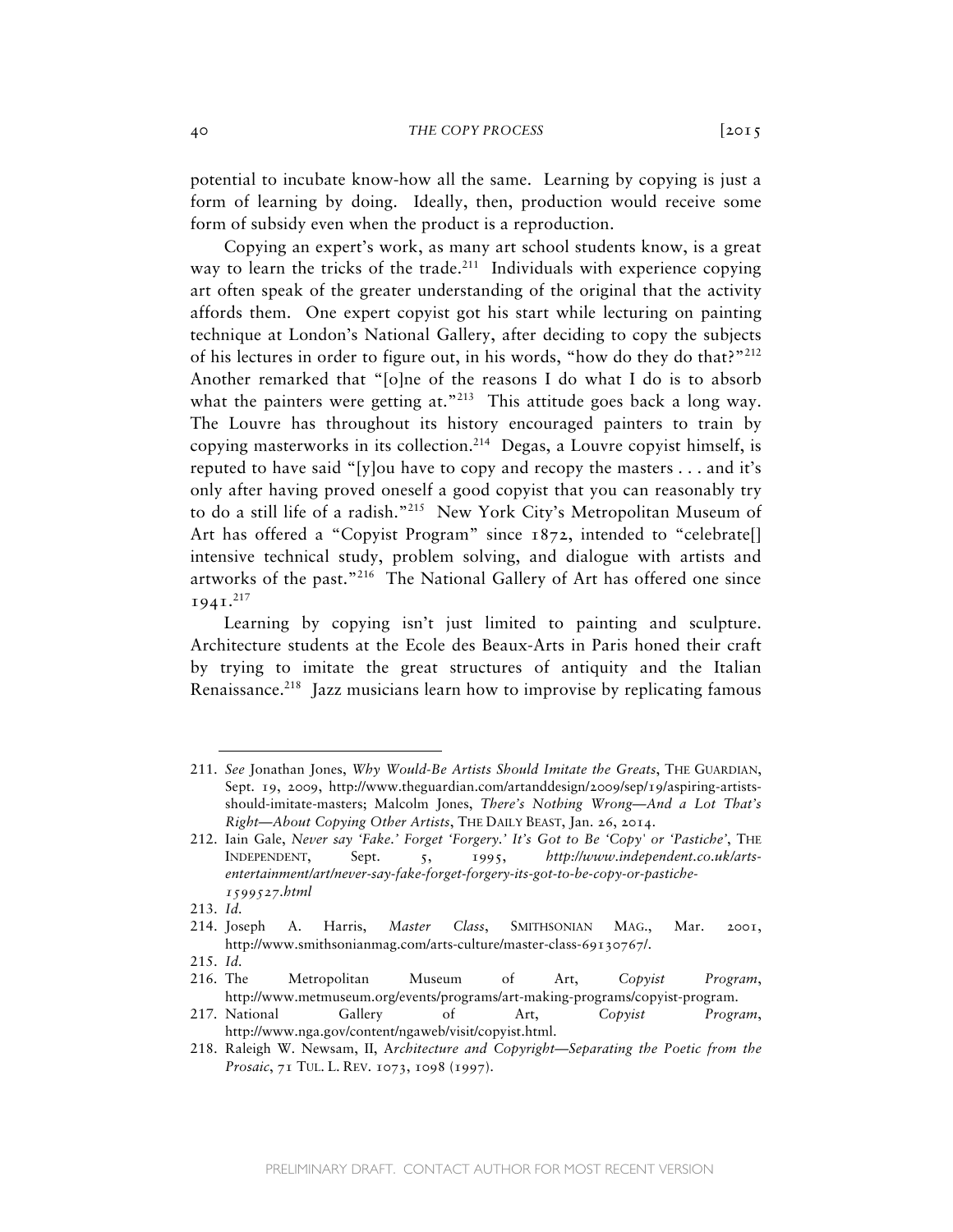solos.<sup>219</sup> Trumpeter Art Farmer, for instance, once reflected that transcribing others' solos early on taught him what sounded good and what didn't, "like getting your vocabulary straight."<sup>220</sup> To the same end, the musicology program in which I studied as an undergraduate devoted the first several semesters to mimicking the compositional style of classical greats, first Bach, then Haydn, Mozart, and Beethoven. Bach himself arranged others' works in his youth as a learning aid. $^{221}$ 

In this respect, the arts are a lot like engineering. Automotive manufacturers routinely disassemble each other's latest models in an effort to discern the choices that competitors make and why they make them.<sup>222</sup> "As much as you think you know," one industry analyst explained, "nothing beats picking up the parts, feeling them, weighing them, and knowing the processes that made them."223 For similar reasons, dissection and reverse engineering have taken on an increasing role in undergraduate engineering curricula over the last two decades.<sup>224</sup>

Picking up on this pedagogical theme, many copyright scholars have tried to conceptualize copying as a stepping stone to originality.<sup>225</sup> If copyright is meant to promote creativity, the argument goes, then it may be shooting itself in the foot by controlling downstream users' ability to copy from others. Yet extending the learning-by-doing insight from IP owners'

<sup>219.</sup> PAUL F. BERLINER, THINKING IN JAZZ: THE INFINITE ART OF IMPROVISATION 95–97 (2009) (describing various ways in which, "[j]ust as children learn to speak their native language by imitating older competent speakers, so young musicians learn to speak by imitating seasoned improvisers," *id.* at 95).

<sup>220.</sup> Quoted in *id.* at 95.

<sup>221.</sup> Olufunmilayo B. Arewa, *From J.C. Bach to Hip Hop: Musical Borrowing, Copyright and Cultural Context*, 84 N.C. L. REV. 547, 610 (2006).

<sup>222.</sup> *See* Carl Hoffman, *The Teardown Artists*, WIRED, Feb. 2006, http://archive.wired.com/wired/archive/14.02/teardown.html.

<sup>223.</sup> *Id.*

<sup>224.</sup> *See* Katie Grantham et al., *A Study on Situated Cognition: Product Dissection's Effect on Redesign Activities*, ADVANCES IN ENGINEERING EDUCATION, Summer 2013, at 2 (describing adoption in academic settings and noting that "[t]hrough its integration into the classroom, product dissection has been found to:  $\iota$ ) increase awareness of the design process; 2) encourage the development of curiosity, proficiency, and manual dexterity; 3) give students early exposure to fully operational and functional products and processes; as well as 4) increase motivation and retention.").

<sup>225.</sup> *See, e.g.*, Daniel Gervais, *The Derivative Right, or Why Copyright Law Protects Foxes Better than Hedgehogs*, 15 VAND. J. ENT. & TECH. L. 785, 851 (2013) ("By copying a master's work, the "pupil" might at least get a glimpse of the great author's mind, which would seem like a normatively desirable process."); Sara K. Stadler, *Forging a Truly Utilitarian Copyright*, 91 IOWA L. REV. 609, 646 (2006) ("In copying technique, one learns technique; in copying style, one learns style. If the copyist is lucky, he finds his own style in the end, but even if he does not, his mastery of technique makes him capable of creating beauty.").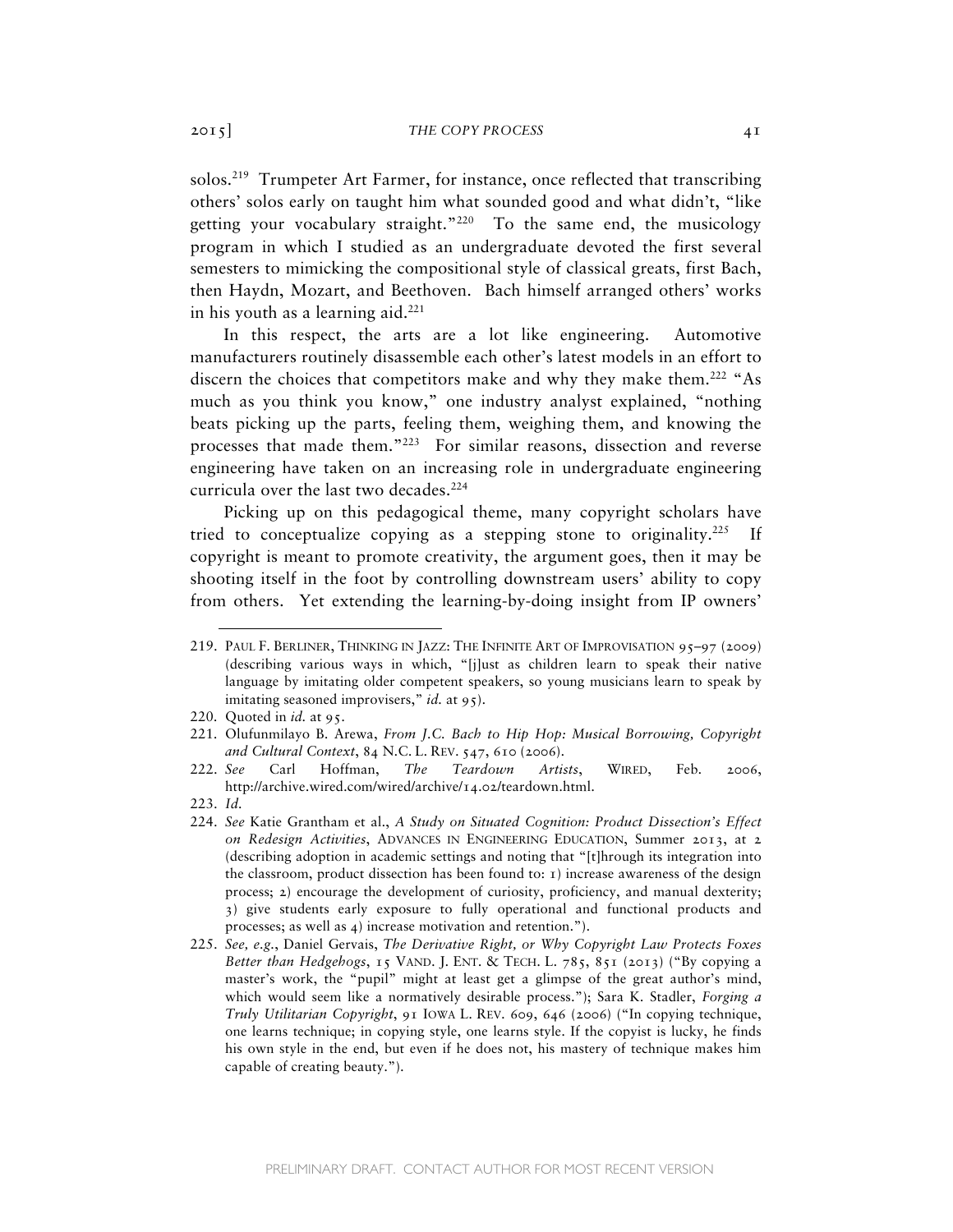conduct to potential infringers' conduct is tricky. It seems to prove too much. As Jane Ginsburg has observed, activities that copyright law brands infringing might enable subsequent creation, but "the same might be said of everything, from works of authorship to cups of coffee, that becomes an input in a prospective author's creative process."<sup>226</sup> Before the idea of learning by copying can be operationalized, it needs a limiting principle.

The copy process supplies one. Some processes are simply more likely to cultivate expertise in the field than others. Repainting a painting is not the same as scanning it. Restaging a photograph is not the same as photocopying it. Rerecording a track of music is not the same as cutting and pasting it. For each, the former engages more deeply than the latter with the content of the copied work, looking underneath the hood to see how it works. Generally speaking, the act of retracing a predecessor's creative steps sows more know-how about the work than does the act of duplicating the work through a keystroke or two.

If copyright doctrine could differentiate between the processes through which a copy is produced, it could select for those activities that are most apt to underwrite future creativity. That kind of sorting isn't unprecedented. Indeed, it is precisely what trade secret law does already. Trade secrecy's improper means doctrine, discussed above, $227$  attempts to separate what one court has called the "inventive" copy processes from the "sterile wealth redistributive—not productive" ones.<sup>228</sup> Case law shows special solicitude for reverse engineering largely because of its dynamic benefits for skill development and incremental innovation.<sup>229</sup> Were copyright doctrine to feature a similar policy lever, it could carve out some space for educative copying without needing to throw up its hands and declare all copying fair game.

### *D. Administrative Costs*

 $\overline{a}$ 

The previous three sections introduced the benefits of empowering

<sup>226.</sup> Jane C. Ginsburg, *Fair Use for Free, or Permitted-But-Paid?*, 29 BERKELEY TECH. L.J. 1383, 1389 (2014).

<sup>227.</sup> *See supra* text accompanying notes 59–63.

<sup>228.</sup> Rockwell Graphic Sys. v. DEV Indus., 925 F.2d 174, 178 (7th Cir. 1991). *See supra* note 61; *see also* Gerard N. Magliocca, *Ornamental Design and Incremental Innovation*, 86 MARQ. L. REV. 845, 883-84 (2003) (arguing that trade secret law sets a good model for the protection of industrial design because "the focus should be on channeling would-be copiers into conducting independent research rather than allowing them to engage in relatively unproductive activities such as industrial espionage or copying simpliciter").

<sup>229.</sup> *See* Bonito Boats v. Thunder Craft Boats, 489 U.S. 141, 160 (1989).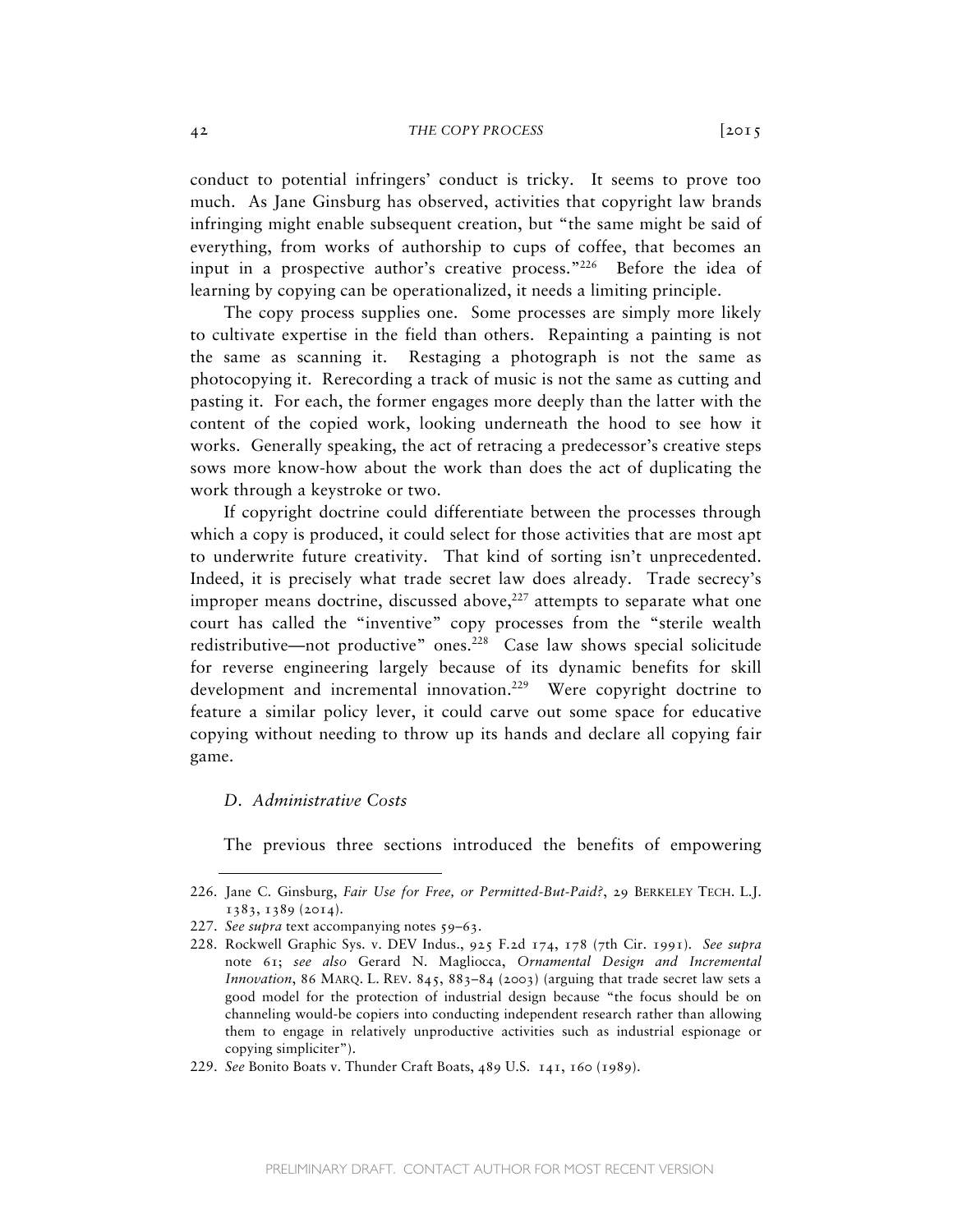courts to discriminate among copy processes. But, as usual, there's a catch. Judging a product on its face is simpler than trying to piece through testimony or paper trails concerning production methods.<sup>230</sup> Both the potential plaintiffs monitoring possible infringement and the courts that ultimately adjudicate any disputes would have an easier time if process were kept out of the picture entirely.

Anxiety over administration costs has long appeared in debates over whether infringement should require copying to begin with, the first question of process sensitivity.231 Defenders of patent liability's conflation of imitative and independent development often point to the heavy cost of correctly distinguishing one from the other. As early as 1837, for example, a patent treatise contended, "It is a matter of too much difficulty and intricacy of proof, to distinguish the cases of others who have made the same invention without any assistance from his ingenuity, from those of mere imitations. The law, in order to be practicable and convenient to be administered, must give the exclusive right."<sup>232</sup> That same concern continues in today's patent policy discussions.233

Copyright is spared a similar fate because of the relative infrequency with which separate authors independently create substantially similar expression.<sup>234</sup> But were the copyright infringement test to ask not just whether but also *how* copying was done, it would invite a different challenge. By definition, anyone asserting a "proper means" defense would

<sup>230.</sup> *See, e.g.*, Douglas Lichtman, *Copyright as a Rule of Evidence*, 52 DUKE L.J. 683, 705– 08 (2003) (discussing the evidentiary difficulty of determining the creation process of outwardly similar works); Roin, *supra* note 57, at 705 (describing the challenges that the government faces in obtaining information on firms' imitation costs).

<sup>231.</sup> *See supra* text accompanying notes 16–18.

<sup>232.</sup> WILLARD PHILLIPS, THE LAW OF PATENTS FOR INVENTIONS 6 (1837) (quoted in Liivak, *supra* note 17, at 1675).

<sup>233.</sup> *See, e.g.*, John F. Duffy, *Inventing Invention: A Case Study of Legal Innovation*, 86 TEX. L. REV. 1, 9 (2007) ("An independent-invention defense would also present difficult administrative problems because courts would have a difficult time distinguishing between true and false claims of duplication."); Richard A. Posner, Essay, *Misappropriation: A Dirge*, 40 HOUS. L. REV. 621, 626 (2003) (arguing that patent law's lack of an independent-invention defense is cost-justified because of "the difficulty of determining independent discovery by the methods litigation and the resulting likelihood that the courts would commit many errors in adjudicating patent infringement claims in cases in which independent discovery was the defense").

<sup>234.</sup> *See* Duffy, *supra* note 233, at 9 (explaining that copyright can afford an independent creation defense because "in the copyright area, claims of true independent duplication are much more rare"); Lichtman, *supra* note 230, at 705 ("An originality requirement . . . empowers courts to exclude from the copyright system a particularly messy class of cases: cases in which courts would not be able to use similarity as the basis for even a weak inference regarding the likelihood of impermissible copying.").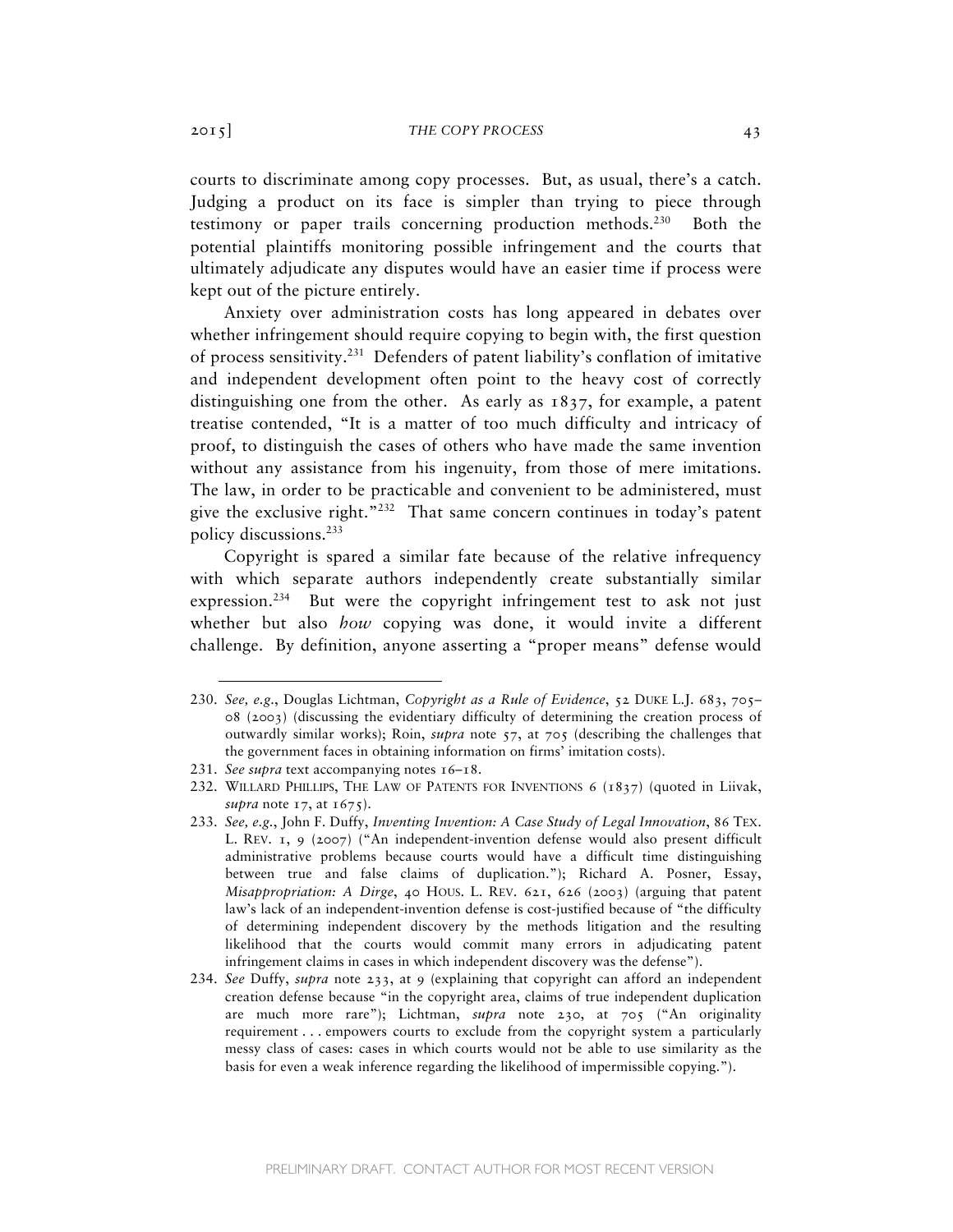concede an act of copying. The court would then need to determine whether manner of the copying excuses it. Sorting among copyists would cost private monitoring resources for copyright owners considering whether to go to court and public adjudicative resources once they got there. The "Hope Poster" copyright litigation,<sup>235</sup> with its protracted back and forth over whether the defendant used a series of simple Adobe Photoshop edits or instead a more labor-intensive method, offers a glimpse at the work courts might need to do if improper means became an infringement factor.<sup>236</sup>

 Nevertheless, there's good reason to expect that such sorting wouldn't significantly tax the copyright system if it became part of the law. First of all, one needs to consider the baseline against which any such change would be measured. In order to rule on a fair use defense, a court must already consider a host of contextual factors. Why did the copyist copy?<sup>237</sup> What value did it add to the copied material?<sup>238</sup> How significant—both quantitatively and, more opaquely, qualitatively—was the material that the copyist used? $239$  How would a reasonable observer evaluate the resulting work?<sup>240</sup> In order to answer these existing questions properly, courts need to look at more than just the works themselves. They need to peer behind the curtain and look at the defendant's background and goals, relevant market customs, and audience expectations. The marginal burden of asking courts to look at copy process alongside these other matters should be manageable. The same evidence that establishes why the defendant copied may in many cases establish how the defendant copied. Moreover, where copyists have expressive reasons for adopting a particular process, proof of that process

<sup>235.</sup> Fairey v. Assoc. Press, No. 09 Civ. 1123 (S.D.N.Y.).

<sup>236.</sup> *See supra* text accompanying notes 83–88.

<sup>237.</sup> *See* 17 U.S.C. § 107(1); Blanch v. Koons, 467 F.3d 244, 252 (2d Cir. 2006) (finding fair use where the defendant's purposes in using the owner's image were "sharply different" from the owner's goals in creating it).

<sup>238.</sup> *See Blanch*, 467 F.3d at 251–52 (finding fair use more likely if "the secondary use adds value to the original—if copyrightable expression in the original work is used as raw material, transformed in the creation of new information, new aesthetics, new insights and understandings" (internal brackets and quotation marks omitted)).

<sup>239.</sup> *See* 17 U.S.C. § 107(3); Campbell v. Acuff-Rose Music, Inc., 510 U.S. 569, 587 (1994) (concluding that the fair use test requires courts to devote "thought not only about the quantity of the materials used, but about their quality and importance"); Harper  $\&$ Row Publ'ns v. Nation Enters., 471 U.S. 539, 569 (1985) (reversing lower court's finding of fair use, notwithstanding the defendant's quantitatively small excerpt, because the court had "accorded too little weight to the qualitative importance of the quoted passages of original expression").

<sup>240.</sup> *See* Cariou v. Prince, 714 F.3d 694, 707 (2d Cir. 2013) (holding that courts weighing defenses of transformative fair use must "examine how the artworks may reasonably be perceived" (internal quotation marks omitted)).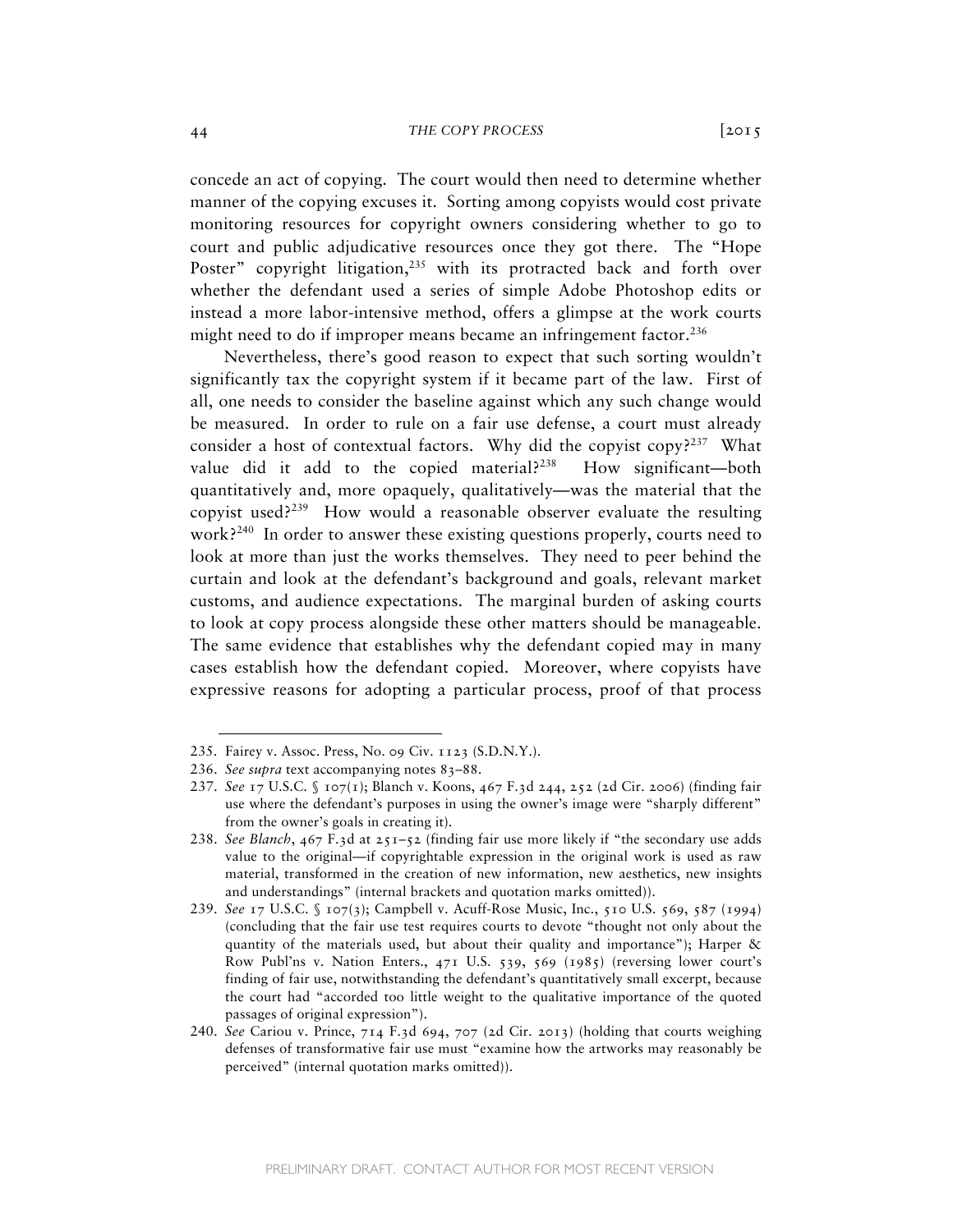will often be readily available. Indeed, in many of the cases reviewed in this Article, the copyists deliberately disclosed that evidence to the public.

Concerns about proof could be further addressed through burden shifting. Placing the burden of production on the defendant is sometimes offered as a possibility for patent law under a proposed independent invention regime. Judge Learned Hand, for example, made the suggestion while testifying before the Senate Subcommittee on Patents, Trademarks, and Copyrights in  $1956.^{241}$  Recognizing the possibility that patentees would struggle to prove that an accused infringer had copied rather than developed the same invention independently, Judge Hand proposed that "[i]f the patentee brought the infringer to court and showed the infringer was making the same thing, you might throw the burden on the supposed infringer to show that he did not have to have recourse to the patent in order to do what he did."<sup>242</sup>

Whatever logistical complexity might have been involved in implementing Judge Hand's proposal, placing the burden on copyright defendants to show their copy processes would be far simpler. Unlike Judge Hand's scenario, which requires evidence of a negative (namely, the absence of copying), recreators' burden would be the cleaner task of proving that they copied in a particular manner. Using a certain copy process lends itself to contemporaneous documentation more easily than does developing a product independently of a predecessor whose existence is not yet known. Defendants alleging a permissible copy process would usually be the leastcost bearers of that burden. Unsurprisingly, then, some courts in trade secret cases shift the burden of production to the defendant whenever it asserts that it derived the plaintiff's secret information through proper means.<sup>243</sup> Courts in copyright cases could do something similar.

Of course, minimizing the cost of figuring out what the defendant did doesn't address a separate but substantial question for many copyright owners and downstream users: legal uncertainty. Even if proving historical facts can be done at manageable expense, the legal significance of those facts might still be up for grabs unless clear *ex ante* boundaries are drawn. As the

<sup>241.</sup> *The American Patent System: Hearings Before the Subcomm. on Patents, Trademarks, and Copyrights of the S. Comm. on the Judiciary*, 84th Cong. 114–15 (1956) (testimony of Judge Learned Hand).

<sup>242.</sup> *Id.* at 114.

<sup>243.</sup> *See, e.g.*, Pioneer Hi-Bred Int'l v. Holden Foundation Seeds, Inc., 35 F.3d 1226, 1240 (8th Cir. 1994); Faiveley Transp. Malmo AB v. Wabtec Corp., 572 F. Supp. 2d 400, 406 (S.D.N.Y. 2008), *vacated on other grounds*, 559 F.3d 110 (2d Cir. 2009); Combs & Assocs. v. Kennedy, 555 S.E.2d 634, 639 (N.C. Ct. App. 2001); Integrated Cash Mgmt. Servs., Inc. v. Digital Transactions, Inc., 732 F. Supp. 370, 377–78 (S.D.N.Y. 1989).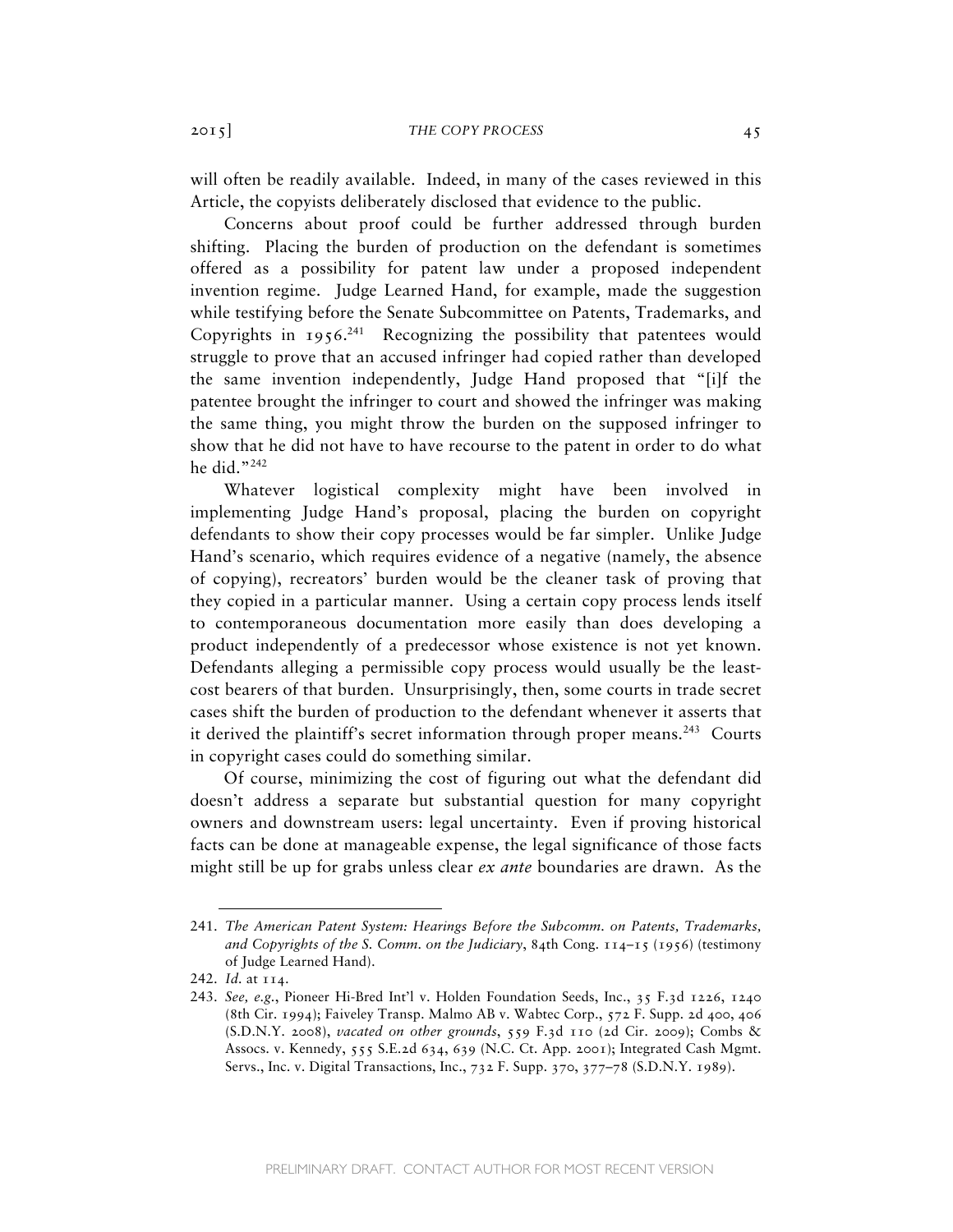familiar rules versus standards debate teaches, however, such clarity must be traded off against flexibility.<sup>244</sup> As I argue in Part III, harnessing the flexible fair use doctrine as copyright's vehicle for applying an improper means doctrine has much to commend it—both because of the large diversity of possible dispute scenarios and also because no new legislation would be needed. But if the law were to go the fair use route, one might fairly wonder if it would ultimately shortchange downstream users by making the fair use inquiry that much more complicated.<sup>245</sup> Indeed, any suggestion of broadening the range of information that's fair game for fair use tends to bring out similar objections.<sup>246</sup>

My answer is threefold. First, the uncertainty objection is more a generic critique of the fair use system we already have, not of the improper means inquiry in particular.<sup>247</sup> Fair use famously eschews bright-line rules.<sup>248</sup> Instead, it calls for a balancing of factors under a flexible rule-of-reason analysis.<sup>249</sup> Consequently, the marginal layer of complexity that considering copy process would add to existing fair use doctrine is minimal.<sup>250</sup> Second, as additional factors go, the copy process is at least a reasonably straightforward one for downstream users to grasp. Those users have the best information on how they actually copy. That private information stands copy process in stark contrast to other fair use factors that require knowledge of the copyright owner's market or of an audience's likely response to a work.<sup>251</sup> Those factors require much more predictive

<sup>244.</sup> *See generally* Louis Kaplow, *Rules Versus Standards: An Economic Analysis*, 42 DUKE L.J. 557 (1992).

<sup>245.</sup> *See* Joseph P. Liu, *Copyright and Time: A Proposal*, 101 MICH. L. REV. 409, 476 (2002) ("As a general matter, we prefer to have clear entitlements, since clarity reduces both the potential for, and the cost of, disputes.").

<sup>246.</sup> *See, e.g.*, Justin Hughes, *Fair Use Across Time*, 50 UCLA L. REV. 775, 797 (2003) (noting the criticism "That's all we need—another dial on the fair use control panel" in response to a proposed additional fair use factor).

<sup>247.</sup> *See, e.g.*, Gideon Parchomovsky & Kevin A. Goldman, Essay, *Fair Use Harbors*, 93 VA. L. REV. 1483 (2007).

<sup>248.</sup> *See* Campbell v. Acuff–Rose Music, Inc., 510 U.S. 569, 577 (1994) (cautioning that the fair use test "is not to be simplified with bright-line rules, for the statute, like the doctrine it recognizes, calls for case-by-case analysis").

<sup>249.</sup> *See* Sony Corp. of Am. v. Universal City Studios, Inc., 464 U.S. 417, 448 (1984).

<sup>250.</sup> *Cf.* Greg Lastowka, *Digital Attribution: Copyright and the Right to Credit*, 87 B.U. L. REV. 41, 86 (2007) (contending that adding a fifth "attribution" factor wouldn't make fair use more "fuzzy" than it already is and would "focus [courts'] attention on this important matter, but at the same time would not bind them"); Liu, *supra* note 245, at 476 (arguing that considering an additional factor "would in fact add little appreciable uncertainty beyond the levels that already exist in copyright law more generally").

<sup>251.</sup> *See* 17 U.S.C. §§ 107(1), (4); Cariou v. Prince, 714 F.3d 694, 707 (2d Cir. 2013); *see also* Hughes, *supra* note 246, at 798 (making similar argument with respect to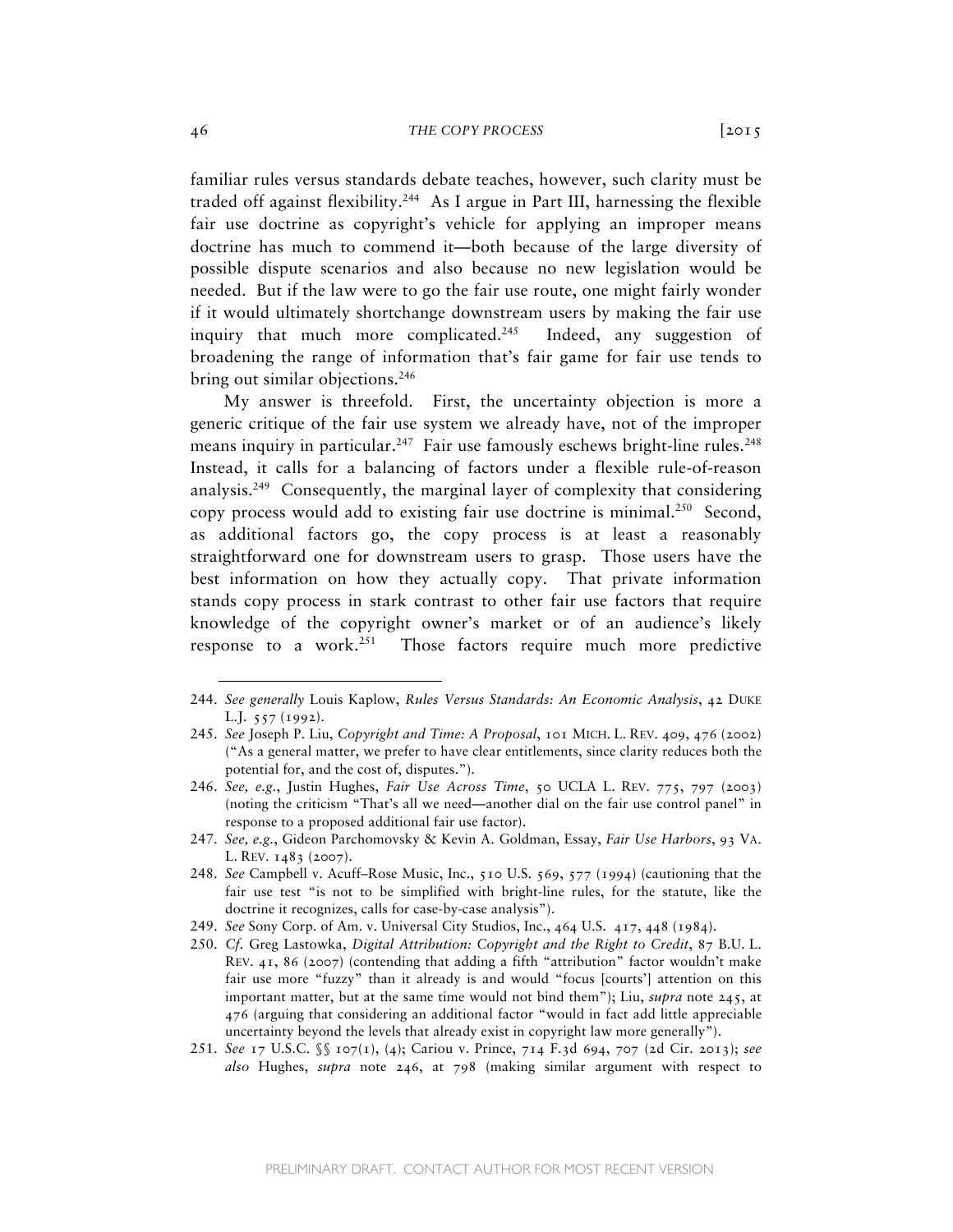guesswork than copy process would.

Third, and perhaps most importantly, if some cases are already smuggling in process considerations as it is, recognizing copy process would make the fair use calculus more—not less—transparent. As I've argued above, both experimental evidence and occasional judicial rhetoric suggest that a copyist's labor can influence decision-makers' evaluation of the  $copy.^{252}$  If that's right, then the best way forward would be to bring that consideration out into the open, where it can be better understood.<sup>253</sup> Despite the additional complexity that an additional factor would bring, it may ultimately make outcomes easier to follow and predict.

# **III. INTRODUCING IMPROPER MEANS TO COPYRIGHT LAW**

Although copyright doctrine doesn't currently consider the defendant's process, this Article's suggested intervention is relatively modest. Through the fair use doctrine, copyright law already measures the welfare effects of allowing particular instances of copying. "[A] use that generates value for the 'broader public interest,'" as one recent case concluded, "weighs in favor of fair use."254 In determining this broader public interest, courts favor various kinds of products, be they parodies,  $255$  thumbnail images in search engine results,  $256$  or incidental snippets of copied material.  $257$  I propose that they favor various kinds of processes as well.

Importantly, courts don't need any new legislative authority to start

- 253. *Cf.* Balganesh et al., *supra* note 180, at 288 (observing that if juries care about the original creator's labor even when copyright law doesn't, "the law could embrace the reality that moral intuitions relating to labor and free-riding directly influence the assessment of similarity, which in turn serves as a simple proxy for wrongfulness").
- 254. Assoc. Press v. Meltwater U.S. Holdings, Inc., 931 F. Supp. 2d 537, 552 (S.D.N.Y. 2013) (quoting Blanch v. Koons, 467 F.3d 244, 253 (2d Cir. 2006)); *see also* Am. Geophysical Union v. Texaco Inc., 60 F. 3d 913, 922 (2d Cir. 1994) ("[C]ourts are more willing to find a secondary use fair when it produces a value that benefits the broader public interest.").
- 255. *E.g.*, Campbell v. Acuff-Rose Music, Inc., 510 U.S. 569, 579 (1994) (noting that parody "can provide social benefit, by shedding light on an earlier work, and, in the process, creating a new one").
- 256. *E.g.*, Kelly v. Arriba Soft Corp., 336 F.3d 811, 820 (9th Cir. 2003) (permitting reproduction of thumbnails because they "do not supplant the need for the originals" and simultaneously "benefit the public by enhancing information-gathering techniques on the internet").
- 257. *E.g.*, Jackson v. Warner Bros., Inc., 993 F. Supp. 585 (E.D. Mich. 1997); Italian Book Corp. v. Am. Broad. Cos., 458 F. Supp. 65 (S.D.N.Y. 1978).

downstream users' knowledge of how much of the work's copyright term has so far elapsed); Liu, *supra* note 245, at 476–77 (same).

<sup>252.</sup> *See supra* sections I.B & II.B.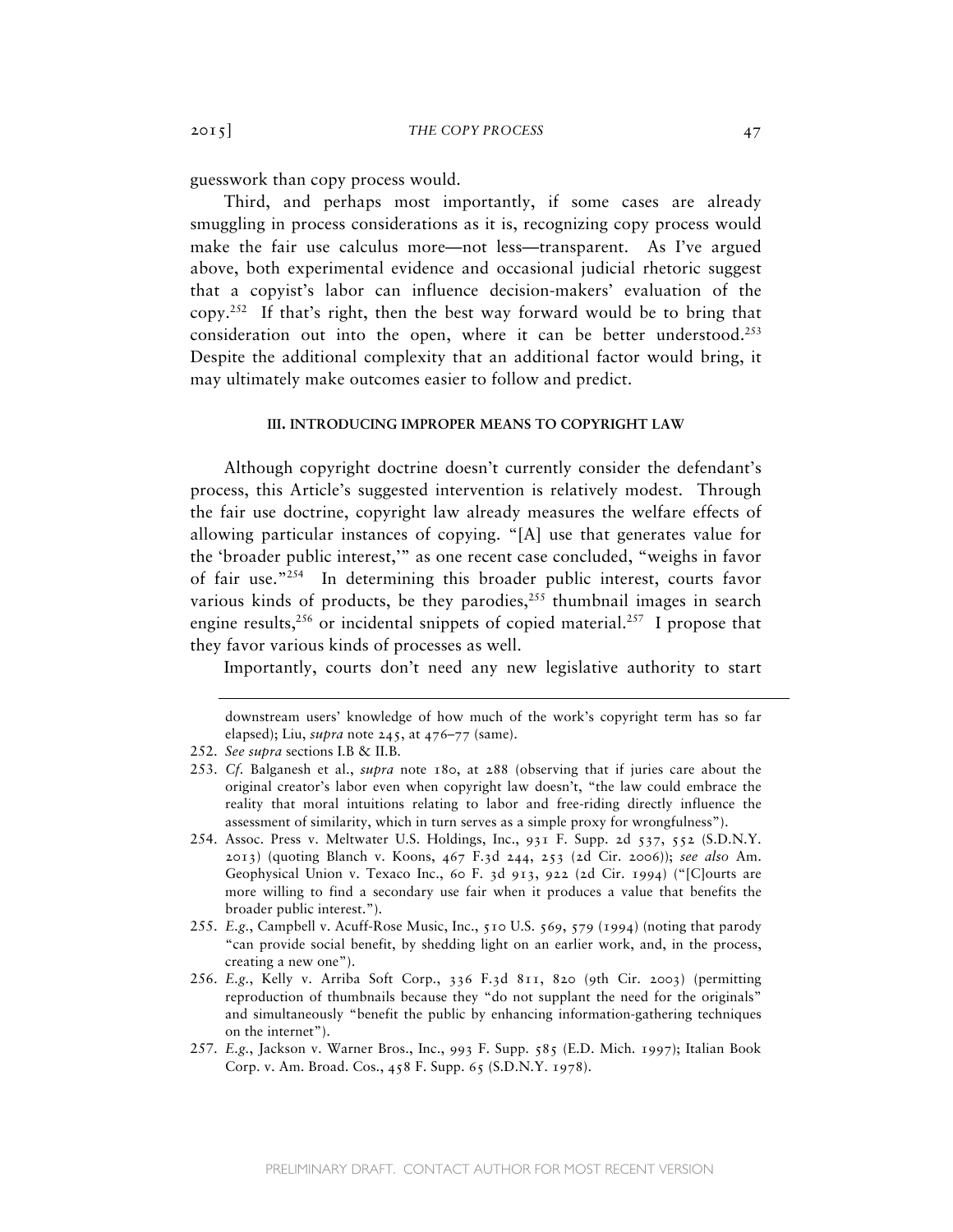counting copy process in the infringement analysis. This Article's proposal is ready to use right out of the box. The first statutory factor of the fair use test already tells judges to consider the "character of the use."258 Courts have interpreted that provision capaciously, invoking it to examine not only whether the defendant's use was commercial (which is specified in the statutory text) but also whether the use was transformative (which isn't).<sup>259</sup> There is nothing about the text that cabins it to the defendant's product. Quite the opposite. The defendant's "use" is an action, not a result. It makes at least as much sense for the word "use" to cover the defendant's process as it does the defendant's product.<sup>260</sup> Perhaps the only reason courts have yet to interpret it this way is that they lacked a justification to do so.

Thus far, this Article has sought to provide that missing justification. The remainder briefly sketches out how things might work in practice. Though trade secret law is a helpful template for the existence of a policy lever that assesses the means of copying, on the finer details of implementation copyright must part ways. As a general matter, the tradesecret analogy breaks down in spots where permitting recreation (or the subsequent exploitation of an existing recreation) would destroy the economic incentives that justify copyright's grant of an exclusive right to begin with. Those spots, as I've argued above, are nowhere near as pervasive as conventional copyright theory suggests, but they do exist. The following subsections examine them.

# *A. Subject Matter Limitations*

An improper means inquiry could take several forms. The definition of improper means could be made either a rule or a standard. Separately, the absence of improper means could be a complete defense or merely a thumb on the scale. Trade secrecy's approach to reverse engineering chooses the first option on each, establishing a standalone rule: if you reverse engineer, you're in the clear.<sup>261</sup> It doesn't distinguish based on product or industry. So

<sup>258.</sup> 17 U.S.C. § 107(1).

<sup>259.</sup> *See, e.g.*, Bouchat v. Baltimore Ravens Ltd. P'ship, 737 F.3d 932, 939 (2013).

<sup>260.</sup> *Cf.* Heilman v. Bell, 583 F.2d 373, 376 (7th Cir. 1978) (rejecting an attempt to fit mechanical duplication within the 1909 Act's compulsory license governing cover songs because, even though there was similarity "in the end product" there was still "no similarity in the 'use' of the composition" as required by statute (quoting  $17$  U.S.C. §  $I(e) (1970)$ .

<sup>261.</sup> Other forms of derivation are judged according to an open-ended reasonableness standard. *See* E. I. duPont deNemours & Co. v. Christopher, 431 F.2d 1012, 1016 (5th Cir. 1970) ("A complete catalogue of improper means is not possible. In general they are means which fall below the generally accepted standards of commercial morality and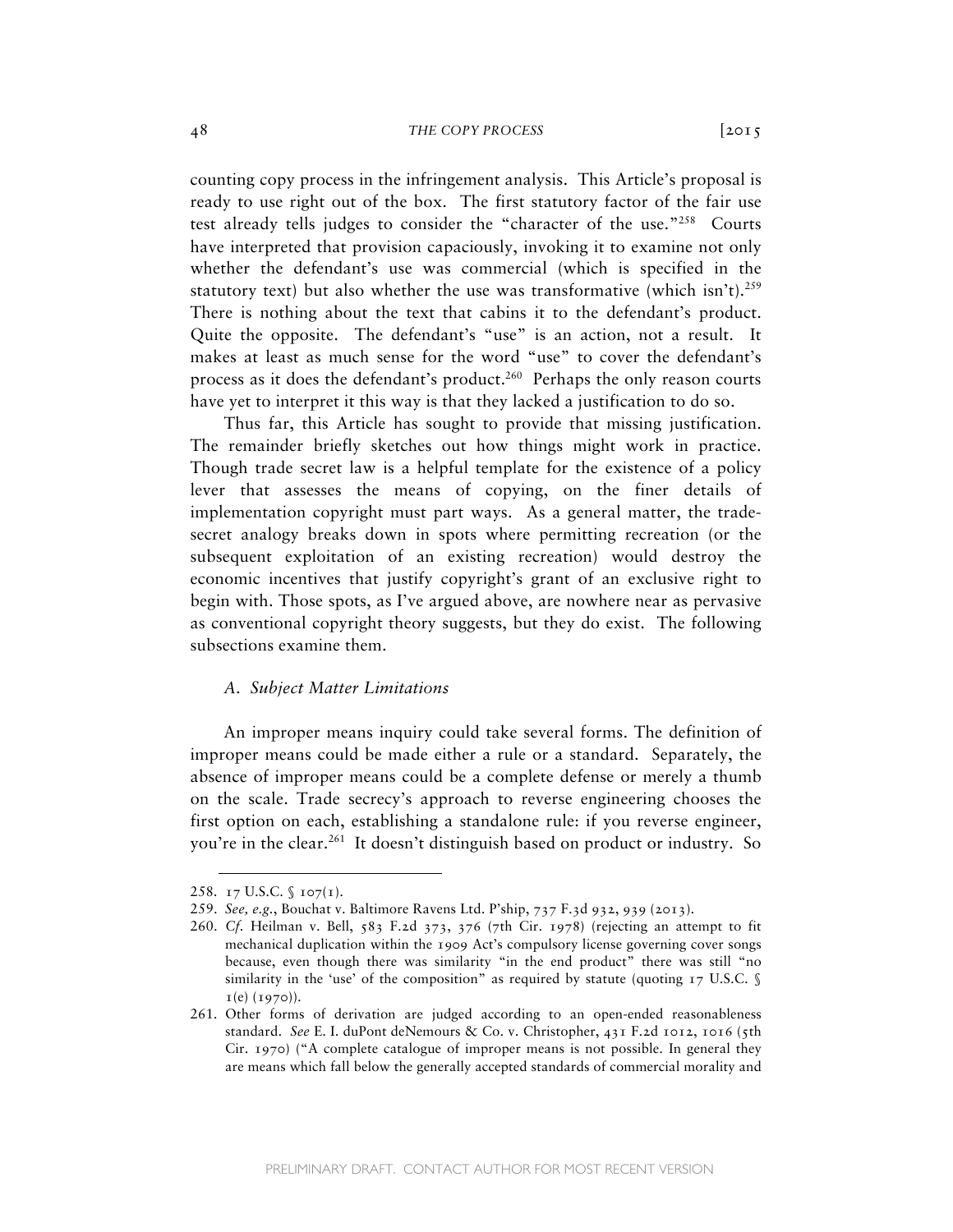long as the model containing the information being reverse engineered was itself acquired lawfully, the means are proper. $262$ 

Trade secret law can afford that open-tent approach on the back-end infringement inquiry because it is selective on the front-end protectability inquiry. Only information that is difficult to ascertain through proper means is eligible for trade secret protection to begin with.<sup>263</sup> As a result, there wouldn't be any right to infringe unless the act of reverse engineering was necessarily hard to do.

Copyright protection, by contrast, extends to works regardless of how easy they are for another to recreate.<sup>264</sup> All that's needed is, in the Supreme Court's formulation, "independent creation plus a modicum of creativity."265 That means the ease, audience reception, and learning benefits of recreation will all vary according to the medium involved. Across such a wide range of subject matter, copy process won't always be a meaningful factor. The key question is whether the act of recreation requires technical skill. Repainting a painting, refilming a movie, or rerecording a musical composition fit neatly within this Article's framework. Copying out in longhand the text of a poem, which costs little and probably teaches little about writing poetry, does not.266 An exact recreation of a verbal text doesn't impress most people the way that an exact recreation of visual or cinematic works do (try copying out this article with a pen and paper and see how many people celebrate your achievement).267Courts must therefore stay attuned to the welfare effects of particular processes, just as they do with particular products.

reasonable conduct." (quoting RESTATEMENT (FIRST) OF TORTS § 757 cmt. f (1939))).

<sup>262.</sup> *See* U.T.S.A. § 1 comment ("The acquisition of the known product must, of course, also be by a fair and honest means, such as purchase of the item on the open market, for reverse engineering to be lawful.")

<sup>263.</sup> *See id.*  $\int$   $I(4)(i)$ .

<sup>264.</sup> *See supra* note 107.

<sup>265.</sup> Feist Publ'ns, Inc. v. Rural Tel. Serv. Co., 499 U.S. 340, 361 (1991).

<sup>266.</sup> This isn't to say that copying others' writing always lacks pedagogical value. Jack London, for example, reportedly acquired his chops by copying out great literature in the San Francisco public library word for word, focusing on what made each sentence tick. *See* SUSAN WEIS BAUER & JESSIE WISE, THE WELL-TRAINED MIND: A GUIDE TO CLASSICAL EDUCATION AT HOME 64 (3d ed. 2009). But most people can at least recreate a written text without having to focus on technical craft; it's hard to say the same of capturing the precise brushstrokes of a painting or the dynamics of a musical performance.

<sup>267.</sup> *But see* Jorge Luis Borges, *Pierre Menard, Author of Don Quixote*, *in* FICCIONES 29 (Anthony Bonner & Emecé Editores trans., 1993) [1939] (offering a fictional account of a *Don Quixote* recreator who tries to rewrite the book word for word not by copying the text but by deriving inspiration from life experiences, including an initial attempt to "[l]earn Spanish, return to Catholicism, fight against the Moor or Turk, forget this history of Europe from 1602 to 1918—*be* Miguel Cervantes").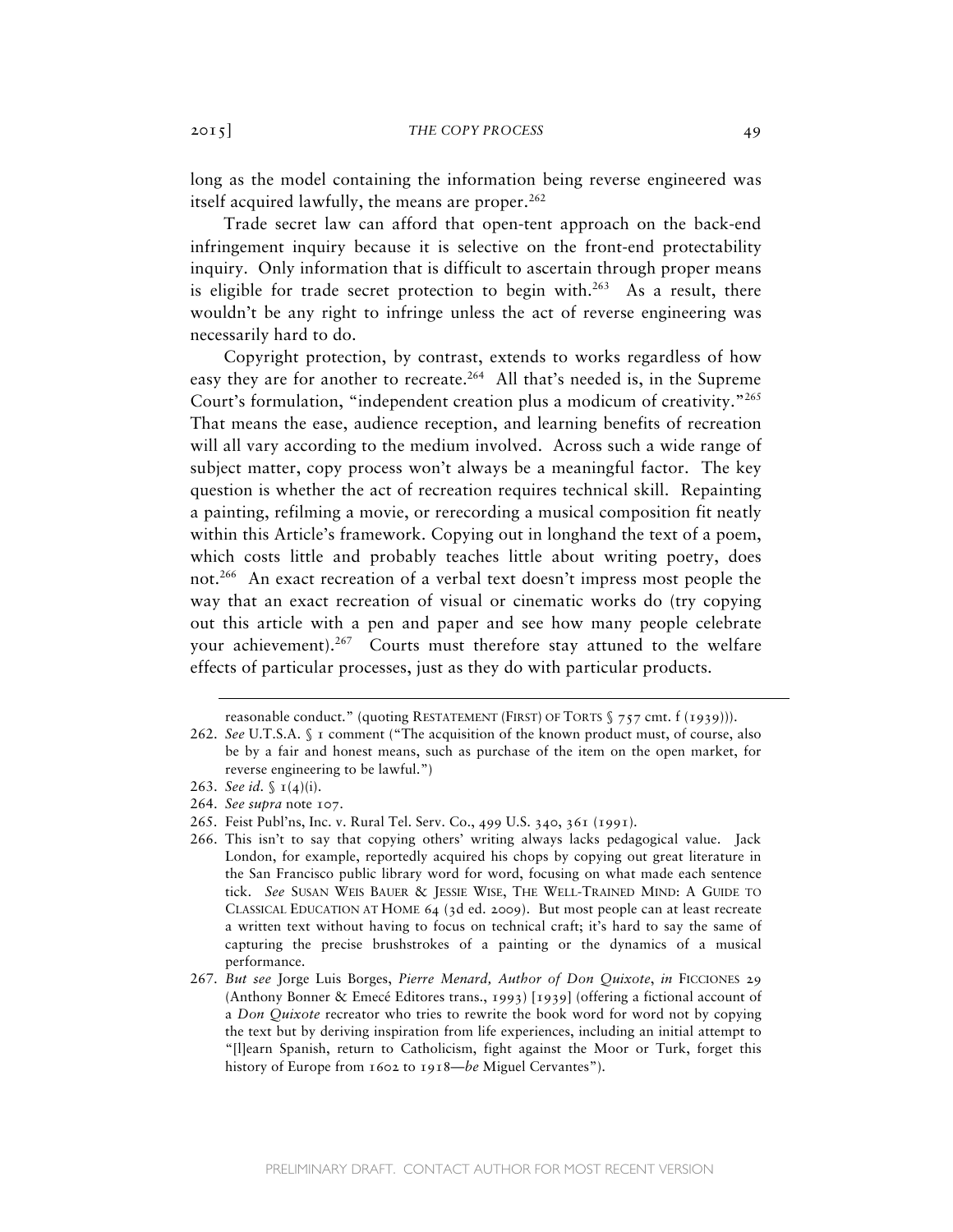Trade secrets have another homogeneity that copyright subject matter lacks. They all derive their economic value from being kept secret.<sup>268</sup> So long as they remain generally unknown, they are valuable, even if a handful of third parties successfully reverse engineer the information for their private benefit. Copyrightable works, on the other hand, derive economic value in different ways, some of which are more affected by recreations than others. Take, for instance, a script for a play. Although there may be a small market for reproductions of the script itself, its primary value comes from the exclusive right to perform it on stage. It may very well be that bringing the play to life is difficult and time-intensive, educative for the performers, and appreciated by audiences in a way that a filmed copy of another's performance isn't—all facts that would weigh in favor of allowing a recreation. And yet doing so would eviscerate the market for the original script. Authors who depend on income from performances are more vulnerable to unauthorized recreations, since recreations are, at bottom, performances.<sup>269</sup>

Generally speaking, then, copy process should matter most in industries that don't rely heavily on licensing recreative performances. This suggested rule is simply an extension of the well-established copyright principle that "[a] market harm for licensing revenues will only be recognized if the market is 'traditional, reasonable, or likely to be developed.'"270 The primary beneficiaries would likely be those working in visual media—painting, graphic design, film, and the like. Musical compositions would also have been affected if they weren't already subject to the compulsory "cover" license under  $\int$  115 of the Copyright Act.<sup>271</sup>

### *B. Derivative Works*

Another question is how to handle translations into new languages or new media. The Copyright Act grants owners the exclusive right to prepare not only literal reproductions but also "derivative works,"<sup>272</sup> a category that expressly includes translations, dramatizations, and motion picture versions.<sup>273</sup> Yet these works seem to carry all the benefits of recreations as I

<sup>268.</sup> *See* U.T.S.A. § 1(4)(i).

<sup>269.</sup> *See supra* text accompanying note 184.

<sup>270.</sup> Bill Graham Archives v. Dorling Kindersley Ltd., 448 F.3d 605, 614 (2d Cir. 2006).

<sup>271.</sup> 17 U.S.C. § 115. *See supra* text accompanying notes 114–119.

<sup>272.</sup> 17 U.S.C. 106(2).

<sup>273.</sup> *Id.* § 101. The definition also includes "art reproductions," *id.*, which might at first suggest that Congress specifically foreclosed a use that I've offered here as a paradigmatic recreation when done from scratch. That reading of the statute, however,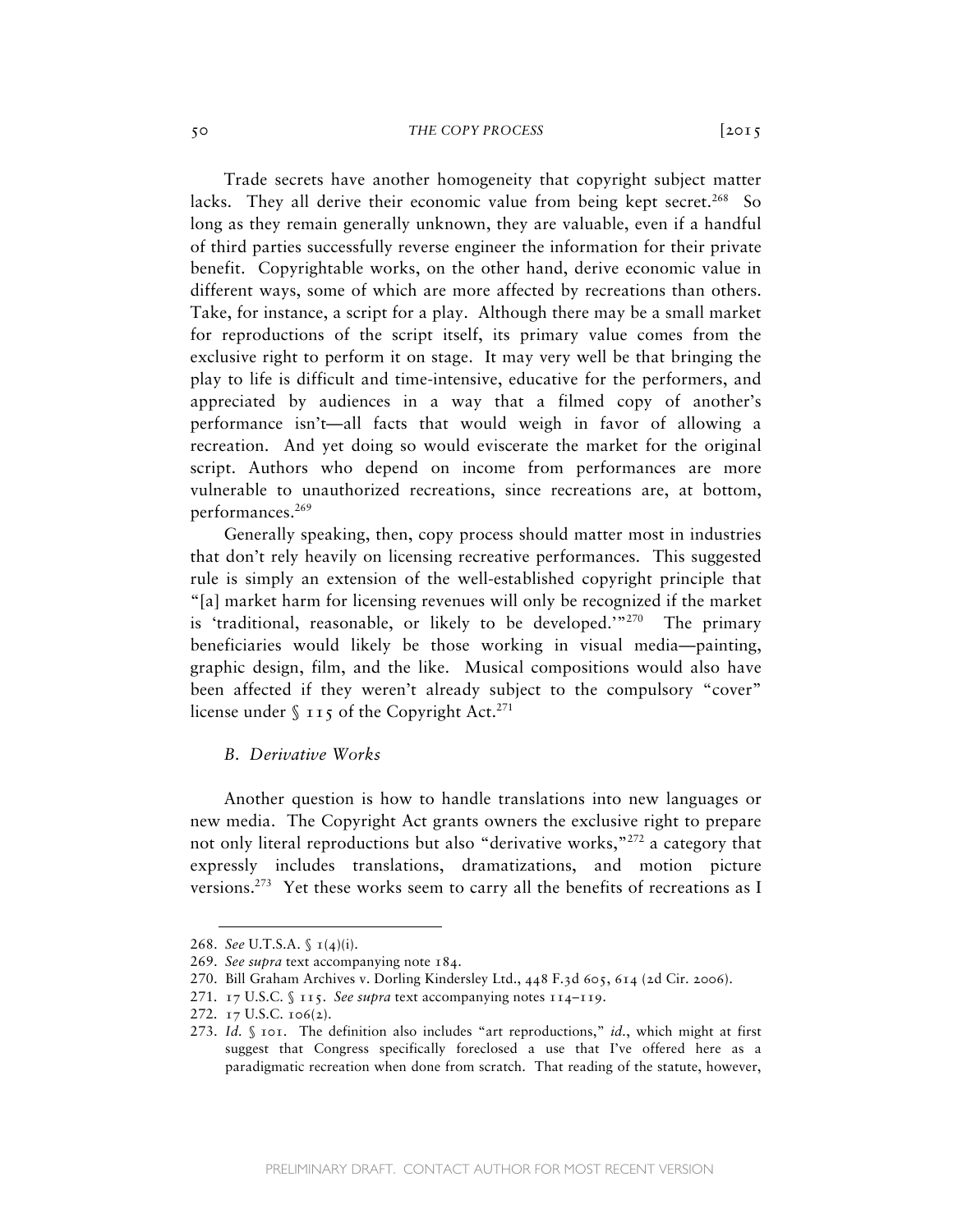have defined them here. Translating well, whether from English to German or from novel to cinema, is extremely difficult. It also cultivates great skill.<sup>274</sup> Why then shouldn't it be allowed? Or, put differently, why don't the exceptions that I've advanced in this Article swallow the derivative work right whole?

Part of the answer may simply be that, even taking into account recreations' value, the benefits of allowing authors to control derivative works still outweigh the benefits of letting anyone make them. The derivative work right can incentivize original creation, $275$  permit authors to craft sequels and spinoffs without needing to rush them to market,  $276$  and push downstream users to make more creative use of existing cultural materials.<sup>277</sup> But each of those justifications is strongest when applied to the markets that the creator of the original work can reasonably expect to reach.278 To the extent that recreating a work is beyond those reasonable expectations, there's less reason to label it infringement.<sup>279</sup> Developing a novel into a movie, for example, is well within the heartland of uses that many novelists anticipate.<sup>280</sup> Recreating the same movie from scratch isn't. There will also be certain transformations between media that are similarly

275. *See* Pamela Samuelson, *The Quest for a Sound Conception of Copyright's Derivative Work Right*, 101 GEO. L.J. 1505, 1527-33 (2013).

- 277. *See* Michael Abramowicz, *A Theory of Copyright's Derivative Right and Related Doctrines*, 90 MINN. L. REV. 317 (2005); Joseph P. Fishman, *Creating Around Copyright*, 128 HARV. L. REV. 1333 (2015).
- 278. *See Samuelson*, *supra* note 275, at 1521 (noting that a common denominator of derivative works is that they are all "aimed at clearly foreseeable markets to the works on which the derivatives are based").
- 279. *See id.* at 1559–60 (explaining how the more unforeseeable the market, the less compelling the various rationales for the derivative work).
- 280. *See id.* at 1529 ("Novelists and playwrights frequently expect their works to be transformed into movies or translated from one language to another. Screenwriters and novelists often anticipate having their works adapted for the stage.").

would be too broad. The word "reproduce," which the statute does not define, is the operative verb in the provision granting the owner basic right to make copies. *See id.*  $\int$  106(1). There's no good reason to read "art reproduction" as any more impervious to fair use considerations than the reproductions of any other work. Thus, in analyzing fair use arguments, the statute leaves courts as free to distinguish between the copy processes of "art" as of any other kind of work.

<sup>274.</sup> Indeed, early case law allowed unlicensed translations because of the intellectual labor involved. *See* Stowe v. Thomas, 23 F. Cas. 201 (C.C.E.D. Pa. 1853) ("To make a good translation of a work . . . often requires more learning, talent and judgment, than was required to write the original. Many can transfer from one language to another, but few can translate."). That rule lasted until 1870, when Congress amended the copyright statute to give owners the ability to control translations. Copyright Act, ch. 230,  $\S$  86, 16 Stat. 198, 212 (1870).

<sup>276.</sup> *See id.*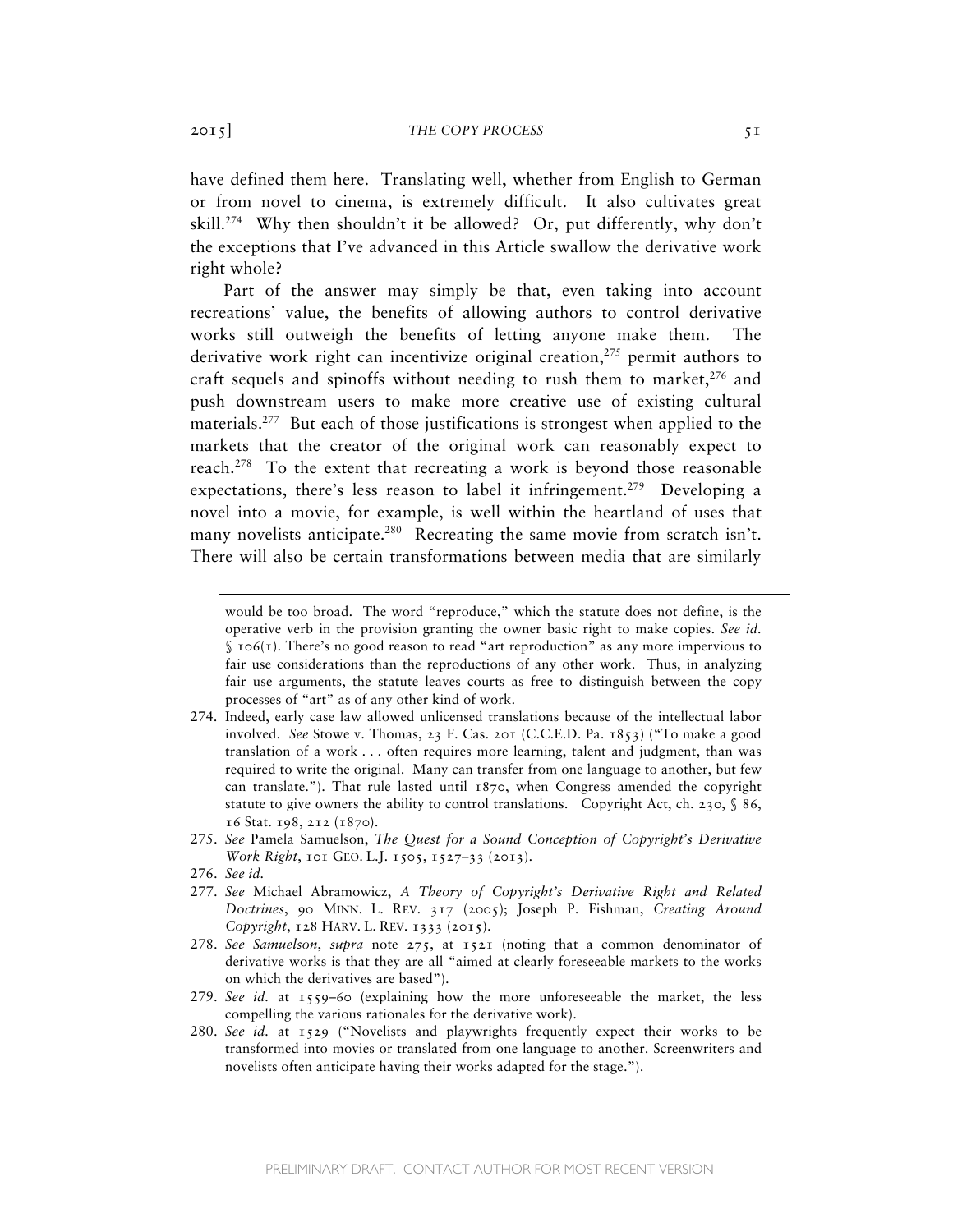remote, like a three-dimensional restaging of a photographed scene. $^{281}$ Though the derivative work right covers widely foreseeable kinds of translation, it shouldn't include such distant activity.

Moreover, audiences' process preferences are probably weaker for the average derivative work than for the average close copy. Recall that audiences often value recreations precisely because they are the work of someone other than the original author.<sup>282</sup> Seeing a second comer skillfully replicate an author's creation tends to be more rewarding than seeing the author do the same thing twice. That's not necessarily the case with derivative works. An audience may value a work recast in a new medium regardless of whether the original author is the one doing the recasting. The justification for allowing recreations is thus somewhat stronger for close copies.

# *C. Post-Copying Use*

A third set of questions revolves around what the copyist may do with a recreation once it's made. In trade secret law, a successful reverse engineer stands on the same footing as the original possessor of the trade secret. She may use or disclose the information however she wishes.<sup>283</sup> In theory, that would allow a single second comer to destroy a trade secret through public disclosure. In practice, however, the law assumes that appropriators "will often have the same incentive as the originator to maintain the confidentiality of the secret in order to profit from the proprietary knowledge."<sup>284</sup> As a result, trade secret law can get away with granting lawful appropriators broad leeway for post-appropriation use.

Copyright law can't reasonably make the same assumption. Once someone has laboriously recreated a work, there often enough remains an incentive to use it in ways that are harmful to the owner's primary market. If the law didn't regulate that activity, a copyist could effectively launder

<sup>281.</sup> *See supra* text accompanying note 168–170.

<sup>282.</sup> *See supra* text accompanying notes 198–199.

<sup>283.</sup> *See, e.g.*, Tabor v. Hoffman, 23 N.E. 12, 13 (N.Y. 1889); Bone, *supra* note 28, at 250 n.44.

<sup>284.</sup> Faiveley Transp. Malmo AB v. Wabtec Corp., 559 F.3d 110, 119 (2d Cir. 2009); *see also* Samuelson & Scotchmer, *supra* note 18, at 1658 (noting that trade secret cases seldom need to address a reverse engineer's attempt to publish the secret "because reverse engineers have generally had little incentive to publish or otherwise disclose information they learn from reverse engineering. Reverse engineers have typically kept the resulting know-how secret for competitive advantage."); Varadarajan, *supra* note 5, at 1437 ("[T]rade secret disputes often arise between competitors, and neither wants to destroy the secret's value by publishing it  $\dots$ .").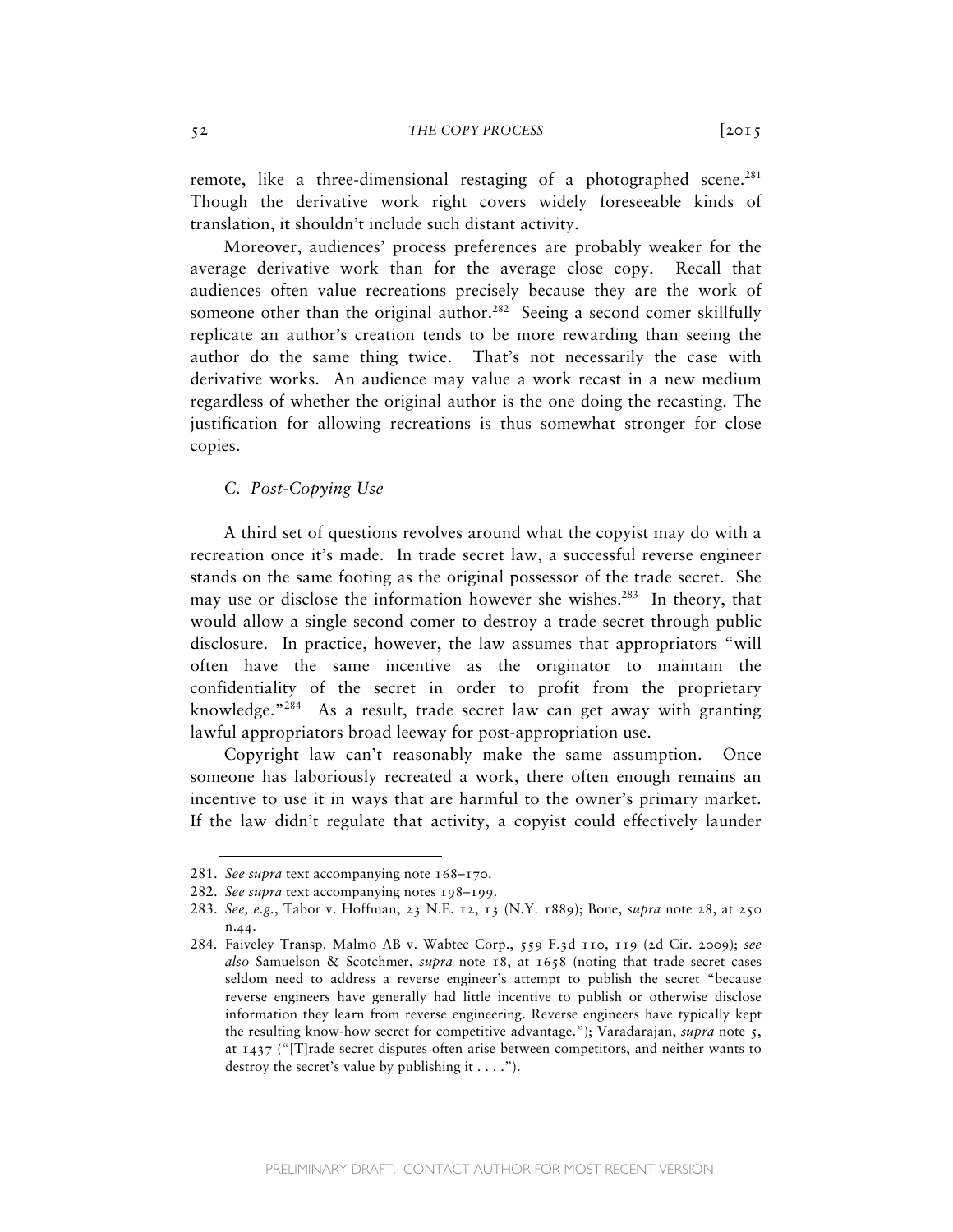millions of cheap and even instantaneous duplications through a single laborious recreation. A factory could churn out quick copies based on a handmade "patient zero" copy. Unlike a transformative fair use, a purely process-based fair use does not generate a new work that its author is fully free to exploit. The recreator's fair use right shouldn't guarantee a subsequent right to duplicate the work endlessly.<sup>285</sup> Rather, post-recreation use, like any use of another's copyrighted work, should be judged according to the standard fair use factors. Those factors leave room for communicating a recreation to others on a small scale, even if they don't provide carte blanche for all forms of commercial exploitation.<sup>286</sup>

Of course, noncommercial copying itself weighs in favor of fair use, raising the question whether it—not copy process—should be doing the real work in my recreation examples. There are, however, two reasons why the commercial use factor doesn't obviate a copy process factor. First, many fair use cases have interpreted the commercial use concept broadly, extending it to personal uses from which the user derives some nonmonetary benefit without paying the customary market price.<sup>287</sup> Downloading a free mp3 file for your private consumption counts.<sup>288</sup> By that rationale, it seems reasonable to say that recreating a Picasso and then hanging it on the wall for your private admiration should count, too. After all, the copyist in either case avoids compensating the owner for the reproduction. Incorporating copy process into the analysis could uncouple the recreator from the

<sup>285.</sup> One could plausibly imagine a different model based on the § 115 compulsory license, which specifies a minimum royalty rate for duplications of a musical work's recorded performance. Congress could legislate a similar licensing scheme for multiple fields besides music, where a second comer puts in the work to recreate the original and in return can rely on a statutorily mandated licensing scheme without needing to worry about the owner holding out. The details of such an alternative, legislative solution would be difficult to get right—even on the music side, where the system has been in place for over a century, there exists profound disagreement over whether the compulsory license ought to be scrapped or at least overhauled in any of several divergent directions. *See* U.S. COPYRIGHT OFFICE, COPYRIGHT AND THE MUSIC MARKETPLACE  $105-14$  (2015). Consequently, the merits of any proposed compulsory licensing scheme are beyond the scope of this Article.

<sup>286</sup>*. See* Joseph P. Liu, *Copyright Law's Theory of the Consumer*, 44 B.C. L. REV. 397, 413 (2003) (observing that fair use permits modest modifications to existing works "even if communicated to others, particularly if the use is noncommercial and poses no harm to the market"). A firm that recreated the same work on an industrial scale may fail this test. For an existing example of this business model that's limited to public-domain works, see 1st Art Gallery, http://www.1st-art-gallery.com/.

<sup>287.</sup> *See, e.g.*, Harper & Row Publ'ns, Inc. v. Nation Enters., 471 U.S. 539, 562(1985).

<sup>288.</sup> BMG Music v. Gonzalez, 430 F.3d 888, 890–91 (7th Cir. 2005); A & M Records, Inc. v. Napster, Inc., 239 F.3d 1004, 1015 (2001); Sega Enters. Ltd. v. MAPHIA, 857 F.Supp. 679, 687 (N.D. Cal. 1994).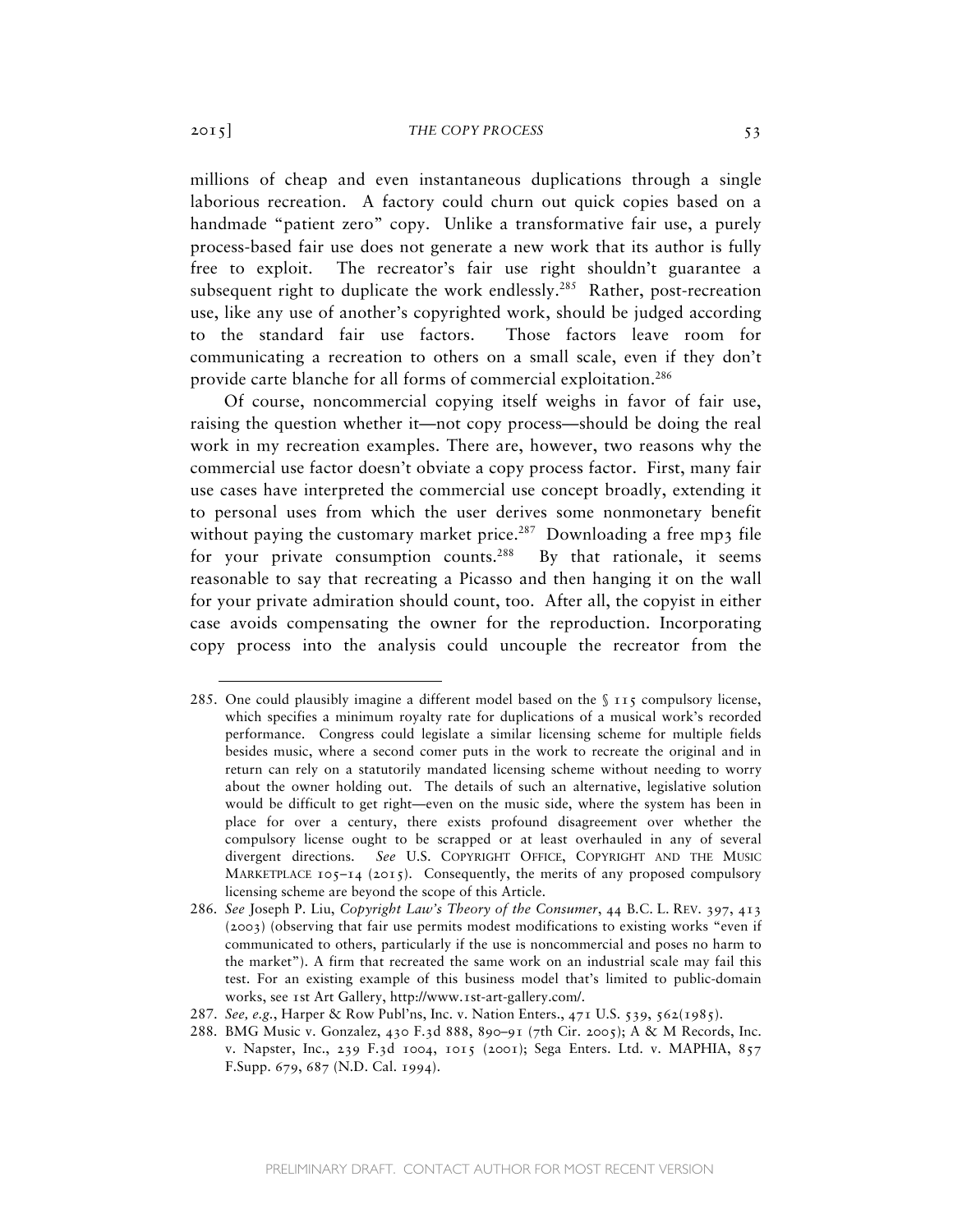downloader. Second, even if some recreations are indeed noncommercial uses, overlapping factors are still useful as fail-safes. Given the muddy nature of fair use analysis, policymakers may be better off shielding welfareenhancing recreations behind multiple factors rather than banking on noncommercial use alone.<sup>289</sup>

 A final point is that attribution looms particularly large in this sphere. Although copyright law does not require providing attribution to one's source, courts have occasionally held that doing so weighs in favor of fair use.<sup>290</sup> Usually, the concern is that a copyist won't credit the original author, and certainly that concern remains for recreators just as much as for duplicators.<sup>291</sup> But given the acute potential for forgery, an even greater worry should be that recreators may attempt to pass off their work as the original. To address that possibility, courts could discount a fair use argument if the defendant hasn't identified a recreation as such.<sup>292</sup>

### **CONCLUSION**

Because " $[n]$ ot all copying . . . is copyright infringement,"<sup>293</sup> copyright cases necessarily involve a normative judgment concerning which copying should be regulated and which shouldn't.<sup>294</sup> In this Article, I've argued that

- 293. Feist Publ'ns, Inc. v. Rural Tel. Serv. Co., 499 U.S. 340, 361 (1991).
- 294. *See* Shyamkrishna Balganesh, *The Normativity of Copying in Copyright Law*, 62 DUKE

<sup>289.</sup> *Cf.* John M. Golden, *Redundancy: When Law Repeats Itself*, 94 TEX. L. REV. (forthcoming 2016).

<sup>290.</sup> *See, e.g.*, Weissmann v. Freeman, 868 F.2d 1313 (2d Cir. 1989) (holding that by "neglect[ing] to credit [a writer] for her authorship of [the work]" and "substituting his name as author in place of hers," the defendant "severely undermine[d] his right to claim the equitable defense of fair use"); Williamson v. Pearson Educ., Inc., No. 00 Civ. 8240(AGS), 2001 WL 1262964, at \*5 (S.D.N.Y. Oct. 19, 2001) (holding that "attribution, coupled with the transformative nature of the defendants' use of the quoted passages, favors a finding of fair use"); Haberman v. Hustler Magazine, Inc., 626 F. Supp. 201, 211 (D. Mass. 1986) (finding that the "character of the use" factor weighed in the defendant's favor because he "credited [the owner] with the copyright of the reproduced works and informed readers of how they could buy them from him"); Pamela Samuelson, *Unbundling Fair Uses*, 77 FORDHAM L. REV. 2537, 2579 (2009) ("The defendant's willingness to attribute the contributions of the first author to the subsequent work has also sometimes favored fair use in authorial fair use cases.").

<sup>291.</sup> *See, e.g.*, Joel Rose, *New Paintings Reignite Bob Dylan Copycat Debate*, NPR, Oct. 18, 2011, http://www.npr.org/2011/10/18/141423977/new-paintings-reignite-the-bobdylan-copycat-debate (describing popular backlash against Bob Dylan when it was revealed that his paintings were copied from historical photographs rather than from nature, as he had claimed).

<sup>292.</sup> *Cf.* Jonathan Jones, *supra* note 211 (interviewing a copyist artist who signs her name to the back of each replica public-domain painting in order to head off any forgery concerns).